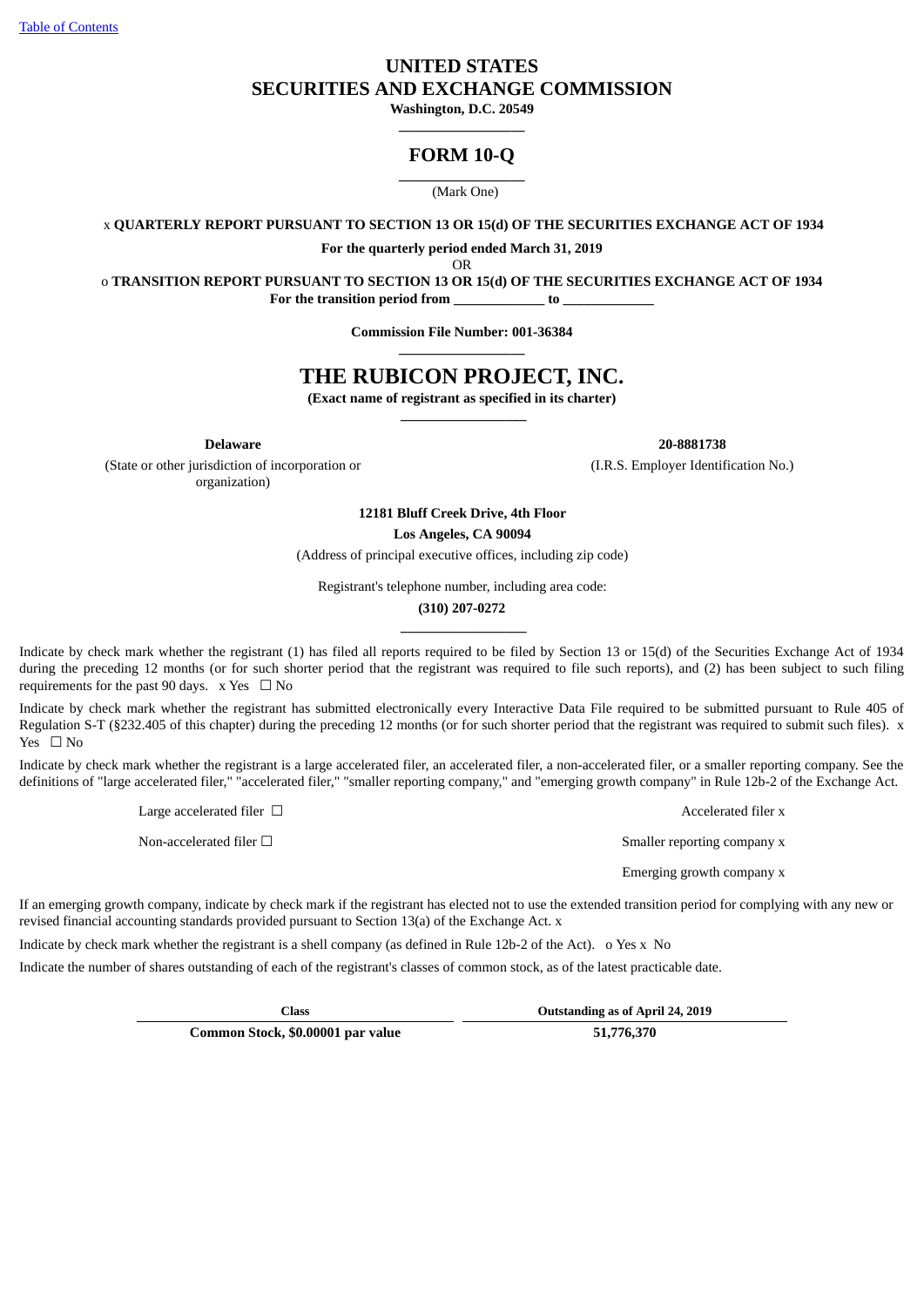# **THE RUBICON PROJECT, INC. QUARTERLY REPORT ON FORM 10-Q**

# **TABLE OF CONTENTS**

<span id="page-1-0"></span>

|                   |                                                                                                                        | Page No.        |
|-------------------|------------------------------------------------------------------------------------------------------------------------|-----------------|
| Part I.           | <b>FINANCIAL INFORMATION</b>                                                                                           | $\overline{3}$  |
| Item 1.           | <b>Condensed Consolidated Financial Statements (Unaudited)</b>                                                         | $\overline{3}$  |
|                   | Condensed Consolidated Balance Sheets as of March 31, 2019 and December 31, 2018                                       | <u>3</u>        |
|                   | Condensed Consolidated Statements of Operations for the Three Months Ended March 31, 2019 and March 31, 2018           |                 |
|                   | Condensed Consolidated Statements of Comprehensive Income (Loss) for the Three Months Ended March 31, 2019 and March   |                 |
|                   | 31, 2018                                                                                                               | <u>5</u>        |
|                   | Condensed Consolidated Statements of Stockholders' Equity for the Three Months Ended March 31, 2019 and March 31, 2018 | $6\overline{6}$ |
|                   | Condensed Consolidated Statements of Cash Flows for the Three Months Ended March 31, 2019 and March 31, 2018           | Z               |
|                   | <b>Notes to Condensed Consolidated Financial Statements</b>                                                            | 8               |
| Item 2.           | <b>Management's Discussion and Analysis of Financial Condition and Results of Operations</b>                           | $\overline{20}$ |
| Item 3.           | <b>Quantitative and Qualitative Disclosures About Market Risk</b>                                                      | 32              |
| Item 4.           | <b>Controls and Procedures</b>                                                                                         | 32              |
| Part II.          | <b>OTHER INFORMATION</b>                                                                                               | 32              |
| Item 1.           | <b>Legal Proceedings</b>                                                                                               | <u>33</u>       |
| Item 1A.          | <b>Risk Factors</b>                                                                                                    | 33              |
| Item 2.           | <b>Unregistered Sales of Equity Securities and Use of Proceeds</b>                                                     | <u>33</u>       |
| Item 6.           | <b>Exhibits</b>                                                                                                        | 34              |
| <b>Signatures</b> |                                                                                                                        | 35              |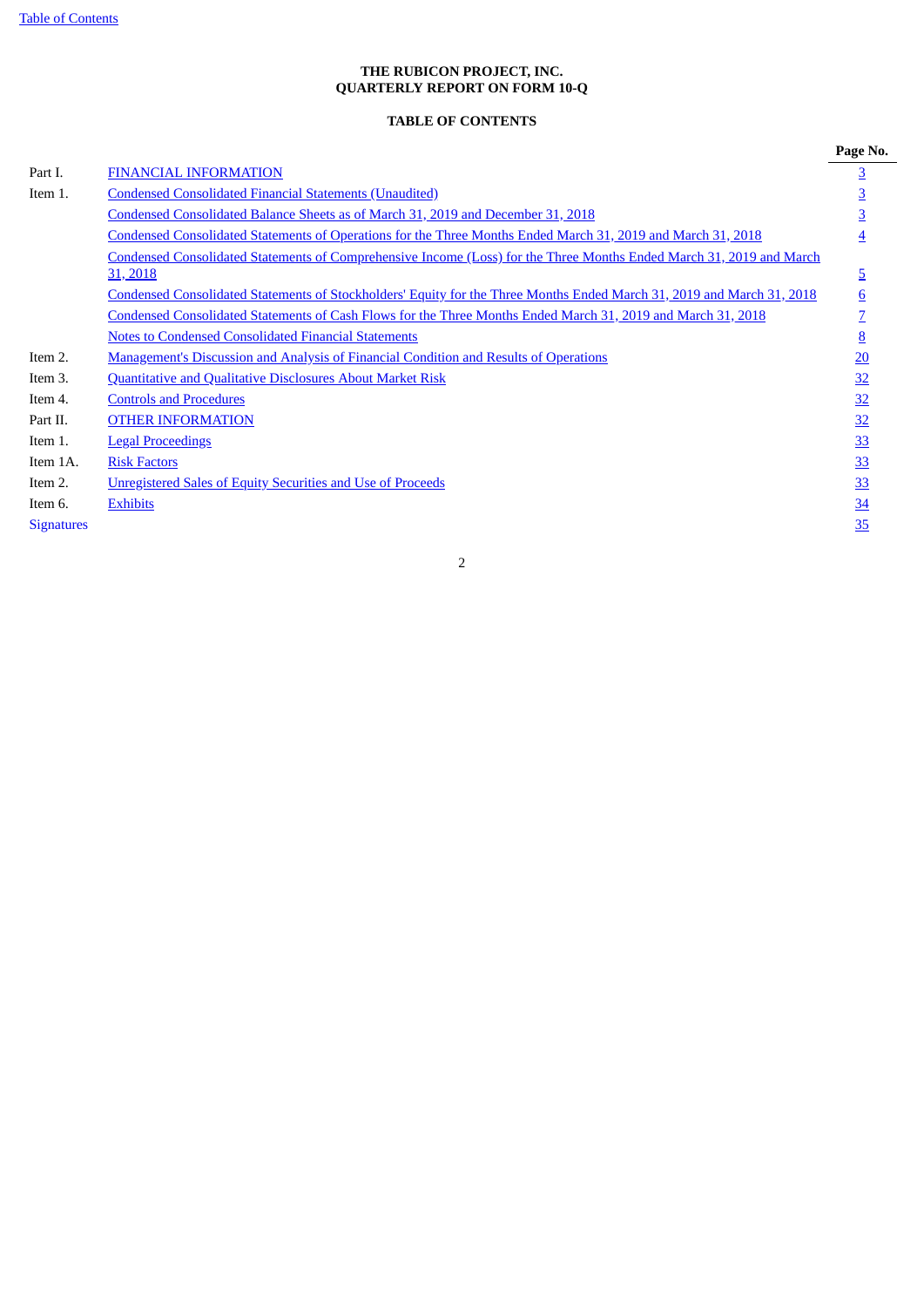# <span id="page-2-0"></span>**PART I. FINANCIAL INFORMATION**

# <span id="page-2-2"></span><span id="page-2-1"></span>**Item 1. Condensed Consolidated Financial Statements**

# **THE RUBICON PROJECT, INC. CONDENSED CONSOLIDATED BALANCE SHEETS (In thousands, except per share amounts) (unaudited)**

|                                                                                                                                                                                                                |                           | March 31, 2019 |                | <b>December 31, 2018</b> |
|----------------------------------------------------------------------------------------------------------------------------------------------------------------------------------------------------------------|---------------------------|----------------|----------------|--------------------------|
| <b>ASSETS</b>                                                                                                                                                                                                  |                           |                |                |                          |
| Current assets:                                                                                                                                                                                                |                           |                |                |                          |
| Cash and cash equivalents                                                                                                                                                                                      | $\boldsymbol{\mathsf{S}}$ | 80,714         | \$             | 80,452                   |
| Marketable securities                                                                                                                                                                                          |                           |                |                | 7,524                    |
| Accounts receivable, net                                                                                                                                                                                       |                           | 155,888        |                | 205,683                  |
| Prepaid expenses and other current assets                                                                                                                                                                      |                           | 7,448          |                | 6,882                    |
| TOTAL CURRENT ASSETS                                                                                                                                                                                           |                           | 244,050        |                | 300,541                  |
| Property and equipment, net                                                                                                                                                                                    |                           | 28,307         |                | 33,487                   |
| Right-of-use lease asset                                                                                                                                                                                       |                           | 12,801         |                |                          |
| Internal use software development costs, net                                                                                                                                                                   |                           | 14,790         |                | 14,570                   |
| Intangible assets, net                                                                                                                                                                                         |                           | 9,382          |                | 10,174                   |
| Other assets, non-current                                                                                                                                                                                      |                           | 2,067          |                | 1,240                    |
| <b>TOTAL ASSETS</b>                                                                                                                                                                                            | \$                        | 311,397        | \$             | 360,012                  |
| <b>LIABILITIES AND STOCKHOLDERS' EQUITY</b>                                                                                                                                                                    |                           |                |                |                          |
| <b>Current liabilities:</b>                                                                                                                                                                                    |                           |                |                |                          |
| Accounts payable and accrued expenses                                                                                                                                                                          | \$                        | 187,891        | \$             | 239,678                  |
| Lease liabilities, current                                                                                                                                                                                     |                           | 6,928          |                |                          |
| Other current liabilities                                                                                                                                                                                      |                           | 673            |                | 1,304                    |
| <b>TOTAL CURRENT LIABILITIES</b>                                                                                                                                                                               |                           | 195,492        |                | 240,982                  |
| Lease liabilities, non-current                                                                                                                                                                                 |                           | 7,235          |                |                          |
| Other liabilities, non-current                                                                                                                                                                                 |                           | 179            |                | 1,017                    |
| <b>TOTAL LIABILITIES</b>                                                                                                                                                                                       |                           | 202,906        |                | 241,999                  |
| Commitments and contingencies (Note 10)                                                                                                                                                                        |                           |                |                |                          |
| STOCKHOLDERS' EQUITY                                                                                                                                                                                           |                           |                |                |                          |
| Preferred stock, \$0.00001 par value, 10,000 shares authorized at March 31, 2019 and December 31, 2018; 0<br>shares issued and outstanding at March 31, 2019 and December 31, 2018                             |                           |                |                |                          |
| Common stock, \$0.00001 par value; 500,000 shares authorized at March 31, 2019 and December 31, 2018;<br>51,765 and 51,159 shares issued and outstanding at March 31, 2019 and December 31, 2018, respectively |                           | $\mathbf{1}$   |                | 1                        |
| Additional paid-in capital                                                                                                                                                                                     |                           | 436,807        |                | 433,877                  |
| Accumulated other comprehensive loss                                                                                                                                                                           |                           | (165)          |                | (259)                    |
| <b>Accumulated deficit</b>                                                                                                                                                                                     |                           | (328, 152)     |                | (315, 606)               |
| TOTAL STOCKHOLDERS' EQUITY                                                                                                                                                                                     |                           | 108,491        |                | 118,013                  |
| TOTAL LIABILITIES AND STOCKHOLDERS' EQUITY                                                                                                                                                                     | \$                        | 311,397        | $\mathfrak{s}$ | 360,012                  |

The accompanying notes to unaudited condensed consolidated financial statements are an integral part of these statements.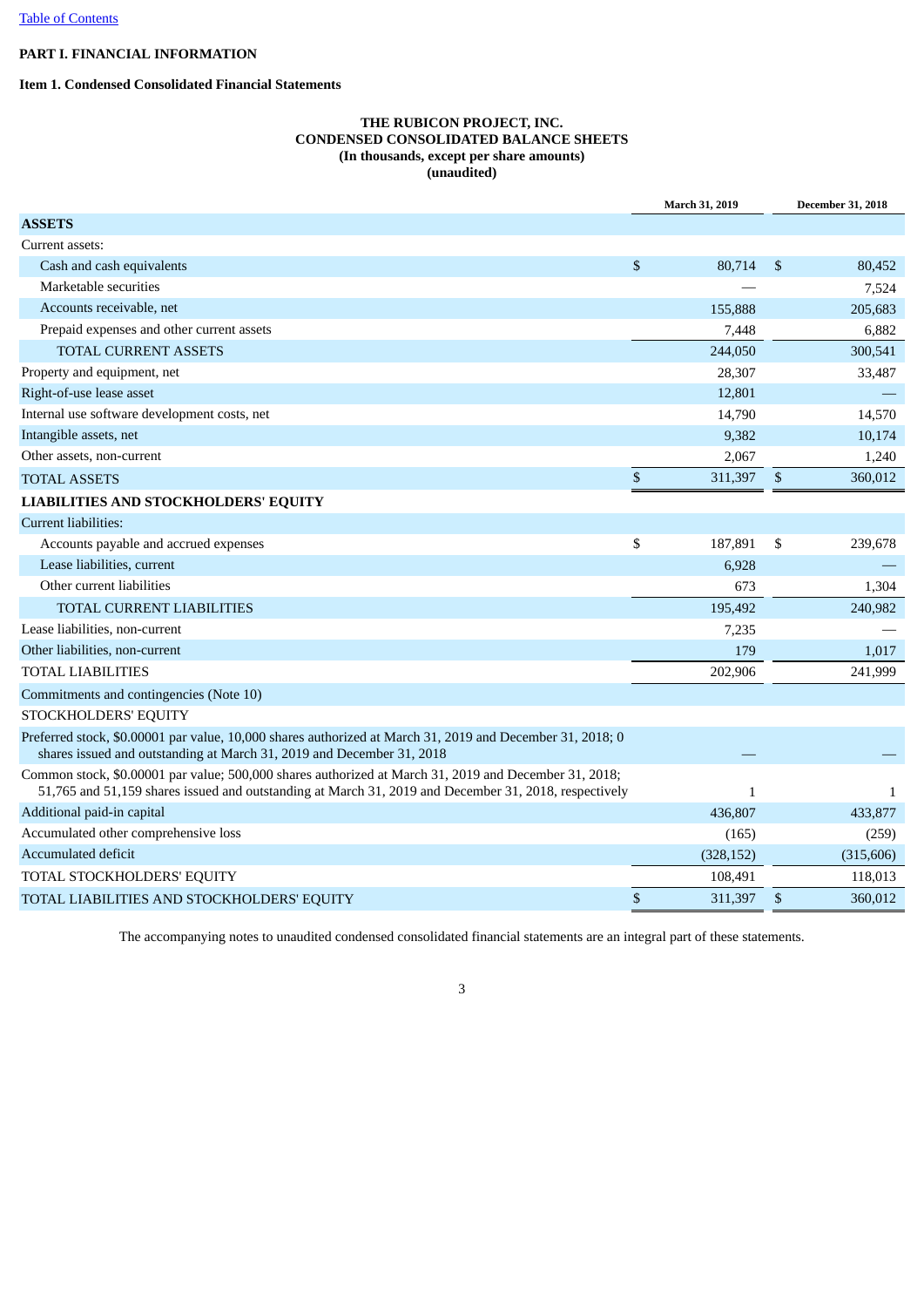## **THE RUBICON PROJECT, INC. CONDENSED CONSOLIDATED STATEMENTS OF OPERATIONS (In thousands, except per share amounts) (unaudited)**

<span id="page-3-0"></span>

|                                                             | <b>Three Months Ended</b> |                |                |
|-------------------------------------------------------------|---------------------------|----------------|----------------|
|                                                             | March 31, 2019            |                | March 31, 2018 |
| Revenue                                                     | \$<br>32,416              | $\mathfrak{S}$ | 24,876         |
| Expenses:                                                   |                           |                |                |
| Cost of revenue                                             | 15,116                    |                | 14,783         |
| Sales and marketing                                         | 10,592                    |                | 12,257         |
| Technology and development                                  | 9,716                     |                | 10,494         |
| General and administrative                                  | 10,280                    |                | 12,544         |
| Restructuring and other exit costs                          |                           |                | 2,466          |
| Total expenses                                              | 45,704                    |                | 52,544         |
| Loss from operations                                        | (13, 288)                 |                | (27, 668)      |
| Other (income) expense:                                     |                           |                |                |
| Interest income, net                                        | (193)                     |                | (271)          |
| Other income                                                | (142)                     |                | (210)          |
| Foreign exchange loss, net                                  | 301                       |                | 554            |
| Total other (income) expense, net                           | (34)                      |                | 73             |
| Loss before income taxes                                    | (13, 254)                 |                | (27, 741)      |
| Provision (benefit) for income taxes                        | (708)                     |                | 75             |
| Net loss                                                    | (12, 546)                 | \$             | (27, 816)      |
| Net loss per share:                                         |                           |                |                |
| <b>Basic and Diluted</b>                                    | \$<br>(0.24)              | -\$            | (0.56)         |
| Weighted average shares used to compute net loss per share: |                           |                |                |
| <b>Basic and Diluted</b>                                    | 51,577                    |                | 49,692         |
|                                                             |                           |                |                |

The accompanying notes to unaudited condensed consolidated financial statements are an integral part of these statements.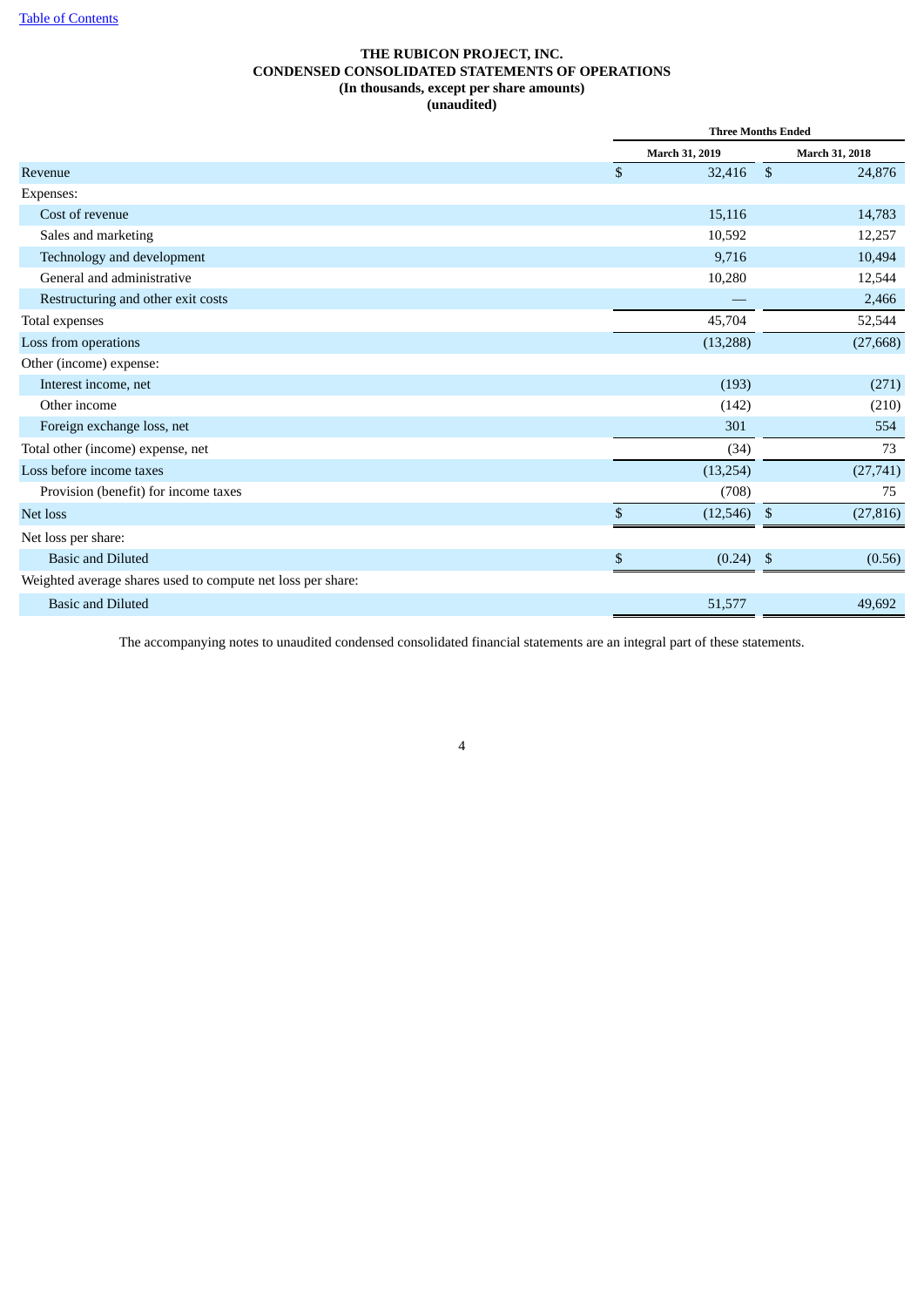## **THE RUBICON PROJECT, INC. CONDENSED CONSOLIDATED STATEMENTS OF COMPREHENSIVE INCOME (LOSS) (In thousands) (unaudited)**

<span id="page-4-0"></span>

|                                          |                | <b>Three Months Ended</b> |  |                |  |
|------------------------------------------|----------------|---------------------------|--|----------------|--|
|                                          | March 31, 2019 |                           |  | March 31, 2018 |  |
| Net loss                                 | ۰D             | $(12,546)$ \$             |  | (27, 816)      |  |
| Other comprehensive income (loss):       |                |                           |  |                |  |
| Unrealized gain (loss) on investments    |                |                           |  | (10)           |  |
| Foreign currency translation adjustments |                | 92                        |  | 214            |  |
| Other comprehensive income               |                | 94                        |  | 204            |  |
| Comprehensive loss                       |                | (12, 452)                 |  | (27, 612)      |  |

The accompanying notes to unaudited condensed consolidated financial statements are an integral part of these statements.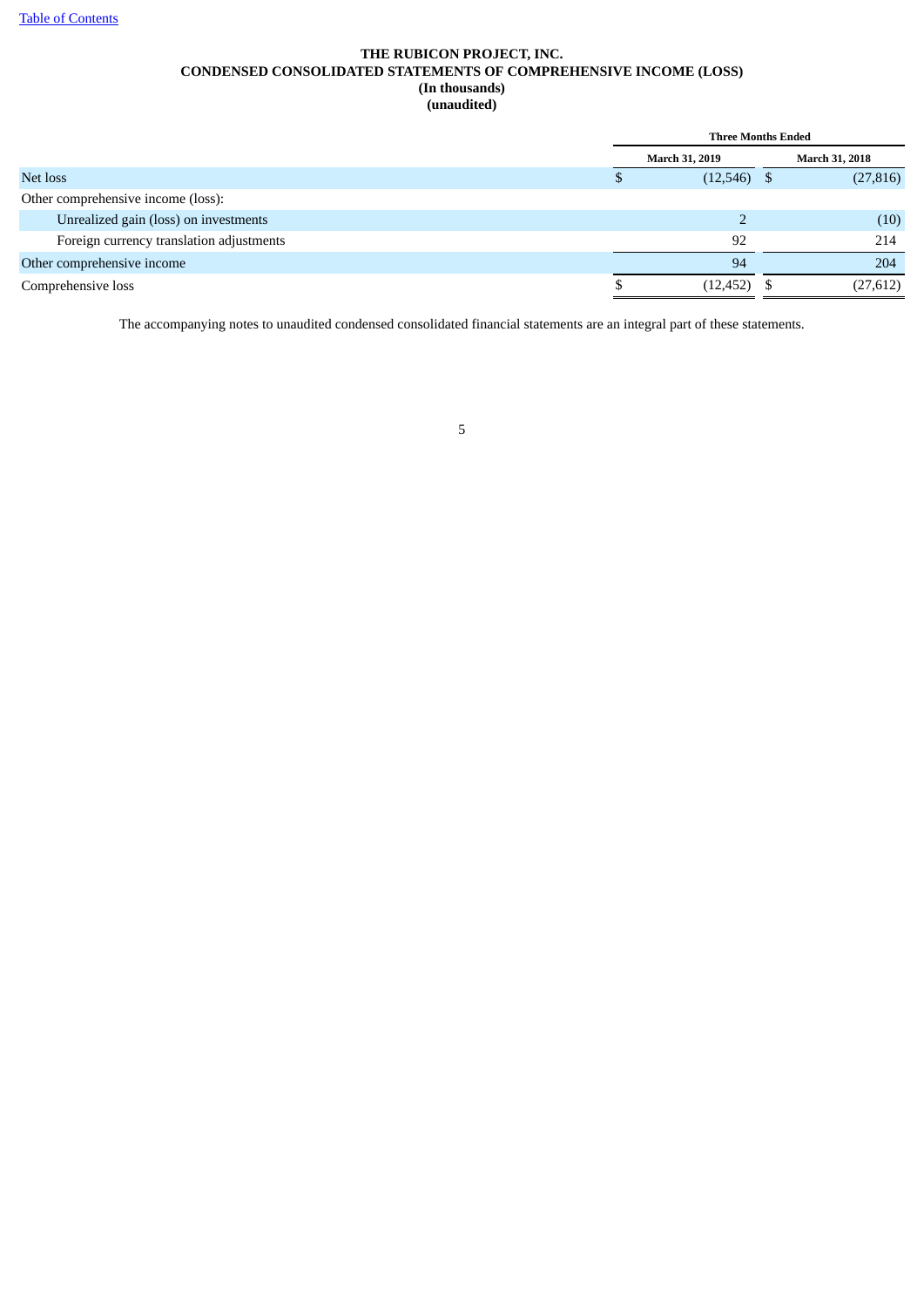## **THE RUBICON PROJECT, INC. CONDENSED CONSOLIDATED STATEMENTS OF STOCKHOLDERS' EQUITY (In thousands) (unaudited)**

<span id="page-5-0"></span>

|                                                 | <b>Common Stock</b> |    |        |    | <b>Accumulated</b><br><b>Additional</b><br>Other |   |                                |    | <b>Total</b>                  |                                |
|-------------------------------------------------|---------------------|----|--------|----|--------------------------------------------------|---|--------------------------------|----|-------------------------------|--------------------------------|
|                                                 | <b>Shares</b>       |    | Amount |    | Paid-In<br><b>Capital</b>                        |   | Comprehensive<br>Income (Loss) |    | Accumulated<br><b>Deficit</b> | Stockholders'<br><b>Equity</b> |
| Balance at December 31, 2017                    | 50,239              | S  | —      | ٠D | 418,354                                          | S | 41                             | -S | (253, 784)                    | \$<br>164,611                  |
| Exercise of common stock options                | 9                   |    |        |    | 6                                                |   |                                |    |                               | 6                              |
| Issuance of common stock related to RSU vesting | 51                  |    |        |    |                                                  |   |                                |    |                               |                                |
| Shares withheld related to net share settlement | (19)                |    |        |    | (40)                                             |   |                                |    |                               | (40)                           |
| Stock-based compensation                        |                     |    |        |    | 4,689                                            |   |                                |    |                               | 4,689                          |
| Other comprehensive income                      |                     |    |        |    |                                                  |   | 204                            |    |                               | 204                            |
| Net loss                                        |                     |    |        |    |                                                  |   |                                |    | (27, 816)                     | (27, 816)                      |
| Balance at March 31, 2018                       | 50,280              | £. |        |    | 423,009                                          |   | 245                            |    | (281,600)                     | 141,654                        |

|                                                 | <b>Common Stock</b> |     |               | <b>Additional</b>  | Accumulated<br>Other |                                |     |                               |    | <b>Total</b>                   |
|-------------------------------------------------|---------------------|-----|---------------|--------------------|----------------------|--------------------------------|-----|-------------------------------|----|--------------------------------|
|                                                 | <b>Shares</b>       |     | <b>Amount</b> | Paid-In<br>Capital |                      | Comprehensive<br>Income (Loss) |     | Accumulated<br><b>Deficit</b> |    | Stockholders'<br><b>Equity</b> |
| Balance at December 31, 2018                    | 51,159              | \$. |               | \$<br>433,877      | \$                   | (259)                          | \$. | (315,606)                     | S  | 118,013                        |
| Exercise of common stock options                | 76                  |     |               | 251                |                      |                                |     |                               |    | 251                            |
| Restricted stock awards, net                    | (182)               |     |               |                    |                      |                                |     |                               |    |                                |
| Issuance of common stock related to RSU vesting | 1,171               |     |               |                    |                      |                                |     |                               |    |                                |
| Shares withheld related to net share settlement | (459)               |     |               | (1,835)            |                      |                                |     |                               |    | (1,835)                        |
| Stock-based compensation                        |                     |     |               | 4,514              |                      |                                |     |                               |    | 4,514                          |
| Other comprehensive income                      |                     |     |               |                    |                      | 94                             |     |                               |    | 94                             |
| Net loss                                        |                     |     |               |                    |                      |                                |     | (12,546)                      |    | (12,546)                       |
| Balance at March 31, 2019                       | 51,765              | \$. |               | \$<br>436.807      | \$                   | (165)                          |     | (328, 152)                    | S. | 108,491                        |

The accompanying notes to unaudited condensed consolidated financial statements are an integral part of these statements.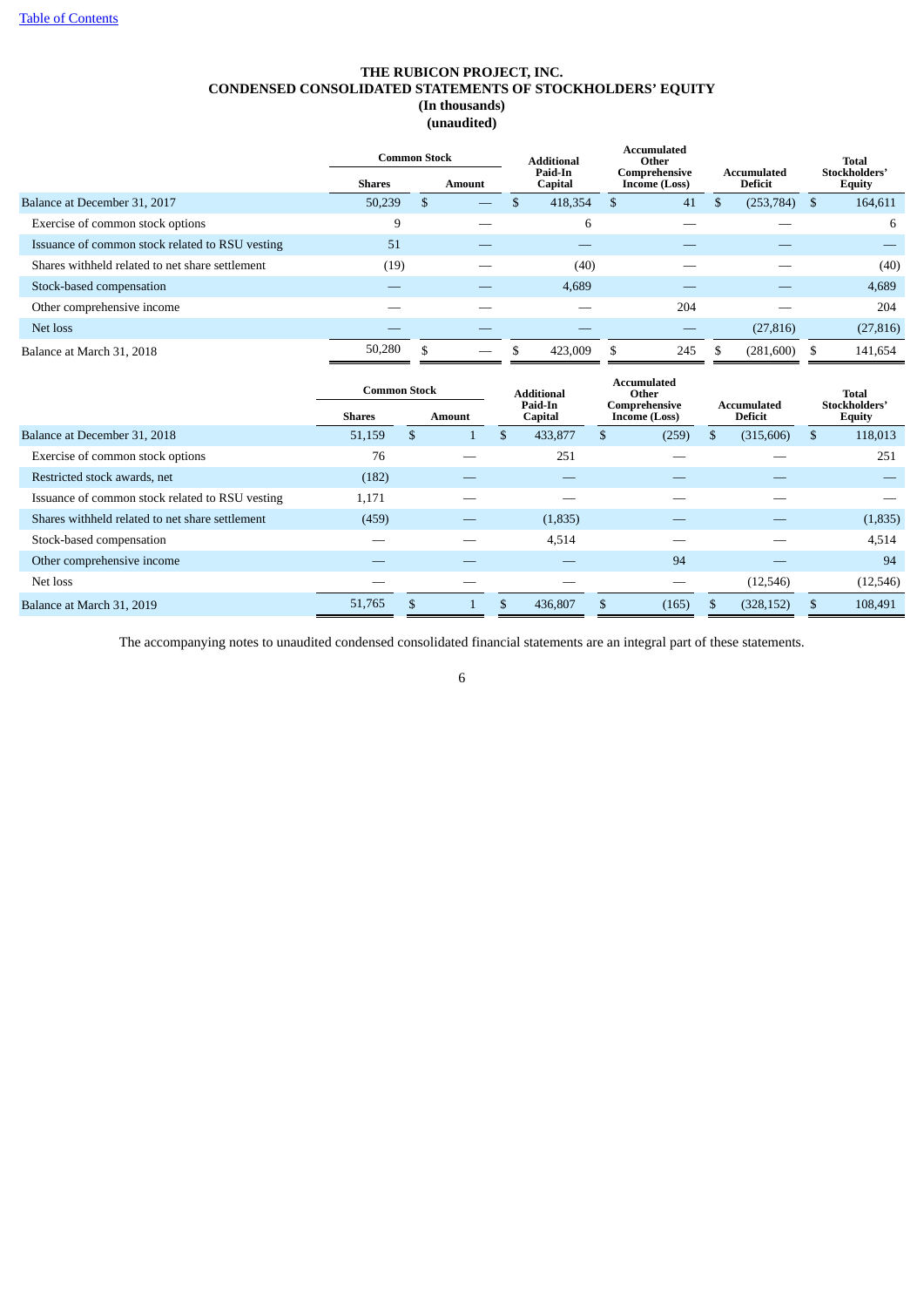## **THE RUBICON PROJECT, INC. CONDENSED CONSOLIDATED STATEMENTS OF CASH FLOWS (In thousands) (unaudited)**

<span id="page-6-0"></span>

|                                                                               | <b>Three Months Ended</b> |                |                |
|-------------------------------------------------------------------------------|---------------------------|----------------|----------------|
|                                                                               | March 31, 2019            |                | March 31, 2018 |
| <b>OPERATING ACTIVITIES:</b>                                                  |                           |                |                |
| Net loss                                                                      | \$<br>(12, 546)           | - \$           | (27, 816)      |
| Adjustments to reconcile net loss to net cash used in operating activities:   |                           |                |                |
| Depreciation and amortization                                                 | 8,640                     |                | 8,710          |
| Stock-based compensation                                                      | 4,369                     |                | 4,544          |
| Loss on disposal of property and equipment                                    | $\overline{4}$            |                | 120            |
| Provision for doubtful accounts                                               | 775                       |                | 96             |
| Accretion of available-for-sale securities                                    | 24                        |                | (154)          |
| Unrealized foreign currency (gains) losses, net                               | (183)                     |                | 227            |
| Deferred income taxes                                                         | (753)                     |                |                |
| Changes in operating assets and liabilities:                                  |                           |                |                |
| Accounts receivable                                                           | 46,446                    |                | 28,259         |
| Prepaid expenses and other assets                                             | 640                       |                | (170)          |
| Accounts payable and accrued expenses                                         | (49, 482)                 |                | (23, 158)      |
| Other liabilities                                                             | (1, 386)                  |                | (422)          |
| Net cash used in operating activities                                         | (3, 452)                  |                | (9,764)        |
| <b>INVESTING ACTIVITIES:</b>                                                  |                           |                |                |
| Purchases of property and equipment                                           | (142)                     |                | (239)          |
| Capitalized internal use software development costs                           | (2,098)                   |                | (2,573)        |
| Investments in available-for-sale securities                                  |                           |                | (19, 238)      |
| Maturities of available-for-sale securities                                   | 7,500                     |                | 22,600         |
| Net cash provided by investing activities                                     | 5,260                     |                | 550            |
| <b>FINANCING ACTIVITIES:</b>                                                  |                           |                |                |
| Proceeds from exercise of stock options                                       | 251                       |                | 6              |
| Taxes paid related to net share settlement                                    | (1, 835)                  |                | (40)           |
| Net cash used in financing activities                                         | (1,584)                   |                | (34)           |
| EFFECT OF EXCHANGE RATE CHANGES ON CASH, CASH EQUIVALENTS AND RESTRICTED CASH | 38                        |                | 122            |
| CHANGE IN CASH, CASH EQUIVALENTS AND RESTRICTED CASH                          | 262                       |                | (9, 126)       |
| CASH, CASH EQUIVALENTS AND RESTRICTED CASH - Beginning of period              | 80,452                    |                | 76,642         |
| CASH, CASH EQUIVALENTS AND RESTRICTED CASH - End of period                    | \$<br>80,714              | \$             | 67,516         |
| SUPPLEMENTAL DISCLOSURES OF OTHER CASH FLOW INFORMATION:                      |                           |                |                |
| Cash paid for income taxes                                                    | \$<br>92                  | $\mathfrak{S}$ | 137            |
| Cash paid for interest                                                        | \$<br>10                  | \$             | 15             |
| Capitalized assets financed by accounts payable and accrued expenses          | \$<br>509                 | \$             | 237            |
| Capitalized stock-based compensation                                          | \$<br>145                 | \$             | 145            |

The accompanying notes to unaudited condensed consolidated financial statements are an integral part of these statements.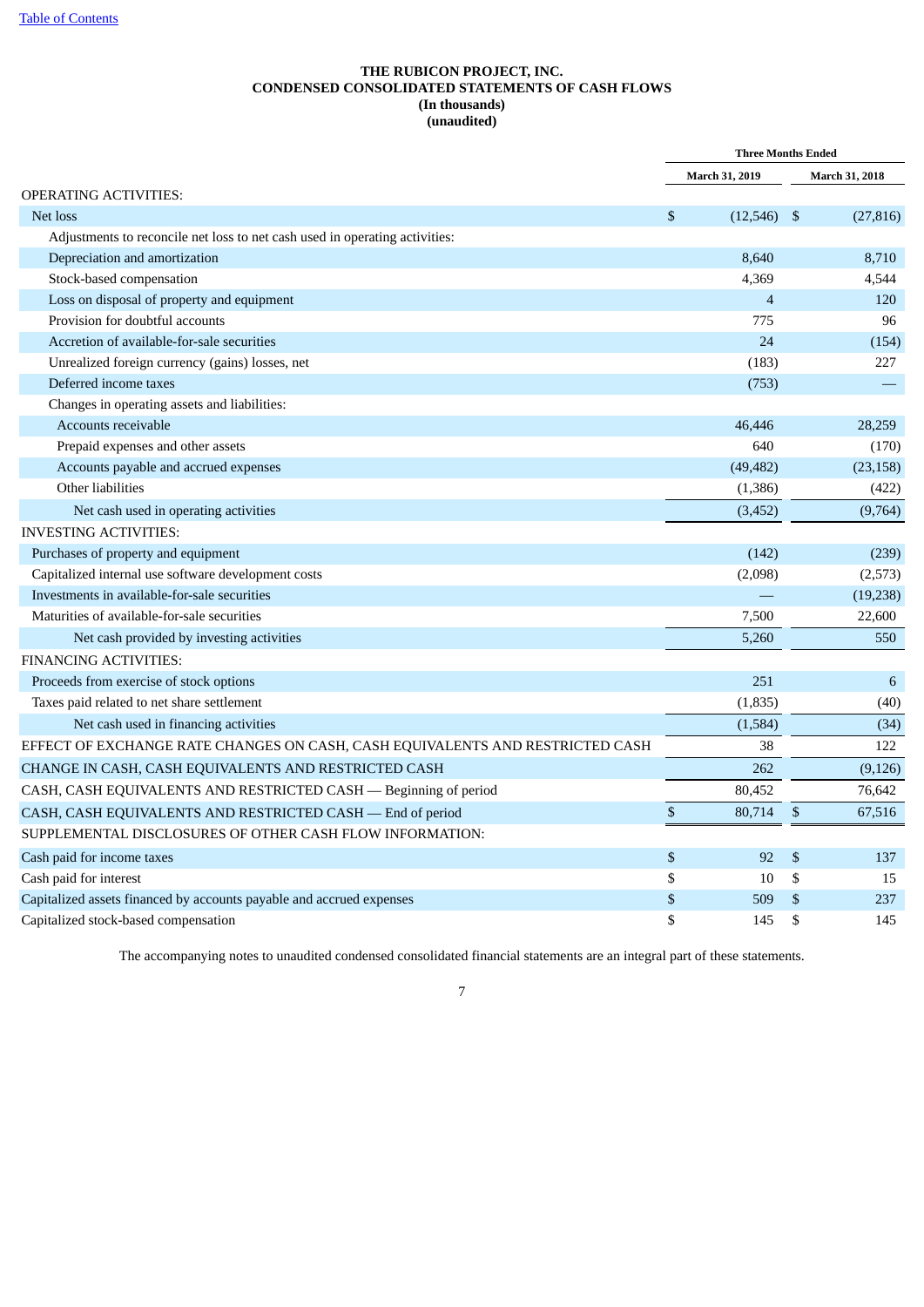## **THE RUBICON PROJECT, INC. NOTES TO CONDENSED CONSOLIDATED FINANCIAL STATEMENTS (unaudited)**

## <span id="page-7-0"></span>**Note 1—Organization and Summary of Significant Accounting Policies**

## *Company Overview*

The Rubicon Project, Inc., or Rubicon Project (the "Company"), was formed on April 20, 2007 in Delaware and began operations in April 2007. The Company is headquartered in Los Angeles, California.

The Company provides a technology solution to automate the purchase and sale of digital advertising inventory for buyers and sellers. The Company's platform features applications and services for digital advertising sellers, including websites, mobile applications and other digital media properties, and their representatives, to sell their digital advertising inventory; applications and services for buyers, including advertisers, agencies, agency trading desks, and demand side platforms, or DSPs, to buy digital advertising inventory; and a marketplace over which such transactions are executed. Together, these features power and enhance a comprehensive, transparent, independent advertising marketplace that brings buyers and sellers together and facilitates intelligent decision making and automated transaction execution for the digital advertising inventory managed on the Company's platform. The Company's clients include many of the world's leading publishers of websites and mobile applications and buyers of digital advertising inventory.

Advertising inventory takes different forms, referred to as advertising units, is purchased and sold through different transactional methodologies, and allows advertising content to be presented to consumers through different channels. The Company's solution enables buyers and sellers to purchase and sell:

- a comprehensive range of advertising units, including display, audio, and video;
- that are transacted through real-time bidding, which includes (i) direct sale of premium inventory, which the Company refers to as private marketplace, and (ii) open auction bidding, which the Company refers to as open marketplace; and
- that are displayed across digital channels, including mobile web, mobile application, and desktop, as well as across various out-of-home channels, such as digital billboards.

## *Risks and Uncertainties*

The Company has been impacted by rapid changes in the ad tech industry, including demand by ad tech buyers

for more efficiency and lower costs, changes in bidding technologies, and increased competition. In response to these challenges, the Company made changes to its pricing model in 2017, eliminating fees charged to buyers, which significantly reduced its revenue. To offset the decrease in revenue, the Company realigned its cost structure in 2018, including restructuring activities to reduce headcount and related operating costs and capital expenditures. Unless and until the Company is able to compensate for the fee reductions and reduced margins by continuing to increase advertising spend on its platform, or sufficiently reducing costs, it may not be able to grow its business and may continue to operate at a loss, depleting its cash resources and liquidity. If the Company continues to experience significant operating losses in the future, the Company may require additional liquidity to fund its operations.

## *Basis of Presentation and Summary of Significant Accounting Policies*

The accompanying unaudited condensed consolidated financial statements have been prepared in accordance with United States Generally Accepted Accounting Principles, or GAAP, for interim financial information and the instructions to Form 10-Q and Article 10 of Regulation S-X. Accordingly, they do not include all of the information and footnotes required by GAAP for complete financial statements. In the opinion of management, all adjustments (consisting of normal recurring adjustments) considered necessary for a fair statement of the results for the interim period presented have been included. Operating results for the three months ended March 31, 2019 are not necessarily indicative of the results that may be expected for any future interim period, the year ending December 31, 2019, or for any future year.

The condensed consolidated balance sheet at December 31, 2018 has been derived from the audited financial statements at that date, but does not include all of the disclosures required by GAAP. The accompanying condensed consolidated financial statements should be read in conjunction with the Company's audited consolidated financial statements and notes thereto for the year ended December 31, 2018 included in its 2018 Annual Report on Form 10-K.

The Company adopted Accounting Standards Codification Topic 842 ("ASC 842")—*Leases* on January 1, 2019 using a modified retrospective approach. The adoption of this standard impacted only the financial statements included as of March 31, 2019 and for the three months ended March 31, 2019. See below for additional information regarding the Company's adoption of ASC 842. Aside from the adoption of ASC 842, there have been no significant changes in the Company's accounting policies from those disclosed in its audited consolidated financial statements and notes thereto for the year ended December 31, 2018 included in its Annual Report on Form 10-K.

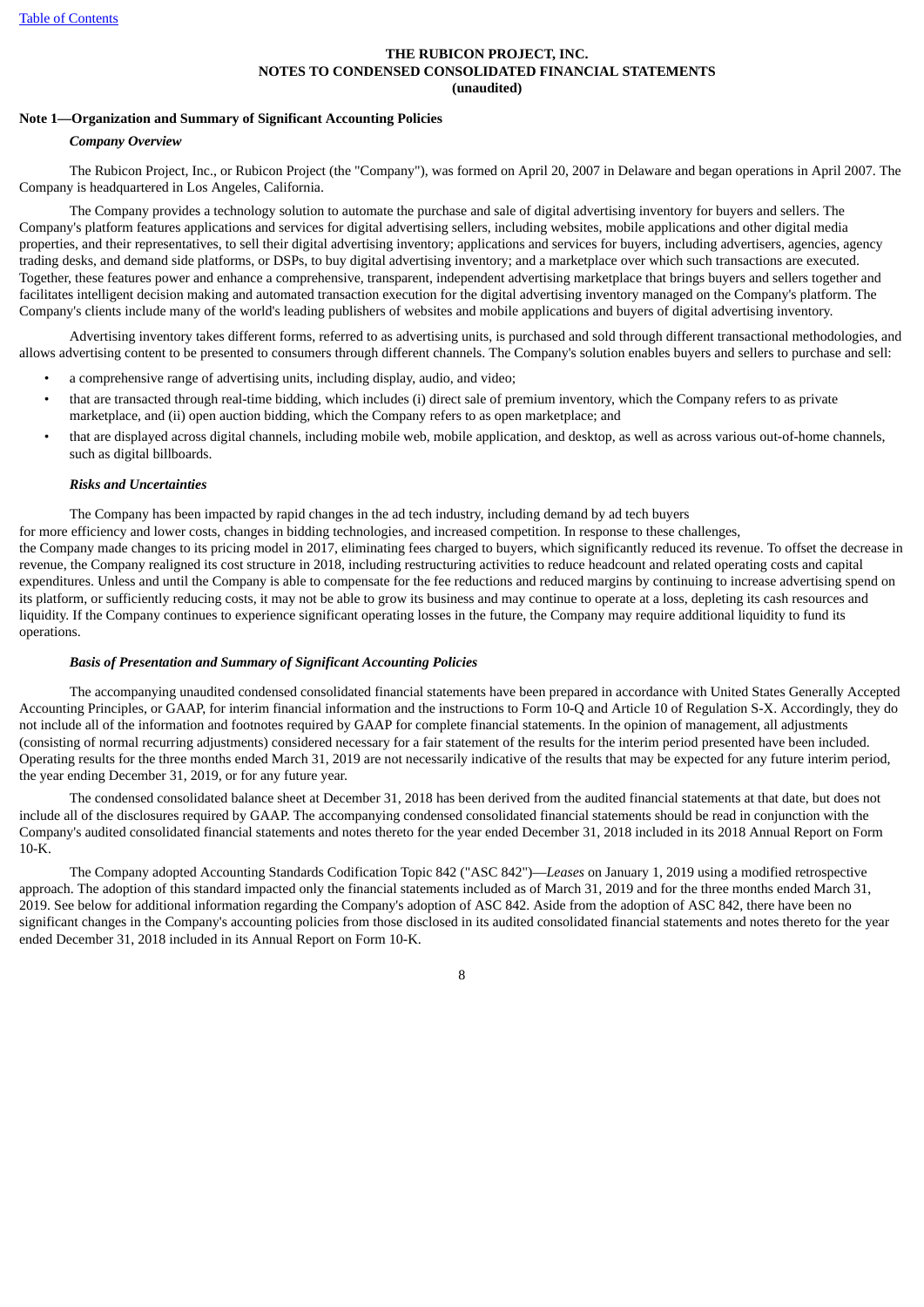## *Use of Estimates*

The preparation of condensed consolidated financial statements in conformity with GAAP requires management to make estimates and assumptions that affect the reported and disclosed financial statements and accompanying footnotes. Actual results could differ materially from these estimates.

#### *Adoption of ASC 842*

On January 1, 2019, the Company adopted ASC 842, which requires the recognition of the right-of-use assets, or ROU assets, and related lease liabilities on the balance sheet using a modified retrospective approach. The consolidated financial statements related to periods prior to January 1, 2019 were not restated, and continue to be reported under ASC Topic 840—*Leases* ("ASC 840"), which did not require the recognition of operating lease liabilities on the balance sheet. As a result the consolidated financial statements related to periods prior to January 1, 2019 are not entirely comparative with current and future periods. As permitted under ASC 842, the Company elected several practical expedients that permit the Company to not reassess (1) whether existing contracts are or contain a lease, (2) the classification of existing leases, and (3) whether previously capitalized costs continue to qualify as initial indirect costs. In addition, the Company has elected not to recognize short-term leases on our balance sheet, nor separate lease and non-lease components for our data center leases. In addition, we utilized the portfolio approach to group leases with similar characteristics and did not use hindsight to determine lease term.

In addition to the leases previously reported under ASC 840, the Company also reviewed its data center agreements to identify non-lease components that should not be included in the lease liability and lease expense under ASC 842. Certain fixed non-lease components of data center leases, primarily fixed minimum power commitments, have been included in the lease liability and ROU asset as the Company has elected the practical expedient for its data centers to not separate the lease and non-lease components; however, variable components have not been included. For identified leases, the Company used its incremental borrowing rate to discount the related future payment obligations as of January 1, 2019 to determine its lease liability as of adoption. As of the adoption date, the Company recognized a lease liability of \$15.6 million and a corresponding ROU asset of \$14.3 million; there was no equity impact from the adoption. The difference between the lease liability and the ROU asset primarily represents the existing deferred rent liabilities balances before adoption, resulting from historical straight-lining of operating leases, which was effectively reclassified upon adoption to reduce the measurement of the ROU asset.

The Company records rent expense for operating leases, including leases of office locations, data centers, and equipment, on a straight-line basis over the lease term. The straight-line calculation of rent expense includes rent escalations on certain leases, as well as lease incentives provided by the landlords, including payments for leasehold improvements and rent-free periods. The Company begins recognition of rent expense on the commencement date, which is generally the date that the asset is made available for use. The lease liability is included in lease liabilities, current and lease liabilities, noncurrent within the condensed consolidated balance sheet, which are reduced as lease related payments are made. The ROU asset is amortized on a periodic basis over the expected term of the lease. See Note 11 for additional information.

#### *Recent Accounting Pronouncements*

Under the Jumpstart Our Business Startups Act, or the JOBS Act, the Company meets the definition of an emerging growth company. The Company has irrevocably elected to opt out of the extended transition period for complying with new or revised accounting standards pursuant to Section 107(b) of the JOBS Act.

In March 2019, the Financial Accounting Standards Board issued ASU 2019-01—*Leases (Topic 842): Codification Improvements* ("ASU 2019-01"), which clarifies certain topics around lease guidance. One of the provisions of ASU 2019-01 pertains to the Company as it updates existing guidance by explicitly allowing an exception to transition disclosures typically required, while adopting ASC 842. Under this guidance, entities that have adopted ASC 842 are not required to provide identical disclosures for the comparative previous year period in the year of adoption. ASU 2019-01 is required to be adopted concurrently with the adoption of ASC 842, and as such, the Company adopted ASU 2019-01 during the first quarter of 2019.

 $\overline{q}$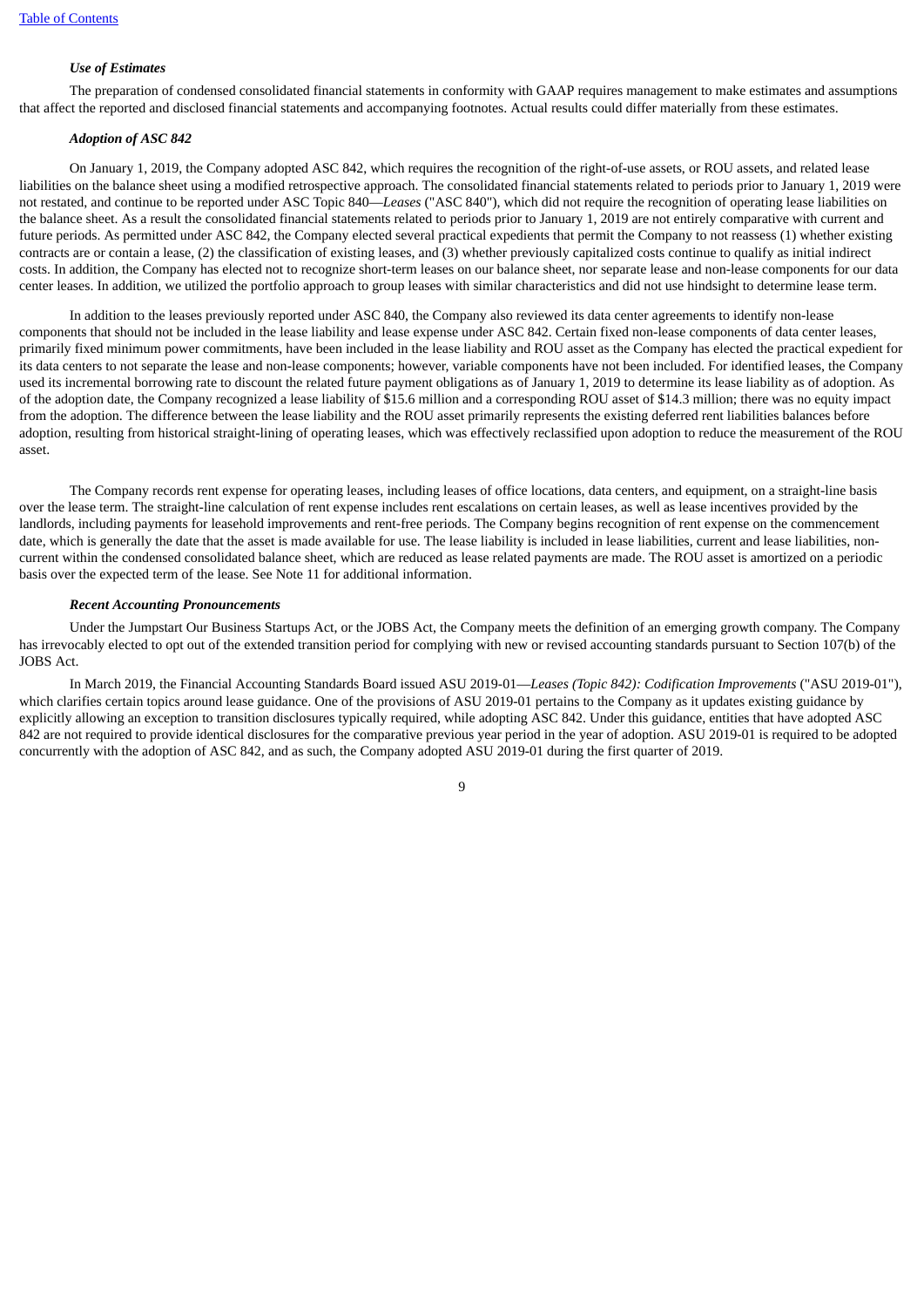# **Note 2—Net Income (Loss) Per Share**

The following table presents the basic and diluted net loss per share:

|                                                                               | <b>Three Months Ended</b>             |  |                       |  |
|-------------------------------------------------------------------------------|---------------------------------------|--|-----------------------|--|
|                                                                               | <b>March 31, 2019</b>                 |  | <b>March 31, 2018</b> |  |
|                                                                               | (in thousands, except per share data) |  |                       |  |
| Basic and Diluted EPS:                                                        |                                       |  |                       |  |
| Net loss                                                                      | (12,546)                              |  | (27, 816)             |  |
| Weighted-average common shares outstanding                                    | 51,635                                |  | 50,248                |  |
| Weighted-average unvested restricted stock                                    | (58)                                  |  | (556)                 |  |
| Weighted-average common shares outstanding used to compute net loss per share | 51,577                                |  | 49,692                |  |
| Basic and diluted net loss per share                                          | (0.24)                                |  | (0.56)                |  |
|                                                                               |                                       |  |                       |  |

The following weighted-average shares have been excluded from the calculation of diluted net loss per share attributable to common stockholders for each period presented because they are anti-dilutive:

|                                               | <b>Three Months Ended</b> |                |
|-----------------------------------------------|---------------------------|----------------|
|                                               | <b>March 31, 2019</b>     | March 31, 2018 |
|                                               | (in thousands)            |                |
| Options to purchase common stock              | 513                       | 37             |
| Unvested restricted stock awards              | 44                        | 186            |
| Unvested restricted stock units               | 2,746                     | 1,369          |
| <b>ESPP</b>                                   | 28                        | 62             |
| Total shares excluded from net loss per share | 3,331                     | 1,654          |

## **Note 3—Revenues**

The Company generates revenue from transactions where it provides a platform for the purchase and sale of digital advertising inventory. The Company's advertising automation solution is a marketplace for sellers of digital advertising inventory (providers of websites, mobile applications and other digital media properties, and their representatives) and buyers of digital advertising inventory (including advertisers, agencies, agency trading desks, and demand-side platforms). This solution incorporates proprietary machine-learning algorithms, sophisticated data processing, high-volume storage, detailed analytics capabilities, and a distributed infrastructure. Together, these features form the basis for the Company's automated advertising solution that brings buyers and sellers together and facilitates intelligent decision-making and automated transaction execution for the digital advertising inventory managed on the Company's platform. Digital advertising inventory is created when consumers access sellers' content. Sellers provide digital advertising inventory to the Company's platform in the form of advertising requests, or ad requests. When the Company receives ad requests from sellers, it sends bid requests to buyers, which enable buyers to bid on sellers' digital advertising inventory. Winning bids can create advertising, or paid impressions, for the seller to present to the consumer.

The total volume of spending between buyers and sellers on the Company's platform is referred to as advertising spend. The Company keeps a percentage of that advertising spend as a fee, and remits the remainder to the seller. The fee that the Company retains from the gross advertising spend on its platform is recognized as revenue. The fee earned on each transaction is based on the pre-existing agreement between the Company and the seller and the clearing price of the winning bid. The Company recognizes revenue upon fulfillment of its performance obligation to a client, which occurs at the point in time an ad renders and is counted as a paid impression, subject to an underlying agreement existing with the client and a fixed or determinable transaction price. Performance obligations for all transactions are satisfied, and the corresponding revenue is recognized, at a distinct point in time when an ad renders. The Company does not have arrangements with multiple performance obligations. The Company considers the following when determining if a contract exists under which the performance obligations have been satisfied: (i) contract approval by all parties, (ii) identification of each party's rights regarding the goods or services to be transferred, (iii) specified payment terms, (iv) commercial substance of the contract, and (v) collectability of substantially all of the consideration is probable.

The Company has determined that it does not act as the principal in the purchase and sale of digital advertising inventory because it does not have control of the digital advertising inventory and does not set prices agreed upon within the auction marketplace, and therefore reports revenue on a net basis.

Payment terms are specified in agreements between the Company and the buyers and sellers on its exchange platform. The Company generally bills buyers at the end of each month for the full purchase price of impressions filled in that month. The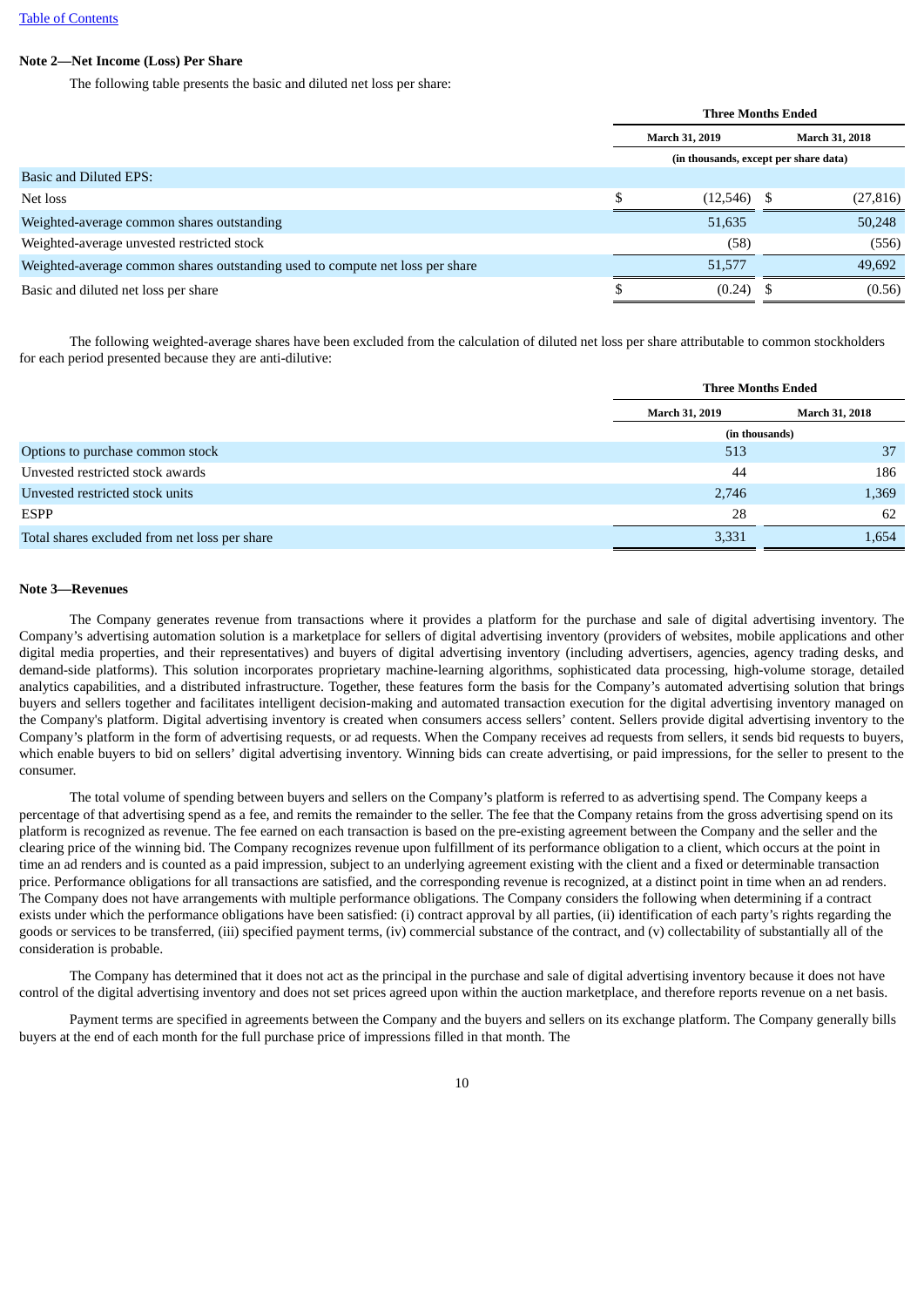Company recognizes volume discounts as a reduction of revenue as they are incurred. Specific payment terms may vary by agreement, but are generally seventy-five days or less. The Company's accounts receivable are recorded at the amount of gross billings to buyers, net of allowances for the amounts the Company is responsible to collect. The Company's accounts payable related to amounts due to sellers are recorded at the net amount payable to sellers (see Note 5). Accordingly, both accounts receivable and accounts payable appear large in relation to revenue reported on a net basis.

The following table presents our revenue by channel for the three months ended March 31, 2019 and 2018:

|          |    |        |                | <b>Three Months Ended</b>          |                       |
|----------|----|--------|----------------|------------------------------------|-----------------------|
|          |    |        | March 31, 2019 |                                    | <b>March 31, 2018</b> |
|          |    |        |                | (in thousands, except percentages) |                       |
| Channel: |    |        |                |                                    |                       |
| Desktop  | \$ | 15,221 | 47%            | 14,309<br>-S                       | 58%                   |
| Mobile   |    | 17,195 | 53             | 10,567                             | 42                    |
| Total    | ╜  | 32,416 | 100%           | 24,876<br>S                        | 100%                  |

The following table presents our revenue disaggregated by geographic location, based on the location of the Company's sellers:

|                      |    | <b>Three Months Ended</b> |    |                       |  |  |
|----------------------|----|---------------------------|----|-----------------------|--|--|
|                      |    | <b>March 31, 2019</b>     |    | <b>March 31, 2018</b> |  |  |
|                      |    | (in thousands)            |    |                       |  |  |
| <b>United States</b> | \$ | 21,486                    | \$ | 15,504                |  |  |
| International        |    | 10,930                    |    | 9,372                 |  |  |
| Total                | Φ  | 32,416                    |    | 24,876                |  |  |

#### **Note 4—Fair Value Measurements**

## **Recurring Fair Value Measurements**

Fair value represents the exchange price that would be received for an asset or paid to transfer a liability (an exit price) in the principal or most advantageous market for the asset or liability in an orderly transaction between market participants on the measurement date. Valuation techniques used to measure fair value must maximize the use of observable inputs and minimize the use of unobservable inputs. Observable inputs are based on market data obtained from independent sources. The fair value hierarchy is based on the following three levels of inputs, of which the first two are considered observable and the last one is considered unobservable:

- Level 1 Quoted prices (unadjusted) in active markets for identical assets or liabilities that the Company has the ability to access at the measurement date.
- Level 2 Inputs other than quoted prices included within Level 1 that are observable for the asset or liability, either directly or indirectly.
- Level 3 Unobservable inputs.

The table below sets forth a summary of financial instruments that are measured at fair value on a recurring basis at March 31, 2019:

|                  | <b>Total</b> | <b>Quoted Prices in</b><br><b>Active Markets for</b><br><b>Identical Assets</b><br>(Level 1) |                | <b>Significant Other</b><br><b>Observable Inputs</b><br>(Level 2) | Significant<br><b>Unobservable Inputs</b><br>(Level 3) |  |
|------------------|--------------|----------------------------------------------------------------------------------------------|----------------|-------------------------------------------------------------------|--------------------------------------------------------|--|
|                  |              |                                                                                              | (in thousands) |                                                                   |                                                        |  |
| Cash equivalents | 13,301       | 13,301                                                                                       |                |                                                                   |                                                        |  |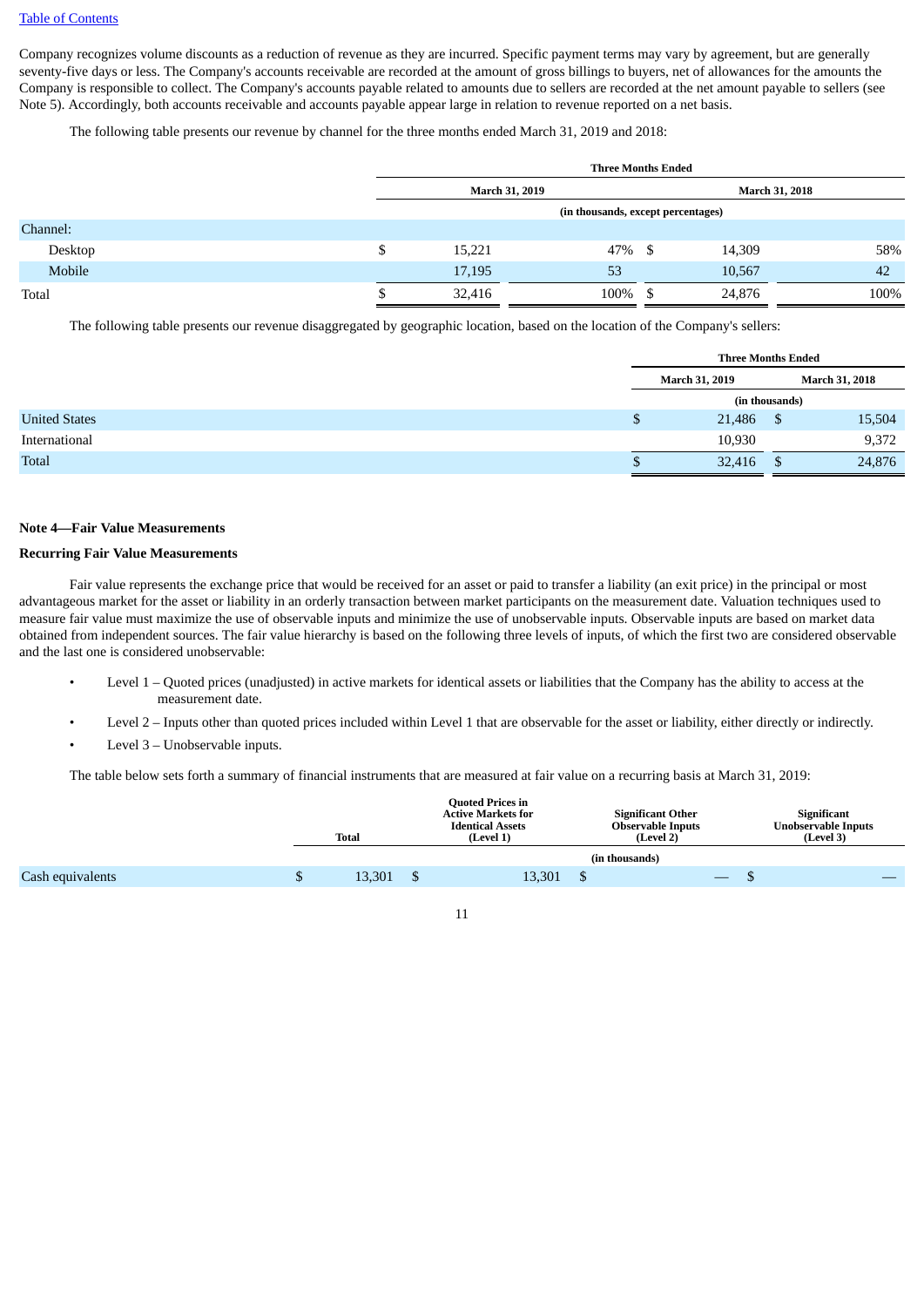The table below sets forth a summary of financial instruments that are measured at fair value on a recurring basis at December 31, 2018:

|                                                         | Total  | <b>Quoted Prices in</b><br><b>Active Markets for</b><br><b>Identical Assets</b><br>(Level 1) | <b>Significant Other</b><br><b>Observable Inputs</b><br>(Level 2) |                          | <b>Significant</b><br><b>Unobservable Inputs</b><br>(Level 3) |  |
|---------------------------------------------------------|--------|----------------------------------------------------------------------------------------------|-------------------------------------------------------------------|--------------------------|---------------------------------------------------------------|--|
|                                                         |        |                                                                                              | (in thousands)                                                    |                          |                                                               |  |
| Cash equivalents                                        | 13,692 | 13,692                                                                                       |                                                                   |                          |                                                               |  |
| U.S. Treasury, government and agency debt<br>securities | 7.524  | 7,524                                                                                        |                                                                   | $\overline{\phantom{0}}$ |                                                               |  |

At March 31, 2019 and December 31, 2018, cash equivalents of \$13.3 million and \$13.7 million, respectively, consisted of money market funds and commercial paper, with original maturities of three months or less. The carrying amounts of cash equivalents are classified as Level 1 or Level 2 depending on whether or not their fair values are based on quoted market prices for identical securities that are traded in an active market. Corporate debt securities (which are included in marketable securities on the balance sheet) with fair values derived from similar securities rather than based on quoted market prices for identical securities, are classified as Level 2 as well. The fair values of the Company's U.S. treasury, government and agency debt securities are based on quoted market prices and classified as Level 1, and are included within marketable securities.

#### **Note 5—Other Balance Sheet Amounts**

Investments in marketable securities as of December 31, 2018 consisted of the following:

|                                                      | <b>Amortized</b><br>Cost | Gross<br><b>Unrealized</b><br>Gains |        | <b>Gross</b><br>Unrealized<br>Losses | Fair<br>Value |  |
|------------------------------------------------------|--------------------------|-------------------------------------|--------|--------------------------------------|---------------|--|
|                                                      |                          | (in thousands)                      |        |                                      |               |  |
| Available-for-sale-short-term:                       |                          |                                     |        |                                      |               |  |
| U.S. Treasury, government and agency debt securities | 7.526                    |                                     | $-$ \$ | (2)                                  | 7,524         |  |

The Company had no available-for-sale securities as of March 31, 2019. For the three months ended March 31, 2019, there were no realized gains (losses) and there were no unrealized holding gains (losses) reclassified out of accumulated other comprehensive loss into the condensed consolidated statements of operations for the sale of available-for-sale investments.

Accounts payable and accrued expenses included the following:

|                                   | <b>March 31, 2019</b> |  | <b>December 31, 2018</b> |
|-----------------------------------|-----------------------|--|--------------------------|
|                                   | (in thousands)        |  |                          |
| Accounts payable—seller           | \$<br>177,519         |  | 230,423                  |
| Accounts payable—trade            | 5,022                 |  | 3,122                    |
| Accrued employee-related payables | 5,350                 |  | 6,133                    |
| Total                             | 187,891               |  | 239,678                  |

There was no restricted cash as of March 31, 2019 and December 31, 2018.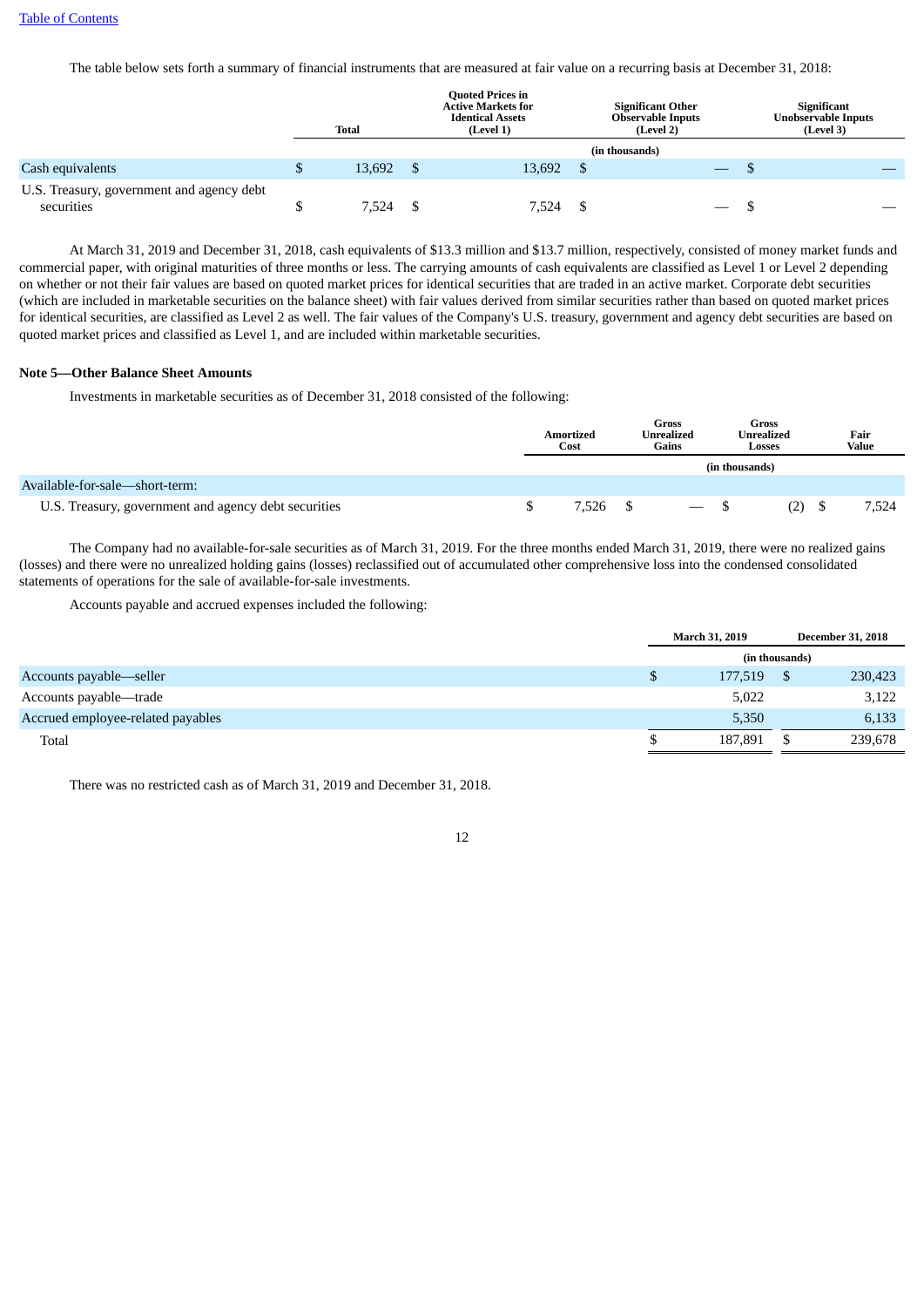## **Note 6—Intangible Assets**

The Company's intangible assets as of March 31, 2019 and December 31, 2018 included the following:

|                                                  | March 31, 2019 |                | <b>December 31, 2018</b> |  |
|--------------------------------------------------|----------------|----------------|--------------------------|--|
|                                                  |                | (in thousands) |                          |  |
| Amortizable intangible assets:                   |                |                |                          |  |
| Developed technology                             | \$<br>16,878   | \$             | 16,878                   |  |
| Non-compete agreements                           | 690            |                | 690                      |  |
| <b>Trademarks</b>                                | 20             |                | 20                       |  |
| Total identifiable intangible assets, gross      | 17,588         |                | 17,588                   |  |
| Accumulated amortization—intangible assets:      |                |                |                          |  |
| Developed technology                             | (7,594)        |                | (6,888)                  |  |
| Non-compete agreements                           | (592)          |                | (506)                    |  |
| <b>Trademarks</b>                                | (20)           |                | (20)                     |  |
| Total accumulated amortization-intangible assets | (8,206)        |                | (7, 414)                 |  |
| Total identifiable intangible assets, net        | 9,382          |                | 10,174                   |  |

Amortization of intangible assets for the three months ended March 31, 2019 and 2018 was \$0.8 million for both periods. The estimated remaining amortization expense associated with the Company's intangible assets was as follows as of March 31, 2019:

| <b>Fiscal Year</b> | <b>Amount</b>  |
|--------------------|----------------|
|                    | (in thousands) |
| Remaining 2019     | \$<br>2,218    |
| 2020               | 2,826          |
| 2021               | 2,826          |
| 2022               | 1,512          |
| 2023               | –              |
| Thereafter         |                |
| <b>Total</b>       | 9,382          |
|                    |                |

## **Note 7—Stock-Based Compensation**

The Company's equity incentive plans provide for the grant of equity awards, including non-statutory or incentive stock options, restricted stock awards ("RSAs"), and restricted stock units ("RSUs"), to the Company's employees, officers, directors, and consultants. The Company's board of directors administers the plans. Outstanding options vest based upon continued service at varying rates, but generally over four years from issuance with 25% vesting after one year of service and the remainder vesting monthly thereafter. RSAs and RSUs vest at varying rates, typically approximately 25% vesting after approximately one year of service and the remainder vesting semi-annually thereafter, but with certain retention grants vesting 50% on each of the first and second anniversaries of the grant date. Options, RSAs, and RSUs granted under the plans accelerate under certain circumstances for certain participants upon a change in control, as defined in the governing plan. An aggregate of 4,453,472 shares remained available for future grants at March 31, 2019 under the plans.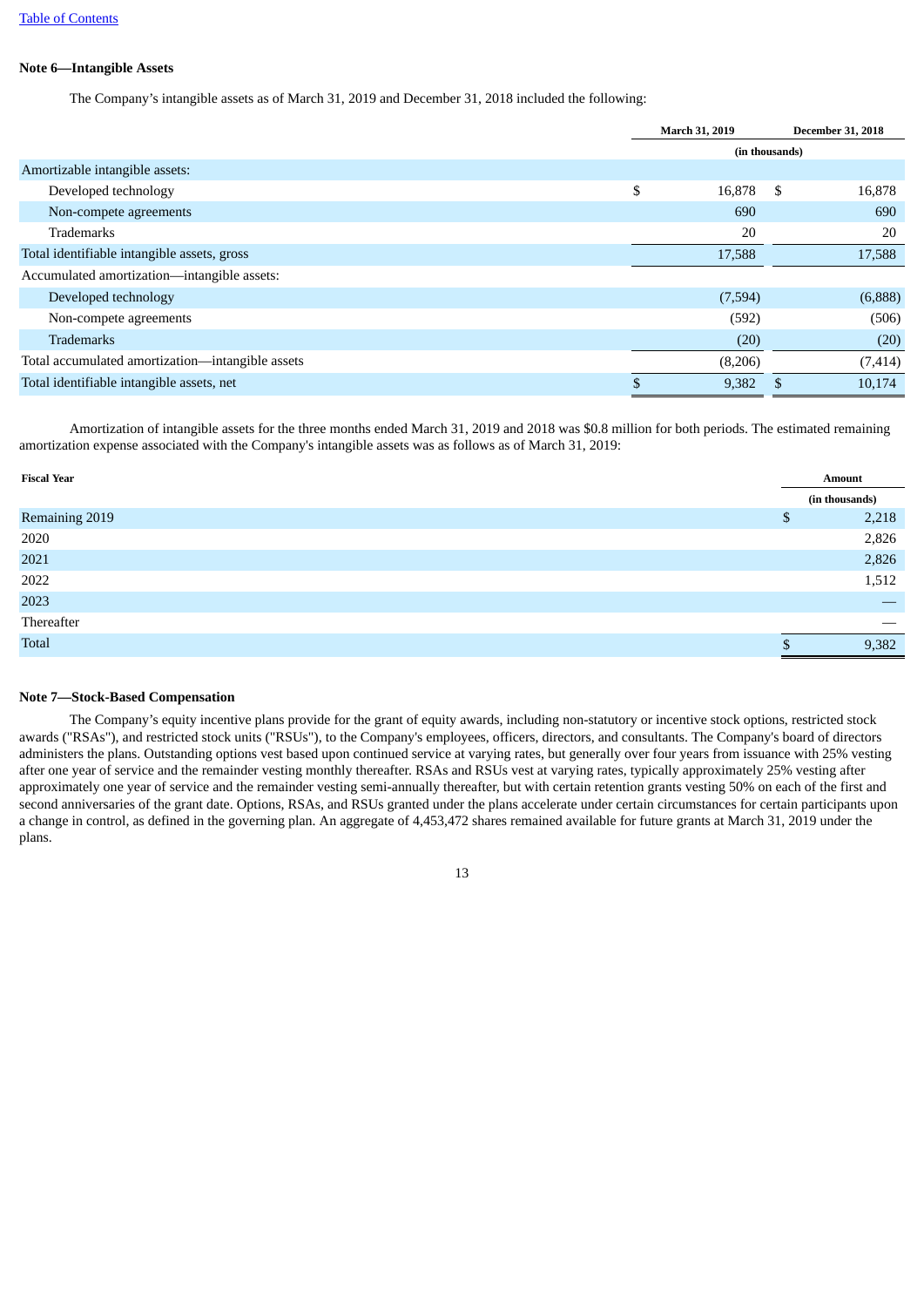## *Stock Options*

A summary of stock option activity for the three months ended March 31, 2019 is as follows:

|                                  | <b>Shares Under Option</b> | Weighted-<br><b>Average Exercise Price</b> |       |            |                | <b>Weighted-Average</b><br><b>Contractual Life</b> | Aggregate<br><b>Intrinsic Value</b> |
|----------------------------------|----------------------------|--------------------------------------------|-------|------------|----------------|----------------------------------------------------|-------------------------------------|
|                                  | (in thousands)             |                                            |       |            | (in thousands) |                                                    |                                     |
| Outstanding at December 31, 2018 | 3,488                      | - \$                                       | 7.06  |            |                |                                                    |                                     |
| Granted                          | 1,184                      | -S                                         | 4.98  |            |                |                                                    |                                     |
| Exercised                        | (76)                       | - \$                                       | 3.29  |            |                |                                                    |                                     |
| Expired                          | (5)                        | - \$                                       | 16.22 |            |                |                                                    |                                     |
| Forfeited                        | (68)                       | - \$                                       | 2.80  |            |                |                                                    |                                     |
| Outstanding at March 31, 2019    | 4,523                      | -\$                                        | 6.63  | 7.64 years | \$<br>6,317    |                                                    |                                     |
| Exercisable at March 31, 2019    | 2,285                      | S                                          | 8.84  | 6.12 years | \$<br>2,376    |                                                    |                                     |

The total intrinsic values of options exercised during the three months ended March 31, 2019 was \$0.3 million. At March 31, 2019, the Company had unrecognized employee stock-based compensation expense relating to nonvested stock options of approximately \$5.8 million, which is expected to be recognized over a weighted-average period of 3.1 years. The weighted-average grant date fair value per share of stock options granted during the three months ended March 31, 2019 was \$2.85. Total fair value of options vested during the three months ended March 31, 2019 was \$0.5 million.

The Company estimates the fair value of stock options that contain service and/or performance conditions using the Black-Scholes option pricing model. The weighted-average input assumptions used by the Company were as follows:

|                            |                       | <b>Three Months Ended</b> |
|----------------------------|-----------------------|---------------------------|
|                            | <b>March 31, 2019</b> | <b>March 31, 2018</b>     |
| Expected term (in years)   | 6.1                   | 6.1                       |
| Risk-free interest rate    | 2.51%                 | 2.66%                     |
| <b>Expected volatility</b> | 60%                   | 57%                       |
| Dividend yield             | $-$ %                 | $-$ %                     |

## *Restricted Stock Awards*

A summary of RSA activity for the three months ended March 31, 2019 is as follows:

|                                                                              | <b>Number of Shares</b> |      | Weighted-Average Grant<br>Date Fair Value |
|------------------------------------------------------------------------------|-------------------------|------|-------------------------------------------|
|                                                                              | (in thousands)          |      |                                           |
| Nonvested shares of restricted stock awards outstanding at December 31, 2018 | 197                     |      | 12.06                                     |
| Granted                                                                      |                         | S    |                                           |
| Canceled                                                                     | (182)                   | - \$ | 11.92                                     |
| Vested                                                                       |                         |      |                                           |
| Nonvested shares of restricted stock awards outstanding at March 31, 2019    | 15                      |      | 13.71                                     |

No RSAs vested during the three months ended March 31, 2019. At March 31, 2019, the Company had unrecognized stock-based compensation expense for RSAs with service conditions of \$0.1 million, which is expected to be recognized over a weighted-average period of 0.7 years.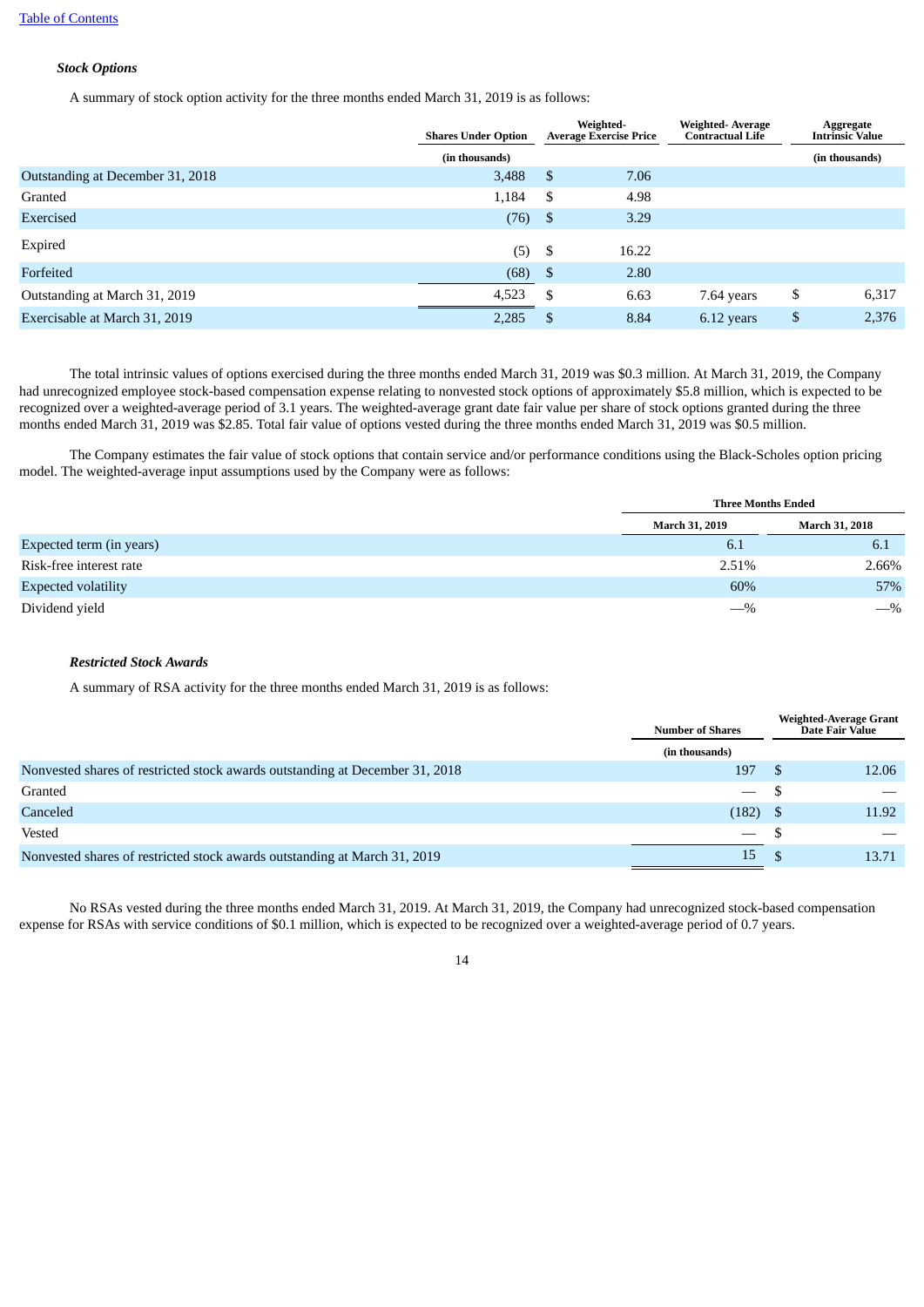## *Restricted Stock Units*

A summary of RSU activity for the three months ended March 31, 2019 is as follows:

|                                                                   | <b>Number of Shares</b> |      | Weighted-Average<br><b>Grant Date Fair Value</b> |  |
|-------------------------------------------------------------------|-------------------------|------|--------------------------------------------------|--|
|                                                                   | (in thousands)          |      |                                                  |  |
| Nonvested restricted stock units outstanding at December 31, 2018 | 6,100                   |      | 3.56                                             |  |
| Granted                                                           | 4,494                   |      | 4.61                                             |  |
| Canceled                                                          | (158)                   | - \$ | 3.14                                             |  |
| Vested                                                            | (1,171)                 |      | 2.35                                             |  |
| Nonvested restricted stock units outstanding at March 31, 2019    | 9,265                   |      | 4.23                                             |  |

The weighted-average grant date fair value per share of RSUs granted during the three months ended March 31, 2019 was \$4.61, which included 1.6 million RSUs that vest 50% annually over 2 years. The aggregate fair value of RSUs that vested during three months ended March 31, 2019 was \$4.7 million. At March 31, 2019, the intrinsic value of nonvested RSUs was \$56.3 million. At March 31, 2019, the Company had unrecognized stock-based compensation expense relating to nonvested RSUs of approximately \$33.7 million, which is expected to be recognized over a weighted-average period of 2.69 years.

#### *Employee Stock Purchase Plan*

In November 2013, the Company adopted the Company's 2014 Employee Stock Purchase Plan ("ESPP"). The ESPP is designed to enable eligible employees to periodically purchase shares of the Company's common stock at a discount through payroll deductions of up to 10% of their eligible compensation, subject to any plan limitations. At the end of each six-month offering period, employees are able to purchase shares at a price per share equal to 85% of the lower of the fair market value of the Company's common stock on the first trading day of the offering period or on the last trading day of the offering period. Offering periods generally commence and end in May and November of each year.

As of March 31, 2019, the Company has reserved 2,119,240 shares of its common stock for issuance under the ESPP. The ESPP has an evergreen provision pursuant to which the share reserve will automatically increase on January 1<sup>st</sup> of each year in an amount equal to 1% of the total number of shares of capital stock outstanding on December 31<sup>st</sup> of the preceding calendar year, although the Company's board of directors may provide for a lesser increase, or no increase, in any year.

## *Stock-Based Compensation Expense*

Total stock-based compensation expense recorded in the condensed consolidated statements of operations was as follows:

|                                        | <b>Three Months Ended</b> |                |      |                       |  |
|----------------------------------------|---------------------------|----------------|------|-----------------------|--|
|                                        | <b>March 31, 2019</b>     |                |      | <b>March 31, 2018</b> |  |
|                                        |                           | (in thousands) |      |                       |  |
| Cost of revenue                        | \$                        | 92             | - \$ | 107                   |  |
| Sales and marketing                    |                           | 1,345          |      | 1,185                 |  |
| Technology and development             |                           | 1,059          |      | 849                   |  |
| General and administrative             |                           | 1,873          |      | 2,357                 |  |
| Restructuring and other exit costs     |                           |                |      | 46                    |  |
| Total stock-based compensation expense |                           | 4,369          |      | 4,544                 |  |

## **Note 8—Restructuring and Other Exit Costs**

As part of its on-going efforts to control costs and create efficiencies, the Company undertook restructuring events in 2018 to streamline operations, prioritize resources for growth initiatives and increase profitability. Restructuring and other exit costs incurred related to severance and one-time termination .<br>benefit costs.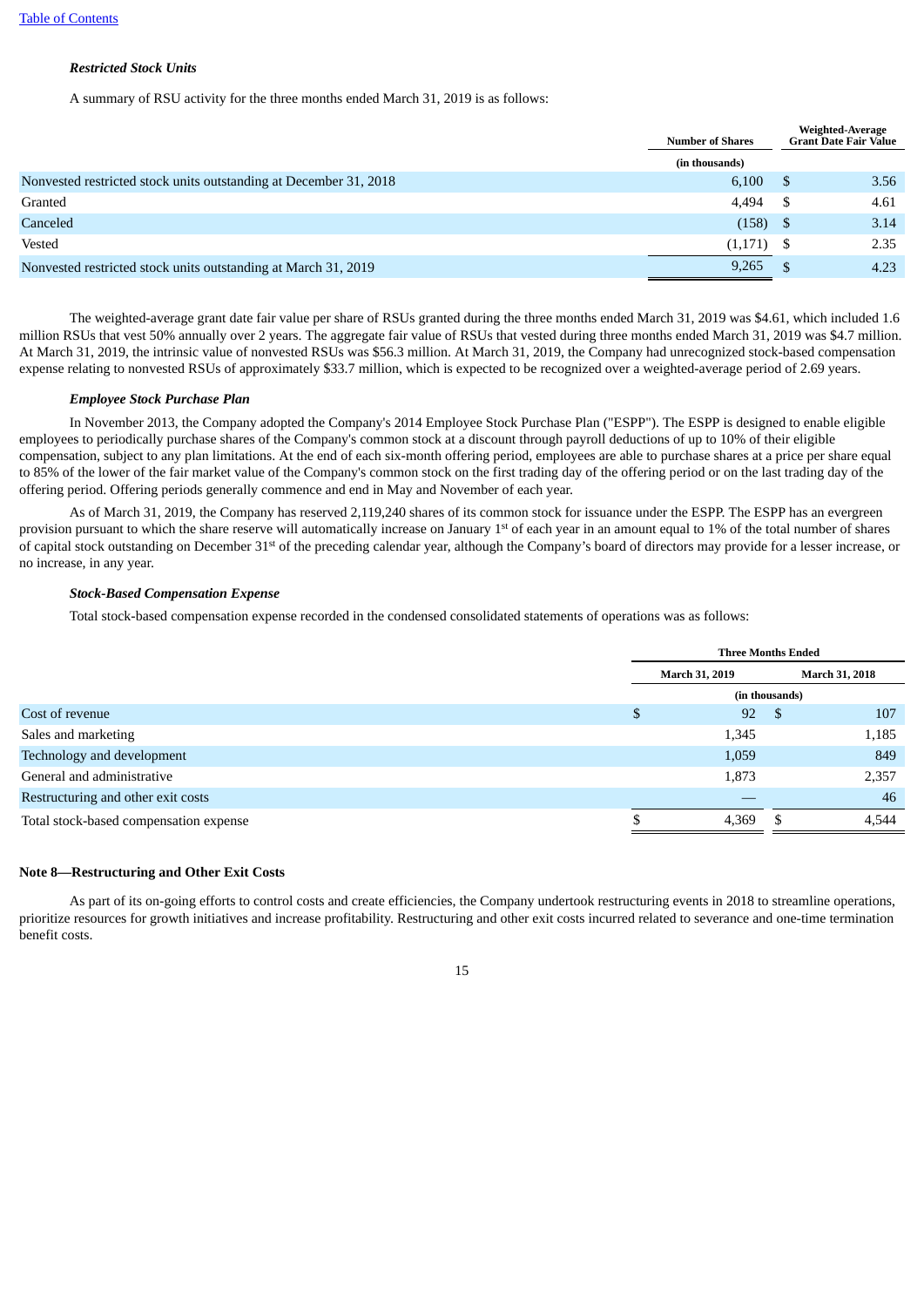The following table summarizes restructuring and other exit cost activity for the three months ended March 31, 2018 (in thousands):

| Accrued restructuring and other exit costs at January 1, 2018            |         |
|--------------------------------------------------------------------------|---------|
| Restructuring and other exit costs                                       | 2.466   |
| Cash paid for restructuring and other exit costs                         | (1,797) |
| Non-cash stock-based compensation for restructuring and other exit costs | (46)    |
| Accrued restructuring and other exit costs at March 31, 2018             | 623     |

As of December 31, 2018, the Company had \$0.1 million accrued restructuring and other exit costs remaining. No restructuring and other exit costs were incurred during the three months ended March 31, 2019, and all remaining accrued costs associated with the 2018 restructuring events were paid in the first quarter of 2019.

#### **Note 9—Income Taxes**

In determining quarterly provisions for income taxes, the Company uses the annual estimated effective tax rate applied to the actual year-to-date income. The Company's annual estimated effective tax rate differs from the statutory rate primarily as a result of state taxes, foreign taxes, nondeductible stock option expenses, and changes in the Company's valuation allowance.

The Company recorded an income tax benefit of \$0.7 million for the three months ended March 31, 2019, and income tax expense of \$0.1 million for the three months ended March 31, 2018. The tax provision for the three months ended March 31, 2019 is primarily the result of the release of a foreign valuation allowance resulting from a change to a cost plus arrangement for a foreign subsidiary, the domestic valuation allowance, and the tax liability associated with the foreign subsidiaries.

On December 22, 2017, the U.S. government enacted the Tax Cuts and Jobs Act (the "Tax Act"). The Tax Act includes significant changes to the U.S. corporate income tax system including a federal corporate rate reduction from 34% to 21%. For additional information and a discussion of the impact of the Tax Act on the Company, refer to Note 15 of the "Notes to Consolidated Financial Statements" within our Annual Report on Form 10-K for December 31, 2018.

Due to uncertainty as to the realization of benefits from the Company's domestic and certain international deferred tax assets, including net operating loss carryforwards and research and development tax credits, the Company has a full valuation allowance reserved against such assets. The Company intends to continue to maintain a full valuation allowance on the deferred tax assets until there is sufficient evidence to support the reversal of all or some portion of these allowances.

There were no material changes to the Company's unrecognized tax benefits in the three months ended March 31, 2019, and the Company does not expect to have any significant changes to unrecognized tax benefits through the end of the fiscal year. Because of the Company's history of tax losses, all years remain open to tax audit.

## **Note 10—Commitments and Contingencies**

#### *Commitments*

The Company has commitments for cloud-based services, which resulted in expenses of \$2.3 million and \$1.9 million for the three months ended March 31, 2019 and 2018, respectively. As of March 31, 2019 and December 31, 2018, the Company had \$2.4 million and \$2.9 million, respectively, of letters of credit associated with office leases available for borrowing, on which there were no outstanding borrowings as of either date. The Company also has operating lease agreements, discussed in more detail in Note 11.

#### *Guarantees and Indemnification*

The Company's agreements with sellers, buyers, and other third parties typically obligate it to provide indemnity and defense for losses resulting from claims of intellectual property infringement, damages to property or persons, business losses, or other liabilities. Generally, these indemnity and defense obligations relate to the Company's own business operations, obligations, and acts or omissions. However, under some circumstances, the Company agrees to indemnify and defend contract counterparties against losses resulting from their own business operations, obligations, and acts or omissions, or the business operations, obligations, and acts or omissions of third parties. For example, because the Company's business interposes the Company between buyers and sellers in various ways, buyers often require the Company to indemnify them against acts and omissions of sellers, and sellers often require the Company to indemnify them against acts and omissions of buyers. In addition, the Company's agreements with sellers, buyers, and other third parties typically include provisions limiting the Company's liability to the counterparty, and the counterparty's liability to the Company. These limits sometimes do not apply to certain liabilities, including indemnity obligations. These indemnity and limitation of liability provisions generally survive termination or expiration of the agreements in which they appear. The Company has also entered into indemnification agreements with its directors, executive officers, and certain other officers that will require the Company, among other things, to indemnify them against certain liabilities that may arise by reason of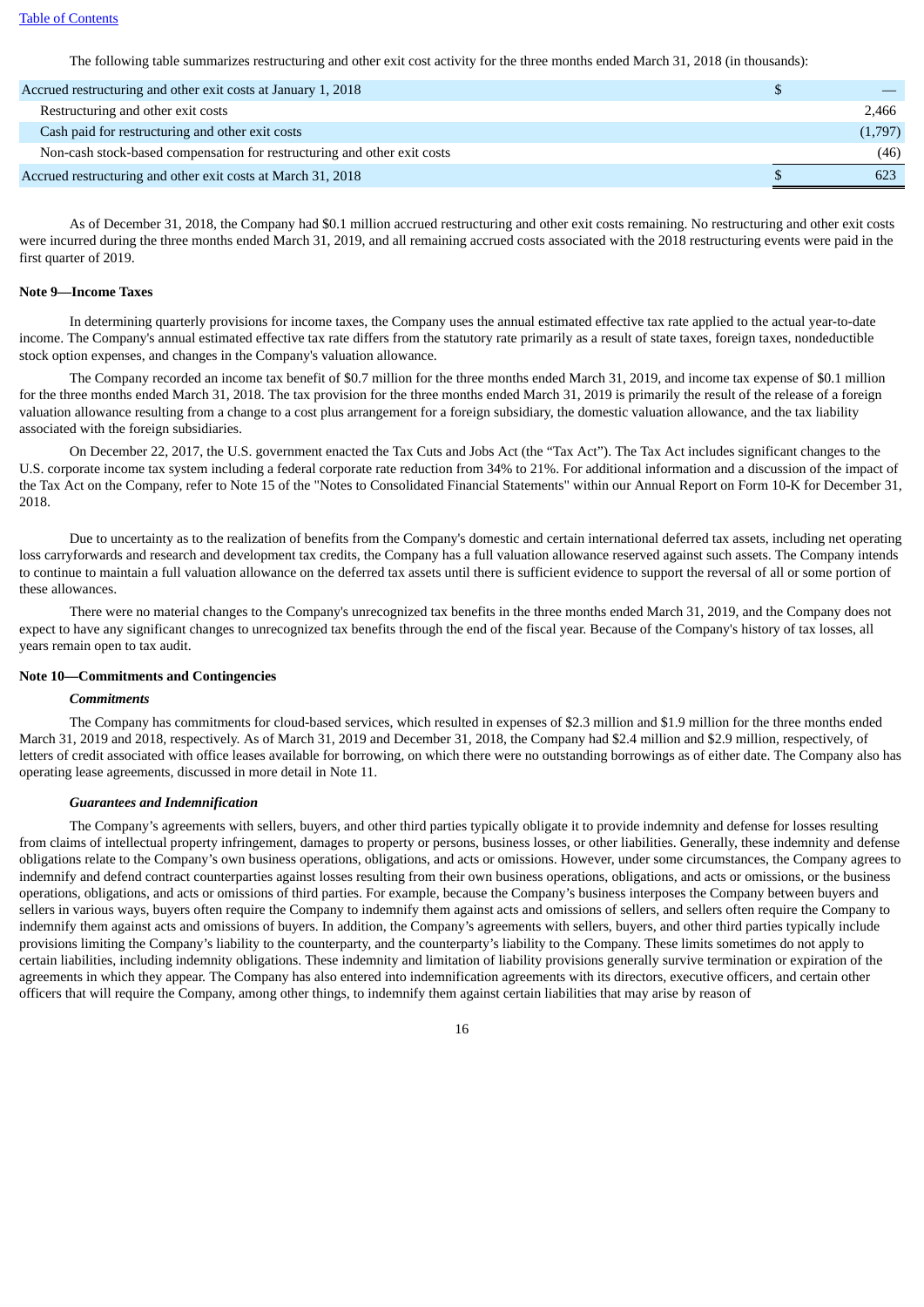their status or service as directors, officers, or employees. No material demands have been made upon the Company to provide indemnification under such agreements and there are no claims that the Company is aware of that could have a material effect on the Company's condensed consolidated financial statements.

## *Litigation*

The Company and its subsidiaries may from time to time be parties to legal or regulatory proceedings, lawsuits and other claims incident to their business activities and to the Company's status as a public company. Such routine matters may include, among other things, assertions of contract breach or intellectual property infringement, claims for indemnity arising in the course of the Company's business, regulatory investigations or enforcement proceedings, and claims by persons whose employment has been terminated. Such matters are subject to many uncertainties, and outcomes are not predictable with assurance. Consequently, management is unable to ascertain the ultimate aggregate amount of monetary liability, amounts which may be covered by insurance or recoverable from third parties, or the financial impact with respect to such matters as of March 31, 2019. However, based on management's knowledge as of March 31, 2019, management believes that the final resolution of these matters known at such date, individually and in the aggregate, will not have a material adverse effect upon the Company's condensed consolidated financial position, results of operations or cash flows.

## *Employment Contracts*

The Company has entered into severance agreements with certain employees and officers. The Company may be required to pay severance and accelerate the vesting of certain equity awards in the event of involuntary terminations.

#### **Note 11—Lease Obligations**

The Company adopted ASC 842 as of January 1, 2019. As part of the implementation, the Company recognized its lease liabilities, including the current and non-current portions, within its condensed consolidated balance sheet as of the adoption date, which represents the present value of the Company's obligation related to the estimated future lease payments. The Company also recognized a right-of-use asset, or ROU asset, which represents the right to use the leased asset over the period of the lease. The ROU asset was calculated as the lease liability less any asset or liability balances that existed at the time of adoption.

The lease term is generally specified in the lease agreement, however certain agreements provide for lease term extensions or early termination options. To determine the period for the estimated future lease payments, the Company evaluates whether it is reasonably certain that it will exercise the option at the commencement date and periodically thereafter. Certain data center lease agreements include one year extension options or month-to-month extension options, and one or more of these extensions have been assumed for each lease that the Company believes to be an integral part of our business in the near term. The lease terms of the Company's operating leases generally range from one year to five years, and the weighted average remaining lease term is 2.4 years as of March 31, 2019.

To determine the estimated future lease payments, the Company reviews each of its lease agreements to identify the various payment components. For real estate and equipment leases, the Company includes only the actual lease components in its determination of future lease payments, and for its data center leases, includes both the fixed lease and non-lease components in the estimated future lease payments. This typically includes a fixed minimum power commitment that is included in the data center agreements, but it does not include any variable or usage-based additional charges. Once the estimated future lease payments are determined, the Company uses a discount rate to calculate the present value of the future lease payments. As of March 31, 2019, a weighted average discount rate of 5.30% has been applied to the remaining lease payments to calculate the lease liabilities included within the condensed consolidated balance sheet. This represents the incremental borrowing rate the Company would be subject to on borrowings from its available revolving debt agreement (See Note 12).

For the three months ended March 31, 2019, the Company recognized \$1.8 million of lease expense under ASC 842, which includes operating lease expenses associated with leases included in the lease liability and ROU asset on the condensed consolidated balance sheet. In addition, the Company recognized \$0.2 million of lease expense related to short-term leases that are not included in the ROU asset or lease liability balances. For the three months ended March 31, 2018, the Company recognized rental expenses of \$3.3 million under ASC 840, which included expenses related to short-term leases, and also included certain non-lease components including variable capacity related expenses at the data centers. The Company also received rental income of \$0.1 million and \$0.2 million for real estate leases for which it subleases the property to a third party during the three months ended March 31, 2019 and 2018, respectively.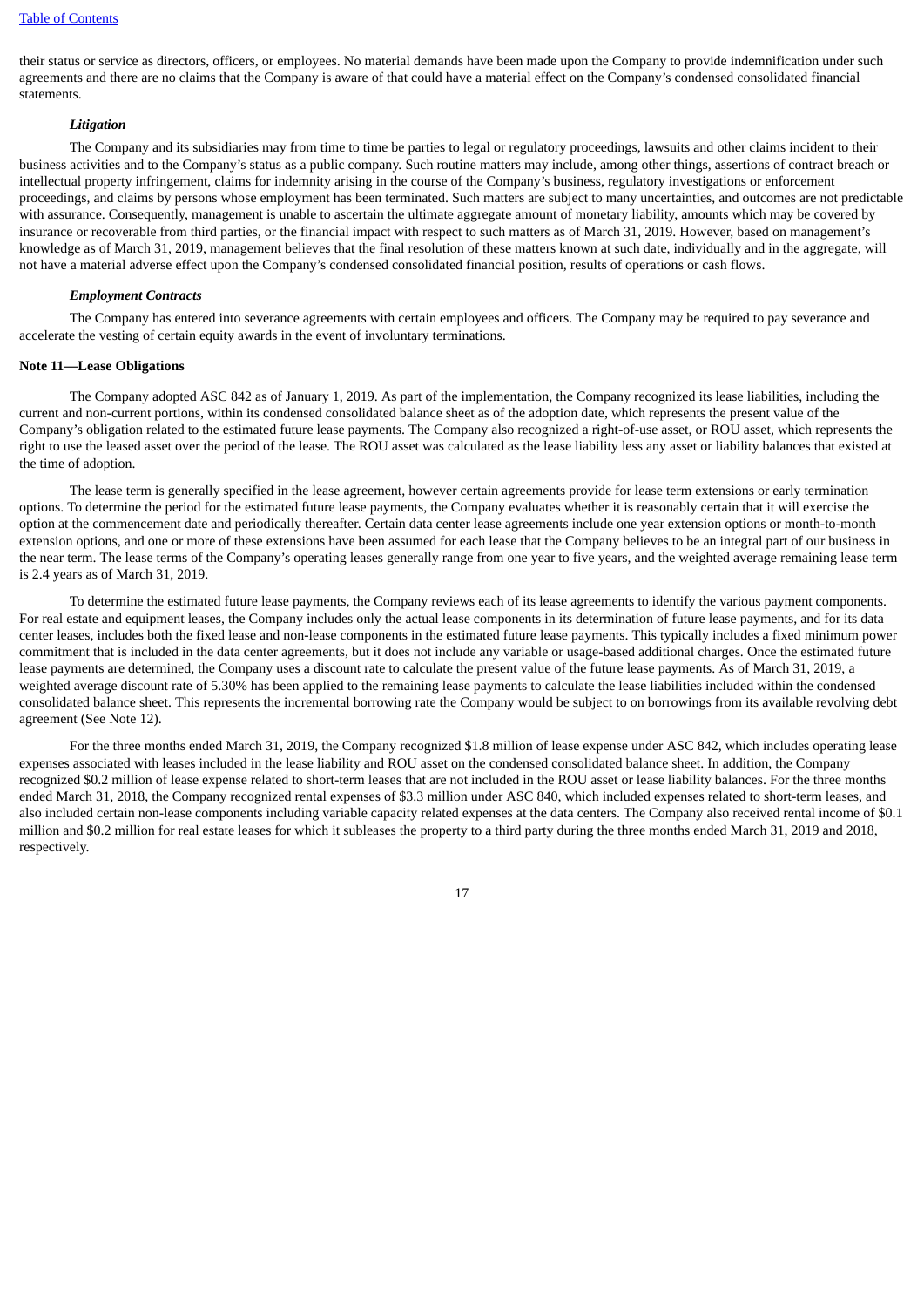#### Table of [Contents](#page-1-0)

The maturity of the Company's lease liabilities were as follows (in thousands):

| <b>Fiscal Year</b>                   |   |        |
|--------------------------------------|---|--------|
| Remaining 2019                       | S | 5,728  |
| 2020                                 |   | 6,150  |
| 2021                                 |   | 2,452  |
| 2022                                 |   | 513    |
| 2023                                 |   | 214    |
| Thereafter                           |   |        |
| Total lease payments (undiscounted)  |   | 15,057 |
| Less: imputed interest               |   | (894)  |
| Lease liabilities-total (discounted) |   | 14,163 |

In addition to the leases included in these condensed consolidated financial statements, the Company entered into lease agreements for office locations in New York, Boston, and San Francisco during the first quarter of 2019 that are undergoing tenant improvements or general construction activity by the landlord, and therefore, these lease agreements had not yet commenced as of March 31, 2019. The Company anticipates the recognition of approximately \$12 million additional lease liabilities related to the New York, Boston, and San Francisco leases when the properties are made available to the Company for use, which is expected to occur in the second and third quarters of 2019.

## **Note 12—Debt**

In September 2018, the Company amended and restated its loan and security agreement with Silicon Valley Bank (the "Loan Agreement"). The Loan Agreement provides a senior secured revolving credit facility of up to \$40.0 million with a maturity date of September 26, 2020. The amount available for borrowing as of March 31, 2019 is \$30.0 million due to a \$10.0 million reserve that will be released if the Company maintains positive Adjusted EBITDA for any trailing twelve-month period. The Company incurred \$0.1 million of debt issuance fees that were capitalized and are being amortized over the term of the Loan Agreement.

An unused revolver fee in the amount of 0.15% per annum of the average unused portion of the revolver line is charged and is payable monthly in arrears. The Company may elect for advances to bear interest calculated by reference to prime or LIBOR. If the Company elects LIBOR, amounts outstanding under the amended credit facility bear interest at a rate per annum equal to (a) LIBOR plus 2.50% if a streamline period applies or (b) LIBOR plus 4.00% if a streamline period does not apply. If the Company elects prime, advances bear interest at a rate of (a) prime plus 0.50% if a streamline period applies or (b) prime plus 2.00% if a streamline period does not apply. A streamline period is any period during which an event of default does not exist and the Company's Adjusted Quick Ratio (as defined in the Loan Agreement) is at least 1.05 for each day in the preceding month.

The Loan Agreement is collateralized by security interests in substantially all of the Company's assets. Subject to certain exceptions, the Loan Agreement restricts the Company's ability to, among other things, pay dividends, sell assets, make changes to the nature of the business, engage in mergers or acquisitions, incur, assume or permit to exist, additional indebtedness and guarantees, create or permit to exist, liens, make distributions or redeem or repurchase capital stock, or make other investments, engage in transactions with affiliates, make payments with respect to subordinated debt, and enter into certain transactions without the consent of the financial institution. If a streamline period is not in effect, the Company is required to maintain a lockbox arrangement where clients payments received in the lockbox will immediately reduce the amounts outstanding on the credit facility.

The Loan Agreement requires the Company to comply with financial covenants, including a minimum Adjusted Quick Ratio and the achievement of certain Adjusted EBITDA targets. On a monthly basis, or quarterly if there were no advances outstanding during the calendar quarter, the Company is required to maintain a minimum Adjusted Quick Ratio of: (i) 1.00 if the trailing six month Adjusted EBITDA is \$0 or less, or (ii) 0.90 if the trailing six month Adjusted EBITDA is greater than \$0. If the Company's Adjusted Quick Ratio is 1.05 or greater, a streamline period applies. As of March 31, 2019, the Company's Adjusted Quick Ratio was 1.21, which is in compliance with its covenant requirement and is higher than the minimum Adjusted Quick Ratio required to qualify for a streamline period. The Company must also maintain the following trailing twelve month Adjusted EBITDA targets as of the end of each quarter as follows: (1) September 30, 2018 through June 30, 2019 Adjusted EBITDA must be within 20% of the Adjusted EBITDA projections that were delivered to Silicon Valley Bank; (2) September 30, 2019 Adjusted EBITDA of \$1 or greater; and (3) December 31, 2019 and thereafter, Adjusted EBITDA of \$5.0 million or greater. As of March 31, 2019, the Company was in compliance with the Adjusted EBITDA covenant.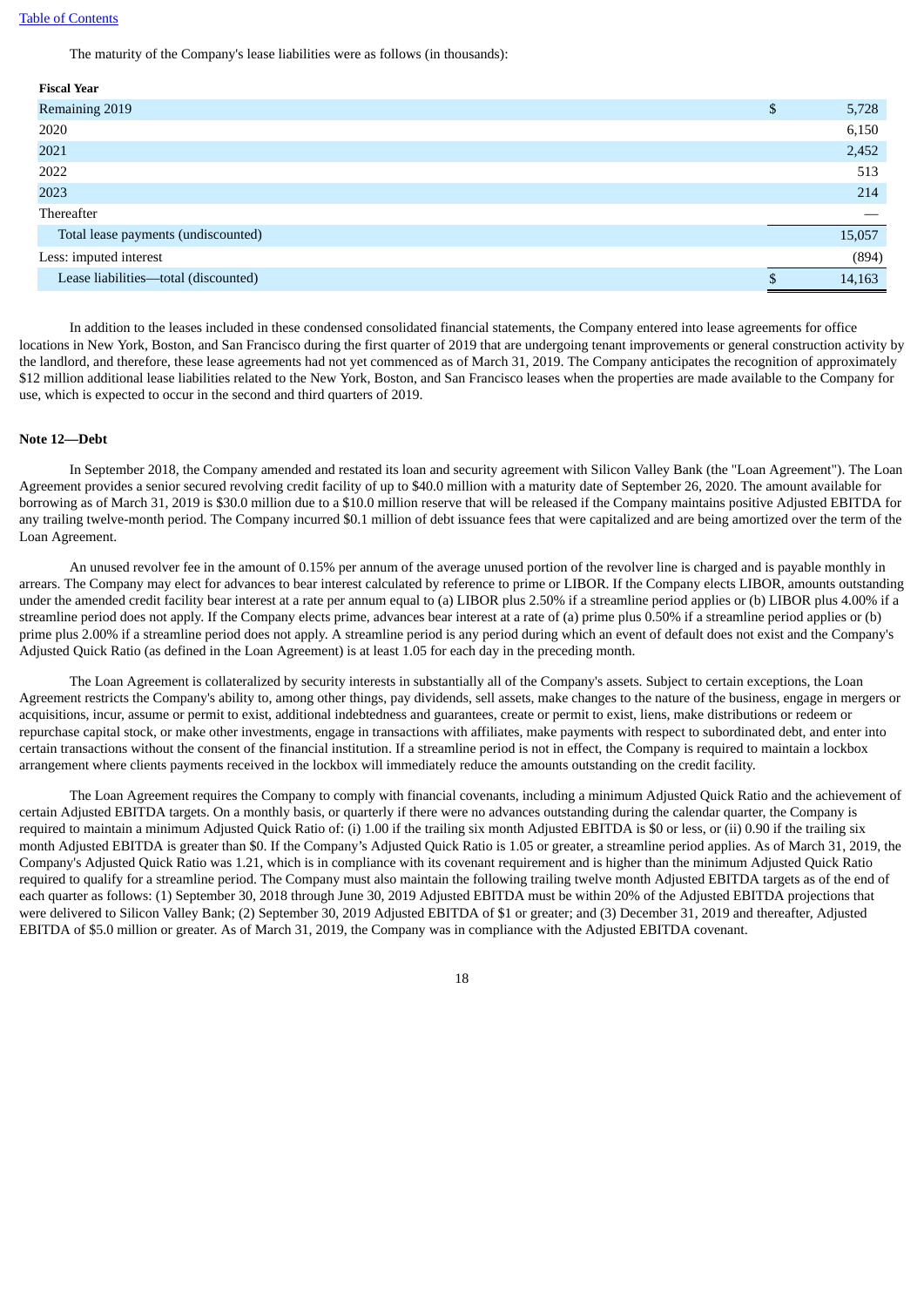The Loan Agreement also includes customary representations and warranties, affirmative covenants, and events of default, including events of default upon a change of control and material adverse change (as defined in the Loan Agreement). Following an event of default, SVB would be entitled to, among other things, accelerate payment of amounts due under the credit facility and exercise all rights of a secured creditor.

As of March 31, 2019, there were no amounts outstanding under the Loan Agreement. Future availability under the credit facility is dependent on several factors including the available borrowing base and compliance with future covenant requirements.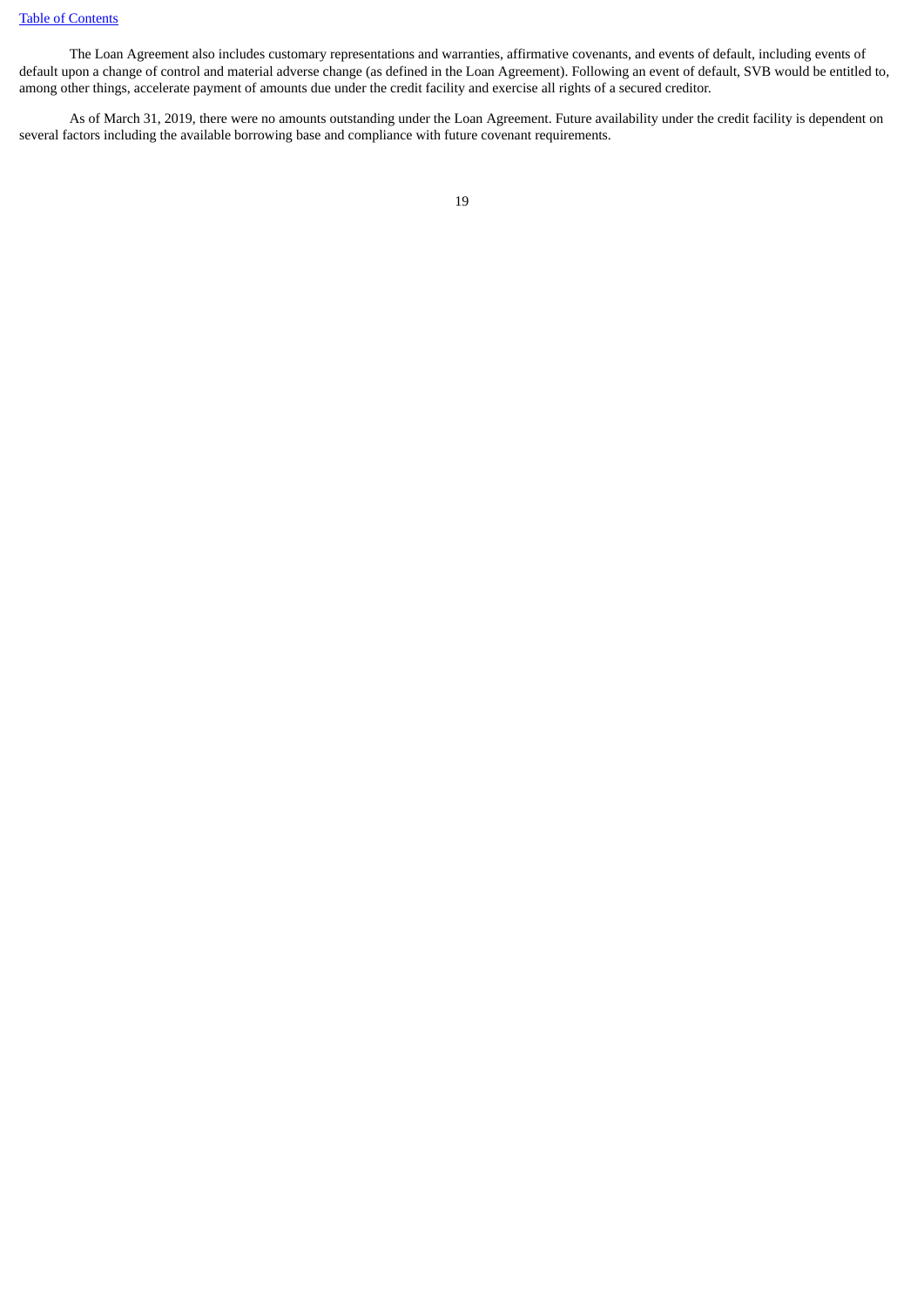# <span id="page-19-0"></span>**Item 2. Management's Discussion and Analysis of Financial Condition and Results of Operations**

This Quarterly Report on Form 10-Q and related statements by the Company contain forward-looking statements, including statements based upon or relating to our expectations, assumptions, estimates, and projections. In some cases, you can identify forward-looking statements by terms such as "may," "might," "will," "objective," "intend," "should," "could," "can," "would," "expect," "believe," "design," "anticipate," "estimate," "predict," "potential," "plan" or the negative of these terms, and similar expressions. Forward-looking statements may include, but are not limited to, statements concerning our anticipated financial performance, including, without limitation, revenue, advertising spend, non-GAAP loss per share, profitability, net income (loss), Adjusted EBITDA, earnings per share, and cash flow; strategic objectives, including focus on header bidding, mobile, video, seller tools, and private marketplace opportunities; investments in our business; development of our technology; introduction of new offerings; the impact of our traffic shaping technology on our business; the effects of our cost reduction initiatives; scope and duration of client relationships; the fees we may charge in the future; business mix and expansion of our mobile, video and private marketplace offerings; sales growth; client utilization of our offerings; our competitive differentiation; our market share and leadership position in the industry; market conditions, trends, and opportunities; user reach; certain statements regarding future operational performance measures including ad requests, fill rate, paid impressions, average CPM, take rate, and advertising spend; benefits from supply path optimization; and factors that could affect these and other aspects of our business. These statements are not guarantees of future performance; they reflect our current views with respect to future events and are based on assumptions and estimates and subject to known and unknown risks, uncertainties and other factors that may cause our actual results, performance or achievements to be materially different from expectations or results *projected or implied by forward-looking statements. These risks include, but are not limited to:*

- *• our ability to continue to grow and to manage our growth effectively;*
- *• our ability to develop innovative new technologies and remain a market leader;*
- *• our ability to attract and retain buyers and sellers and increase our business with them;*
- *• our vulnerability to loss of, or reduction in spending by, buyers;*
- *• our reliance on large sources of advertising demand and aggregators of advertising inventory;*
- our ability to maintain and grow a supply of advertising inventory from sellers and to fill the increased inventory;
- *• the effect on the advertising market and our business from difficult economic conditions or uncertainty;*
- the freedom of buyers and sellers to direct their spending and inventory to competing sources of inventory and demand;
- our ability to use our solution to purchase and sell higher value advertising and to expand the use of our solution by buyers and sellers utilizing *evolving digital media platforms;*
- our ability to introduce new offerings and bring them to market in a timely manner, and otherwise adapt in response to client demands and industry trends, including shifts in digital advertising growth from desktop to mobile channels and from display to video formats and the introduction and *market acceptance of new seller tools;*
- *• the increased prevalence of header bidding and its effect on our competitive position;*
- uncertainty of our estimates and expectations associated with new offerings, including header bidding, private marketplace, mobile, video, seller *tools, and traffic shaping;*
- lower fees and take rate and the need to arow through advertising spend increases rather than fee increases:
- our ability to compensate for a reduced take rate by increasing the volume and/or value of transactions on our platform and increasing our fill rate;
- our vulnerability to the depletion of our cash resources as we incur additional investments in technology required to support the increased volume of *transactions on our exchange and development of new offerings;*
- *• our ability to support our growth objectives with reduced resources from our cost reduction initiatives;*
- *• our ability to raise additional capital if needed and/or renew our working capital line of credit;*
- *• our limited operating history and history of losses;*
- *• our ability to continue to expand into new geographic markets;*
- *• our ability to adapt effectively to shifts in digital advertising;*
- *• increased prevalence of ad-blocking or cookie-blocking technologies;*
- *• the slowing growth rate of desktop display advertising;*
- the growing percentage of online and mobile advertising spending captured by owned and operated sites (such as Facebook, Google, and Amazon);

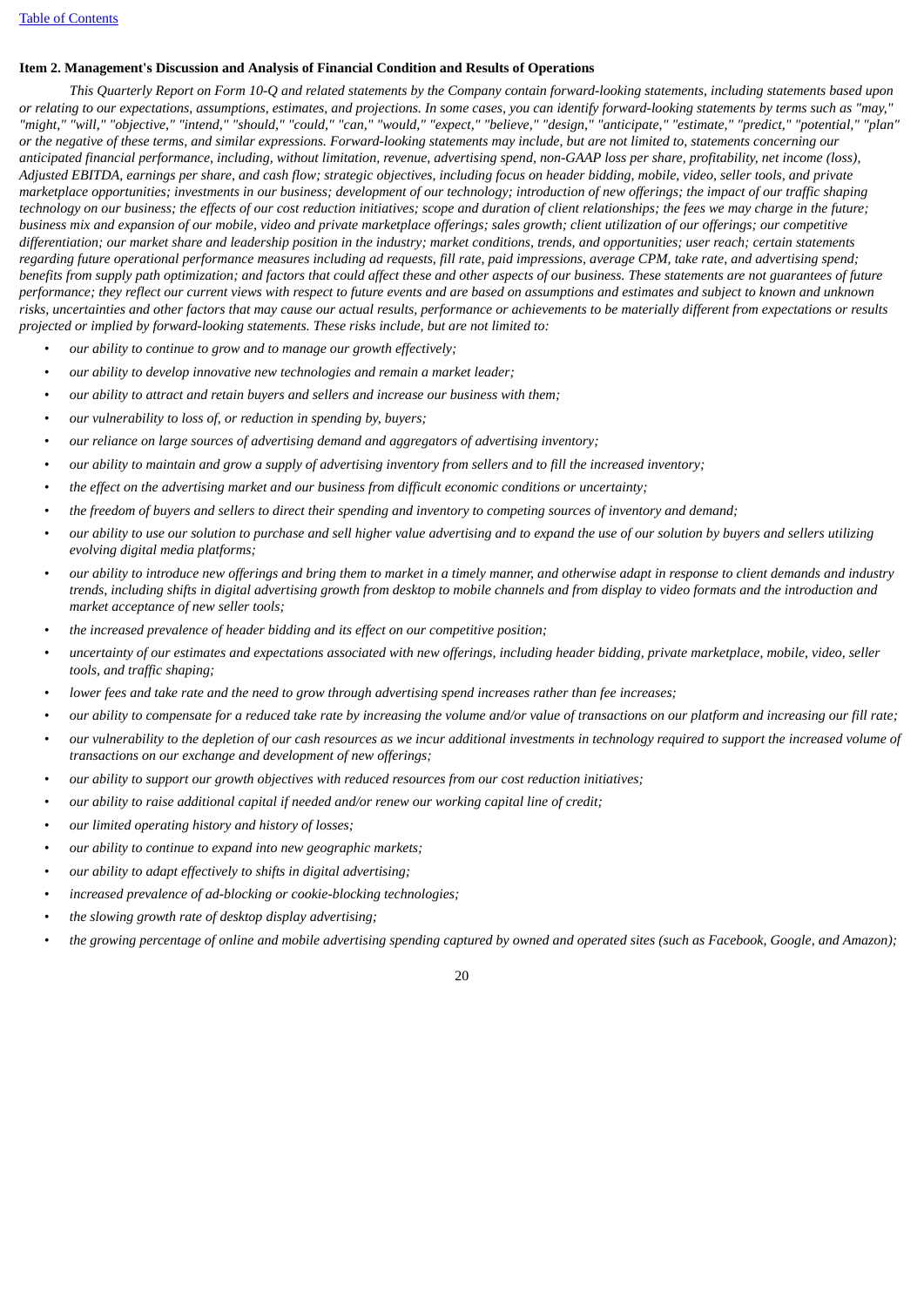- the effects, including loss of market share, of increased competition in our market and increasing concentration of advertising spending, including *mobile spending, in a small number of very large competitors;*
- *• the effects of consolidation in the ad tech industry;*
- *• acts of competitors and other third parties that can adversely affect our business;*
- our ability to differentiate our offerings and compete effectively in a market trending increasingly toward commodification, transparency, and *disintermediation;*
- requests for discounts, fee concessions or revisions, rebates, refunds, favorable payment terms and greater levels of pricing transparency and *specificity;*
- *• potential adverse effects of malicious activity such as fraudulent inventory and malware;*
- *• the effects of seasonal trends on our results of operations;*
- *• costs associated with defending intellectual property infringement and other claims;*
- *• our ability to attract and retain qualified employees and key personnel;*
- our ability to identify future acquisitions of or investments in complementary companies or technologies and our ability to consummate the *acquisitions and integrate such companies or technologies; and*
- our ability to comply with, and the effect on our business of evolving legal standards and regulations, particularly concerning data protection and *consumer privacy and evolving labor standards.*

We discuss many of these risks and additional factors that could cause actual results to differ materially from those anticipated by our forwardlooking statements under the headings "Risk Factors" and "Management's Discussion and Analysis of Financial Condition and Results of Operations," and elsewhere in this report and in other filings we have made and will make from time to time with the Securities and Exchange Commission, or SEC, including our Annual Report on Form 10-K for the year ended December 31, 2018 and subsequent Quarterly Reports on Form 10-Q. These forward-looking statements represent our estimates and assumptions only as of the date of the report in which they are included. Unless required by federal securities laws, we assume no obligation to update any of these forward-looking statements, or to update the reasons actual results could differ materially from those anticipated, to reflect circumstances or events that occur after the statements are made. Without limiting the foregoing, any quidance we may provide will generally be given only in connection with quarterly and annual earnings announcements, without interim updates, and we may appear at industry conferences or make other public statements without disclosing material nonpublic information in our possession. Given these uncertainties, investors should not place undue reliance on these *forward-looking statements.*

Investors should read this Quarterly Report on Form 10-Q and the documents that we reference in this report and have filed or will file with the SEC completely and with the understanding that our actual future results may be materially different from what we expect. We qualify all of our forward-looking *statements by these cautionary statements.*

The following discussion should be read in conjunction with our unaudited condensed consolidated financial statements and notes thereto appearing elsewhere in this Quarterly Report on Form 10-Q.

#### **Overview**

We provide a technology solution to automate the purchase and sale of digital advertising inventory for buyers and sellers. Our platform features applications and services for digital advertising inventory sellers, including websites, mobile applications, other digital media properties, and their representatives, to sell their digital advertising inventory; applications and services for buyers, including advertisers, agencies, agency trading desks, and demand side platforms, or DSPs, to buy digital advertising inventory; and a marketplace over which such transactions are executed. Together, these features power and enhance a comprehensive, transparent, independent advertising marketplace that brings buyers and sellers together and facilitates intelligent decision making and automated transaction execution for the digital advertising inventory we manage on our platform. Our clients include many of the world's leading publishers of websites and mobile applications and buyers of digital advertising inventory.

Advertising inventory takes different forms, referred to as advertising units, is purchased and sold through different transactional methodologies, and allows advertising content to be presented to consumers through different channels. Our solution enables buyers and sellers to purchase and sell:

- a comprehensive range of advertising units, including display, audio, and video;
- that are transacted through real-time bidding, which includes (i) direct sale of premium inventory, which we refer to as private marketplace ("PMP"), and (ii) open auction bidding, which we refer to as open marketplace ("OMP"); and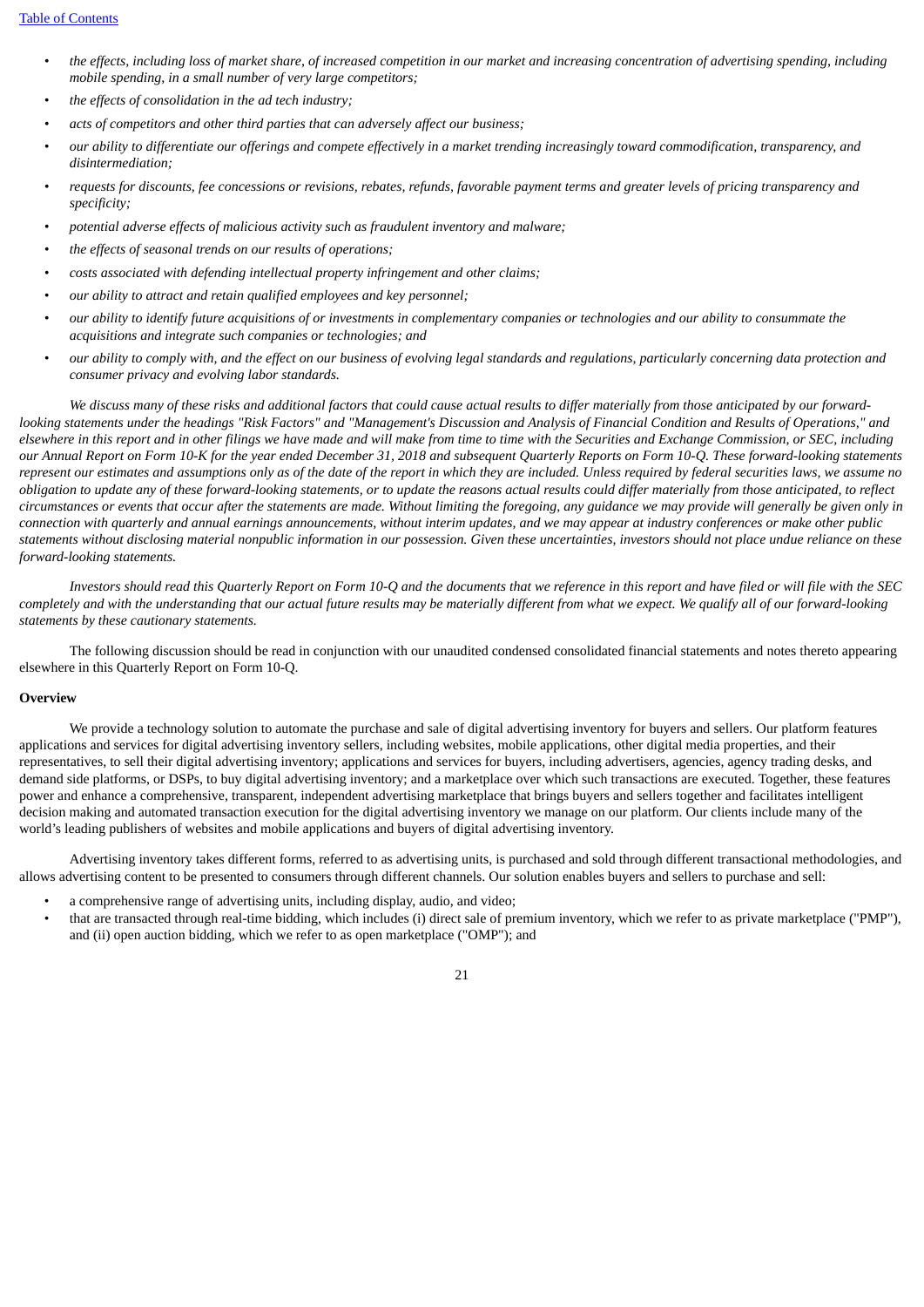• that are displayed across digital channels, including mobile web, mobile application, and desktop, as well as across various out-of-home channels, such as digital billboards.

We generate revenue from transactions where we provide a platform for the purchase and sale of digital advertising inventory. Digital advertising inventory is created when consumers access sellers' content. Sellers provide digital advertising inventory to our platform in the form of advertising requests, or ad requests. When we receive ad requests from sellers, we send bid requests to buyers, which enable buyers to bid on sellers' digital advertising inventory. Winning bids can create advertising, or paid impressions, for the seller to present to the consumer. The volume of paid impressions measured as a percentage of ad requests is referred to as fill rate. The price that buyers pay for each thousand paid impressions purchased is measured in units referred to as CPM.

The total volume of spending between buyers and sellers on our platform is referred to as advertising spend. We keep a percentage of that advertising spend as a fee, and remit the remainder to the seller. The fee that we retain from the gross advertising spend on our platform is recognized as revenue. The fee earned on each transaction is based on the pre-existing agreement between the Company and the seller and the clearing price of the winning bid. We also refer to revenue divided by advertising spend as our take rate.

#### **Industry Trends and Trends in Our Business**

#### *Market Opportunities*

The programmatic digital advertising market continues to experience growth. In September 2018, MAGNA estimated that the global programmatic market (excluding search and social) will grow from \$34 billion in 2018 to \$60 billion by 2022, which represents a 15% compound annual growth rate over that period. Another important trend in the digital advertising industry is the continued expansion of automated buying and selling of advertising inventory through new and developing channels, including mobile, which has market growth rates exceeding those of the desktop channel and is a critical area of operational focus for us. According to MAGNA estimates, mobile advertising was an \$18 billion global market in 2018 that is expected to increase to \$43 billion by 2022, producing a compound annual growth rate of 24%.

Consistent with industry trends, our mobile business is growing faster than desktop. Our mobile revenue increased \$6.6 million, or 63%, for the three months ended March 31, 2019, compared to the three months ended March 31, 2018, while our desktop revenue increased 6% during the same period. Our mobile business consists of two components, mobile web and mobile applications. Initially our mobile business was built upon mobile web, which is more similar to our desktop business and subject to similar market pressures as discussed below, and as a result has experienced lower growth in recent periods. Our mobile application business has shown growth rates in excess of industry projections. Revenue from mobile applications is now more than half of our mobile business.

We enable an omni-channel approach to expand automatic buying and selling of advertising to all forms of inventory through various channels and have observed growth trends in emerging formats like video and audio. According to MAGNA estimates, video advertising was \$17 billion in 2018 and is projected to increase to \$45 billion in 2022, with a compound annual growth rate of 27%. We expect video to be a meaningful driver of our future growth with a longer-term opportunity in connected television, or CTV, advertising as more linear TV budgets shift to programmatic.

The growth of automated buying and selling of advertising is also expanding into geographic markets outside of the United States, and in some markets, the adoption rate of programmatic digital advertising is greater than in the United States. We attribute advertising spend to the geographic location of the seller on whose inventory the advertising spend was directed. Our markets outside of the United States are more heavily built upon desktop display advertising than they are on mobile, and as such are subject to the same factors impacting our desktop business as described below. In addition, as programmatic advertising has grown in markets outside of the United States, we have seen more competitors enter those markets aggressively and gain market share. Another factor impacting our business is that a large share of the growth in digital advertising spending worldwide is being captured by owned and operated sites, such as Facebook, Google, and increasingly Amazon.

## *Macro Trends Impacting Our Business*

These market factors present long-term growth opportunities; however, in the near term, the industry-wide shift from desktop to mobile advertising has had an adverse impact on our business. In recent years, we have seen an industry-wide slowdown in the growth rate for traditional desktop advertising, and the growth rate for this portion of the market is expected to flatten in future years. According to MAGNA, programmatic desktop advertising is expected to grow at a 1% compound annual growth rate over the 2018-2022 period. This results from the market shift to mobile channels noted above. These trends are having a significant effect on our overall growth rate, because desktop advertising continues to be a significant part of our core business, representing 47% of revenue in the first quarter of 2019. As noted above, our revenue from desktop increased 6% during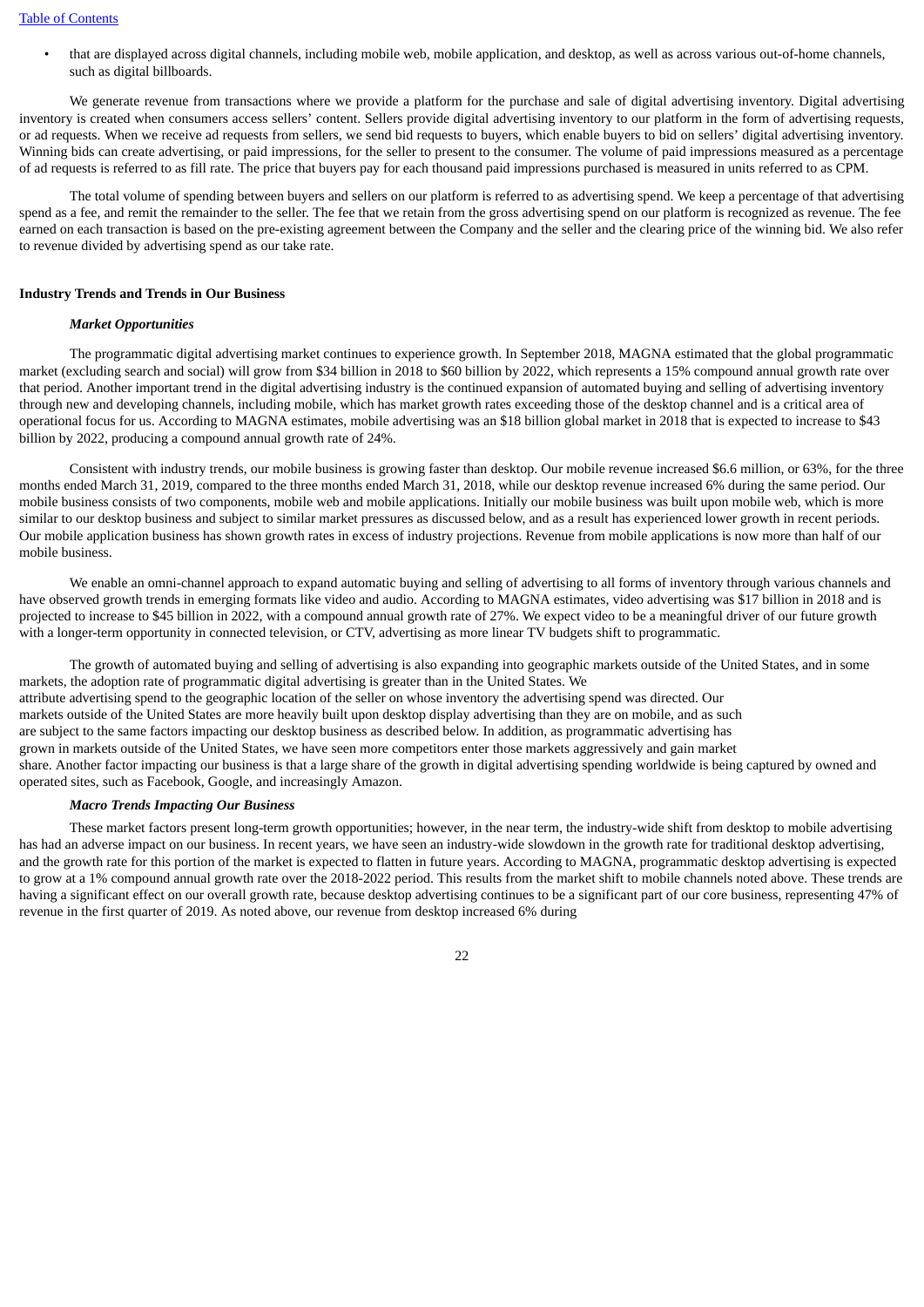the three months ended March 31, 2019 compared to the three months ended March 31, 2018, while our mobile revenue increased 63% during the same period.

Header bidding increased competition for ad inventory by exposing impressions simultaneously to multiple sources of demand in a competitive auction. Header bidding now represents over 80% of our revenue, and we need to increase the fill rate in header bidding auctions. Header bidding is going through an additional technical evolution from the client side, which involves the browser running the auction, to a server-side solution, in which a server runs the auction and offers the potential for improved performance and speed. We believe that our investments in our client-side header bidding solution, as well as server-side header bidding, have the potential to improve our competitiveness in all markets in future periods. However, we must continue to address certain technical and operational challenges, as described under "Risk Factors" in our Annual Report on Form 10-K for the year ended December 31, 2018, in order to realize our header bidding solution's full potential.

While the rise of header bidding increased revenue for sellers, it also created new challenges. Managing multiple exchanges on the page is technically complex, and in the early days of header this complexity was exacerbated by the lack of independent technology standards. In 2017, we began to address these issues through our support of Prebid, an open source framework for header bidding that is now widely implemented for its flexibility and transparency. Despite Prebid's adoption by a number of the world's largest sellers, deploying and customizing it still requires dedicated technical resources. We are developing tools that make using Prebid far easier for sellers and allows them to more effectively monetize their inventory. We believe that adoption of these tools will further strengthen our relationship with sellers and contribute to our future revenue growth.

In an effort to capture more inventory for our buyers and deliver better monetization to our sellers, and to provide better transparency and predictability to all our clients, we made first price our default auction dynamic for header bidding transactions in 2018. This means that the first price or highest bid in our auction wins and that first price is passed to the downstream auction. To assist buyers in increasing advertising campaign returns and performance through the utilization of first price auction dynamics, we built and implemented an optional feature at no additional cost, which we call Estimated Market Rate ("EMR"). This feature uses algorithms that monitor existing market conditions against our dataset of auction outcomes to look for opportunities to reduce the amount of the bid that we pass through to the downstream auction on behalf of our winning bidder, while maintaining high fill rates. This is intended to help buyers bid on digital advertising inventory consistent with market values while preserving demand and budget for sellers on our platform. In addition to increasing the rate at which buyers win in our auctions, and the monetization that winning provides to sellers, our first price auction dynamic and EMR solution have contributed to higher CPMs, or cost per ad unit, for our header bidding inventory.

Supply Path Optimization, or SPO, refers to efforts by buyers to consolidate the number of vendors they work with to find the most effective and cost-efficient paths to procure media. This practice emerged in 2018 and continues to gain momentum in 2019. SPO is important to buyers because it can increase the proportion of their advertising that is ultimately spent on working media, with the goal of increasing return on their advertising spending, and can help them gain efficiencies by reducing the number of vendors they work with in a complex ecosystem. There are a number of criteria that buyers use to evaluate supply partners, including transparency, cost, quality of inventory, privacy standards, brand safety, and fraudulent traffic prevention policies. We believe we are well positioned to benefit from supply path optimization in the long run as a result of our broad inventory supply, buyer tools such as traffic shaping and EMR, which reduce the overall cost of working with us, our transparency, and our brand safety measures.

We began to see some pressure on CPMs in 2018 that have continued in the first quarter of 2019 and have somewhat dampened our advertising spend growth. We believe that CPM increases for publishers in 2017 and early 2018 were driven by header bidding and the move to first price auctions, but that buyers have adapted to the new bidding environment and have improved their pricing algorithms, which are now lowering overall CPMs. This dynamic may further impact our growth trends if we cannot continue to increase our win rates and ultimately drive more volume across our exchange. In addition, CPMs may decline further as a result of privacy initiatives, such as Apple's Intelligence Tracking Prevention ("ITP"), that drive a higher mix of contextual versus behavioral impressions being sold. We believe that better pricing has helped advertising campaigns' return on investment and is driving significant increases in the volume of paid impressions, but it has dampened advertising spend and corresponding revenue growth. Industry dynamics are challenging due to market and competitive pressures and make it difficult to predict the near-term effect of our growth initiatives. While we anticipate long-term benefits from these initiatives, unless we are able to continue to increase advertising spend on our platform, through higher transaction volumes or higher transaction values or both, our revenue growth may be limited.

Ad tech exchange intermediaries like us have experienced market demands for greater transparency and reduced costs from all participants. The fees that we charge, or take rate, have been reduced significantly over the last several years. While we were able to increase take rates slightly over the course of 2018, we do not expect significant further increases in take rates.

Our take rate can be impacted by the type of advertising spend transacted on our platform, OMP or PMP, which carry different rates. OMP fees are higher than PMP, and our overall take rate could change depending on the mix. In addition, any discounts we negotiate with brands or agencies to consolidate spend in exchange for lower seller fees may also impact the average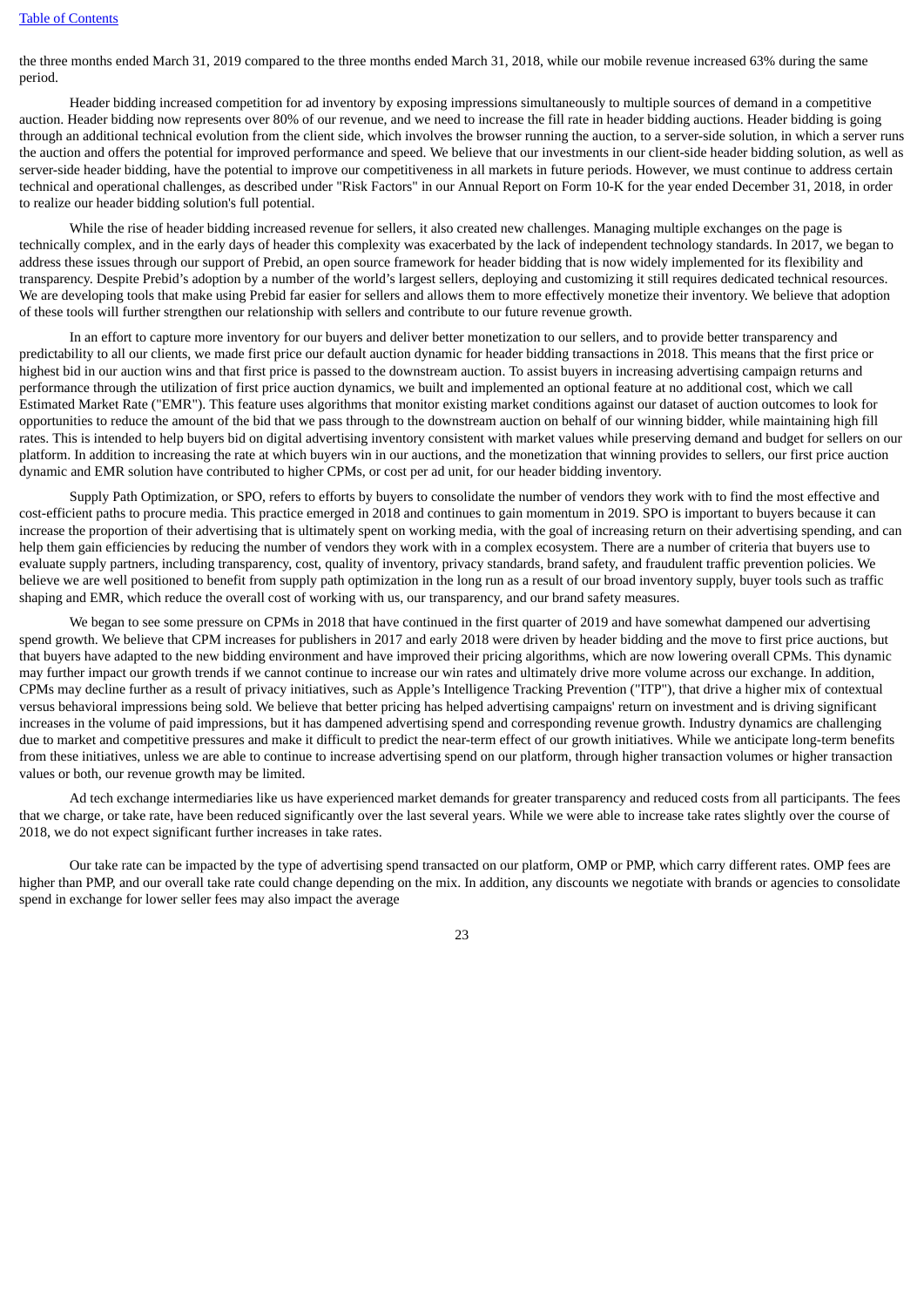rate we are able to charge. If pressure for reduced costs continue, or if mix changes unfavorably, our revenue growth may be negatively impacted if we are not able to offset the related take rate reductions through increasing the volume of total advertising spend transacted on our platform.

Revenue from our traditional desktop display business has slowed to the single digits and lower industry growth rates in desktop will make growth of desktop revenue more challenging unless we are able to grow market share through SPO. Our strategic focus is on growth areas—including mobile, video, PMPs, new seller tools and header bidding—that are expected to represent a majority of our revenue in future periods. However, despite our progress in mobile, our traditional desktop display business is expected to continue to represent a significant part of our revenue in the near term. Therefore, the mix of our desktop display business will continue to have a significant effect on our growth until our advertising spend mix has shifted more fully to growth areas.

#### *Expense Reduction Initiatives*

In addition to strategic decisions made to reduce costs paid by our clients on our platform while growing revenue through transaction volume, we have also focused on the cost structure of our business to enable us to compete more effectively. We must operate efficiently to relieve the pressure on our margins and cash resources that has resulted from our price reductions undertaken in 2017, and to compensate for the ongoing investments in technology and data processing capabilities required to support the increased volume of transactions that our growth plans require. As part of these efforts, during the first quarter of 2018 we undertook measures to reduce headcount by approximately 100 people, or 19% of our workforce, and to reduce other operating costs. Our actions included reductions in administrative staff to bring our general and administrative operations into better alignment with the current size of the business, as well as in sales and technical personnel as a result of offshoring certain development functions, organizational delayering and restructuring, and reducing investment in unprofitable projects. We are continuously evaluating our costs and pursuing additional cost-control and efficiency opportunities, including increased automation, across all aspects of the Company. However, we anticipate significant increases in ad request volume in 2019, and are developing internal tools to manage the volume increases and investing in software architectural improvements, filtering, and cloud services to accelerate innovation and further enable efficiencies.

## *Uncertainty Resulting from Privacy Regulations*

In addition to the already enacted European General Data Protection Regulation, or GDPR, there are a number of new privacy regulations that are expected to come into effect in 2020. Last year California passed the California Consumer Privacy Act, which imposes new obligations on businesses that handle the personal information of California residents. The obligations imposed on Rubicon Project remain unclear due to ambiguities in the drafting. The ambiguities and resulting impact on our business will need to be resolved over time. In addition, other privacy bills have been introduced at both the state and federal level. Certain international territories are also imposing new or expanded privacy obligations, including Brazil. In the coming years, we expect further consumer privacy regulation worldwide.

In Europe, data protection authorities have started to clarify certain requirements under the GDPR, but uncertainty remains. Until prevailing compliance practices standardize, the impact of the GDPR on our business and, consequently, our European revenue could fluctuate from quarter to quarter.

#### **Components of Our Results of Operations**

We report our financial results as one operating segment. Our consolidated operating results, together with non-GAAP financial measures, are regularly reviewed by our chief operating decision maker, principally to make decisions about how we allocate our resources and to measure our consolidated operating performance.

#### *Revenue*

We generate revenue from the purchase and sale of digital advertising inventory through our marketplace. We recognize revenue upon the fulfillment of our contractual obligations in connection with a completed transaction, subject to satisfying all other revenue recognition criteria. Our revenue recognition policies are discussed in more detail within Note 3 of the accompanying Notes to the Condensed Consolidated Financial Statements.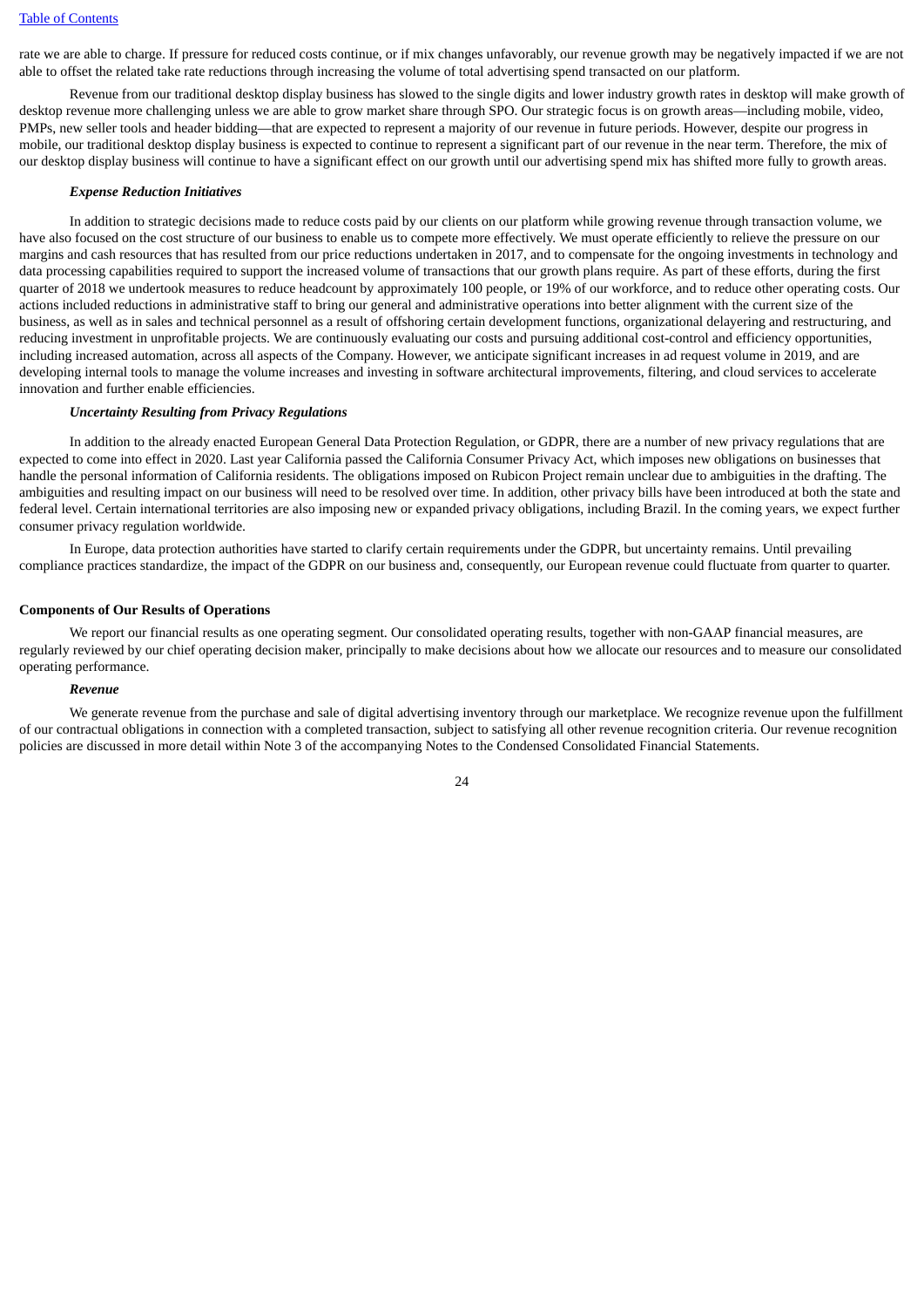## *Expenses*

We classify our expenses into the following categories:

*Cost of Revenue*. Our cost of revenue consists primarily of data center costs, bandwidth costs, depreciation and maintenance expense of hardware supporting our revenue-producing platform, amortization of software costs for the development of our revenue-producing platform, amortization expense associated with acquired developed technologies, personnel costs, facilities-related costs, and cloud computing costs. Personnel costs included in cost of revenue include salaries, bonuses, stock-based compensation, and employee benefit costs, and are primarily attributable to personnel in our network operations group who support our platform. We capitalize costs associated with software that is developed or obtained for internal use and amortize the costs associated with our revenue-producing platform in cost of revenue over their estimated useful lives. We amortize acquired developed technologies over their estimated useful lives.

*Sales and Marketing*. Our sales and marketing expenses consist primarily of personnel costs, including stock-based compensation and the sales bonuses paid to our sales organization, as well as marketing expenses such as brand marketing, travel expenses, trade shows and marketing materials, professional services, and amortization expense associated with client relationships and backlog from our business acquisitions, and to a lesser extent, facilities-related costs and depreciation and amortization. Our sales organization focuses on increasing the adoption of our solution by existing and new buyers and sellers. We amortize acquired intangibles associated with client relationships and backlog from our business acquisitions over their estimated useful lives.

*Technology and Development*. Our technology and development expenses consist primarily of personnel costs, including stock-based compensation and bonuses, as well as professional services associated with the ongoing development and maintenance of our solution, and to a lesser extent, facilitiesrelated costs and depreciation and amortization, including amortization expense associated with acquired intangible assets from our business acquisitions that are related to technology and development functions. These expenses include costs incurred in the development, implementation, and maintenance of internal use software, including our platform and related infrastructure. Technology and development costs are expensed as incurred, except to the extent that such costs are associated with internal use software development that qualifies for capitalization, which are then recorded as internal use software development costs, net, on our condensed consolidated balance sheet. We amortize internal use software development costs that relate to our revenue-producing activities on our platform to cost of revenue and amortize other internal use software development costs to technology and development costs or general and administrative expenses, depending on the nature of the related project. We amortize acquired intangibles associated with technology and development functions from our business acquisitions over their estimated useful lives.

*General and Administrative*. Our general and administrative expenses consist primarily of personnel costs, including stock-based compensation and bonuses, associated with our executive, finance, legal, human resources, compliance, and other administrative personnel, as well as accounting and legal professional services fees, facilities-related costs and depreciation and amortization, and other corporate-related expenses. General and administrative expenses also include amortization of internal use software development costs and acquired intangible assets from our business acquisitions over their estimated useful lives that relate to general and administrative functions.

*Restructuring and Other Exit Costs.* Our restructuring and other exit costs consist primarily of employee termination costs, including stock-based compensation charges.

#### *Other (Income), Expense*

*Interest (Income) Expense, Net.* Interest income consists of interest earned on our cash equivalents and marketable securities. Interest expense is mainly related to our credit facility and was insignificant for the three months ended March 31, 2019 and 2018.

*Other Income.* Other income consists primarily of rental income from commercial office space we hold under lease and have sublet to other tenants.

*Foreign Currency Exchange (Gain) Loss, Net*. Foreign currency exchange (gain) loss, net consists primarily of gains and losses on foreign currency transactions. We have foreign currency exposure related to our accounts receivable and accounts payable that are denominated in currencies other than the U.S. Dollar, principally the British Pound and the Euro.

## *Provision (Benefit) for Income Taxes*

Provision (benefit) for income taxes consists of federal, state, and foreign income taxes and is primarily the result of the release of a foreign valuation allowance resulting from a change to a cost-plus arrangement for a foreign subsidiary, the domestic valuation allowance, and the tax liability associated with foreign subsidiaries. Due to uncertainty as to the realization of benefits from the predominant portion of our domestic and international net deferred tax assets, including net operating loss carryforwards and research and development tax credits, we have a full valuation allowance reserved against such net deferred tax assets. We intend to continue to maintain a full valuation allowance on our deferred tax assets until there is sufficient evidence to support the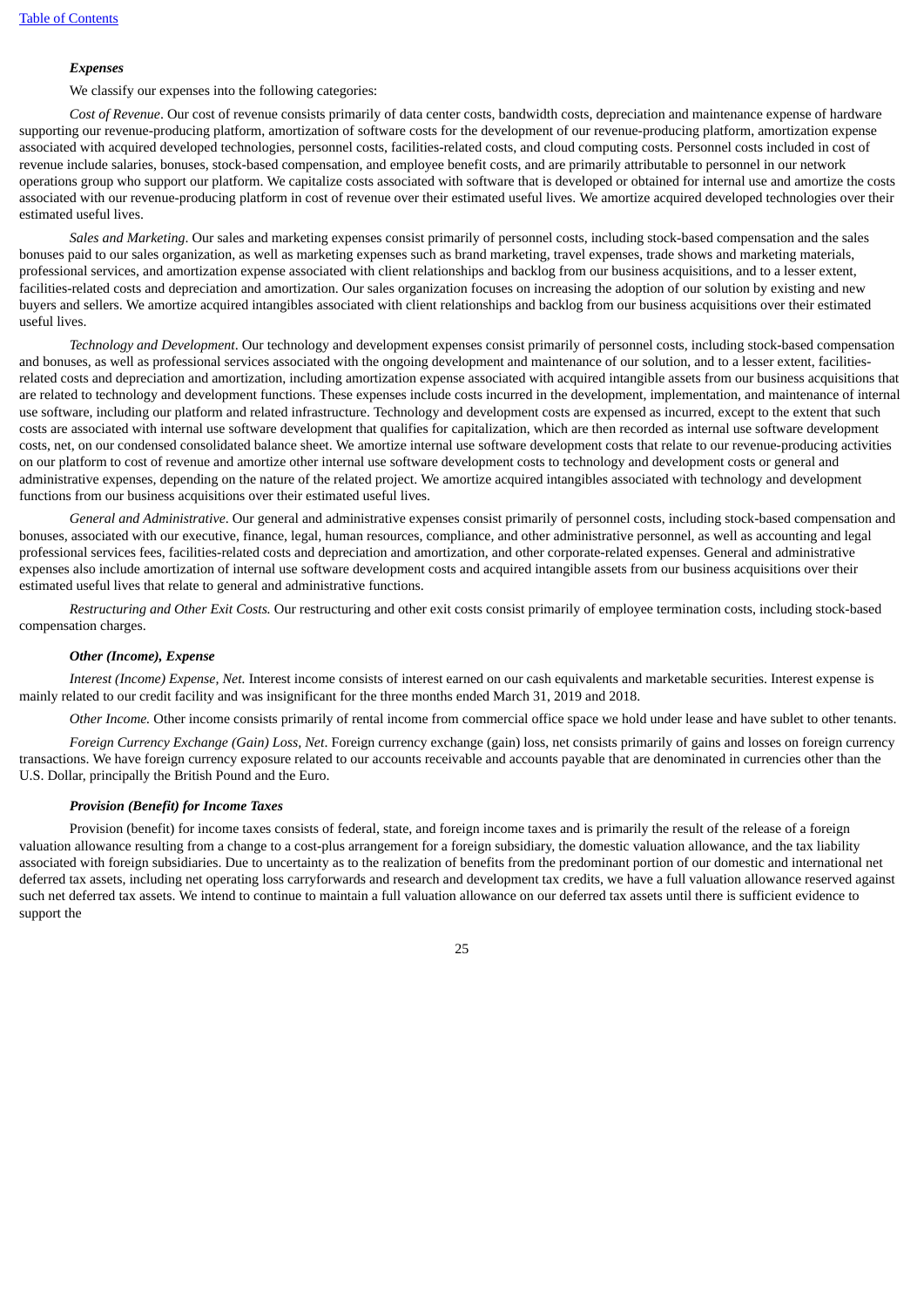# Table of [Contents](#page-1-0)

reversal of all or some portion of these allowances. Release of the valuation allowance would result in the recognition of certain net deferred tax assets and a decrease to income tax expense or recognition of a benefit for the period the release is recorded. However, the exact timing and amount of the valuation allowance release are subject to change on the basis of the level of profitability that we are able to achieve.

# **Results of Operations**

The following table sets forth our condensed consolidated results of operations:

|                                      | <b>Three Months Ended</b> |                                  |      |           |                              |  |
|--------------------------------------|---------------------------|----------------------------------|------|-----------|------------------------------|--|
|                                      |                           | March 31, 2018<br>March 31, 2019 |      |           | Favorable/(Unfavorable)<br>% |  |
|                                      |                           | (in thousands)                   |      |           |                              |  |
| Revenue                              | \$                        | 32,416                           | - \$ | 24,876    | 30 %                         |  |
| Expenses $(1)(2)$ :                  |                           |                                  |      |           |                              |  |
| Cost of revenue                      |                           | 15,116                           |      | 14,783    | (2)%                         |  |
| Sales and marketing                  |                           | 10,592                           |      | 12,257    | 14 %                         |  |
| Technology and development           |                           | 9,716                            |      | 10,494    | 7 %                          |  |
| General and administrative           |                           | 10,280                           |      | 12,544    | 18 %                         |  |
| Restructuring and other exit costs   |                           |                                  |      | 2,466     | 100 %                        |  |
| Total expenses                       |                           | 45,704                           |      | 52,544    | 13 %                         |  |
| Loss from operations                 |                           | (13, 288)                        |      | (27, 668) | 52 %                         |  |
| Other (income) expense, net          |                           | (34)                             |      | 73        | NM                           |  |
| Loss before income taxes             |                           | (13, 254)                        |      | (27,741)  | 52 %                         |  |
| Provision (benefit) for income taxes |                           | (708)                            |      | 75        | NM                           |  |
| Net loss                             |                           | $(12,546)$ \$                    |      | (27, 816) | 55 %                         |  |

NM - Not Meaningful

(1) Stock-based compensation expense included in our expenses was as follows:

|                                        | <b>Three Months Ended</b> |                                                |      |       |
|----------------------------------------|---------------------------|------------------------------------------------|------|-------|
|                                        |                           | <b>March 31, 2018</b><br><b>March 31, 2019</b> |      |       |
|                                        |                           | (in thousands)                                 |      |       |
| Cost of revenue                        |                           | 92                                             | - \$ | 107   |
| Sales and marketing                    |                           | 1,345                                          |      | 1,185 |
| Technology and development             |                           | 1,059                                          |      | 849   |
| General and administrative             |                           | 1,873                                          |      | 2,357 |
| Restructuring and other exit costs     |                           |                                                |      | 46    |
| Total stock-based compensation expense |                           | 4,369                                          |      | 4,544 |

(2) Depreciation and amortization expense included in our expenses was as follows:

|                                             | <b>Three Months Ended</b> |                                                |                |       |
|---------------------------------------------|---------------------------|------------------------------------------------|----------------|-------|
|                                             |                           | <b>March 31, 2018</b><br><b>March 31, 2019</b> |                |       |
|                                             |                           |                                                | (in thousands) |       |
| Cost of revenue                             |                           | 8,045                                          | S              | 8,161 |
| Sales and marketing                         |                           | 125                                            |                | 163   |
| Technology and development                  |                           | 196                                            |                | 241   |
| General and administrative                  |                           | 274                                            |                | 145   |
| Total depreciation and amortization expense |                           | 8,640                                          |                | 8,710 |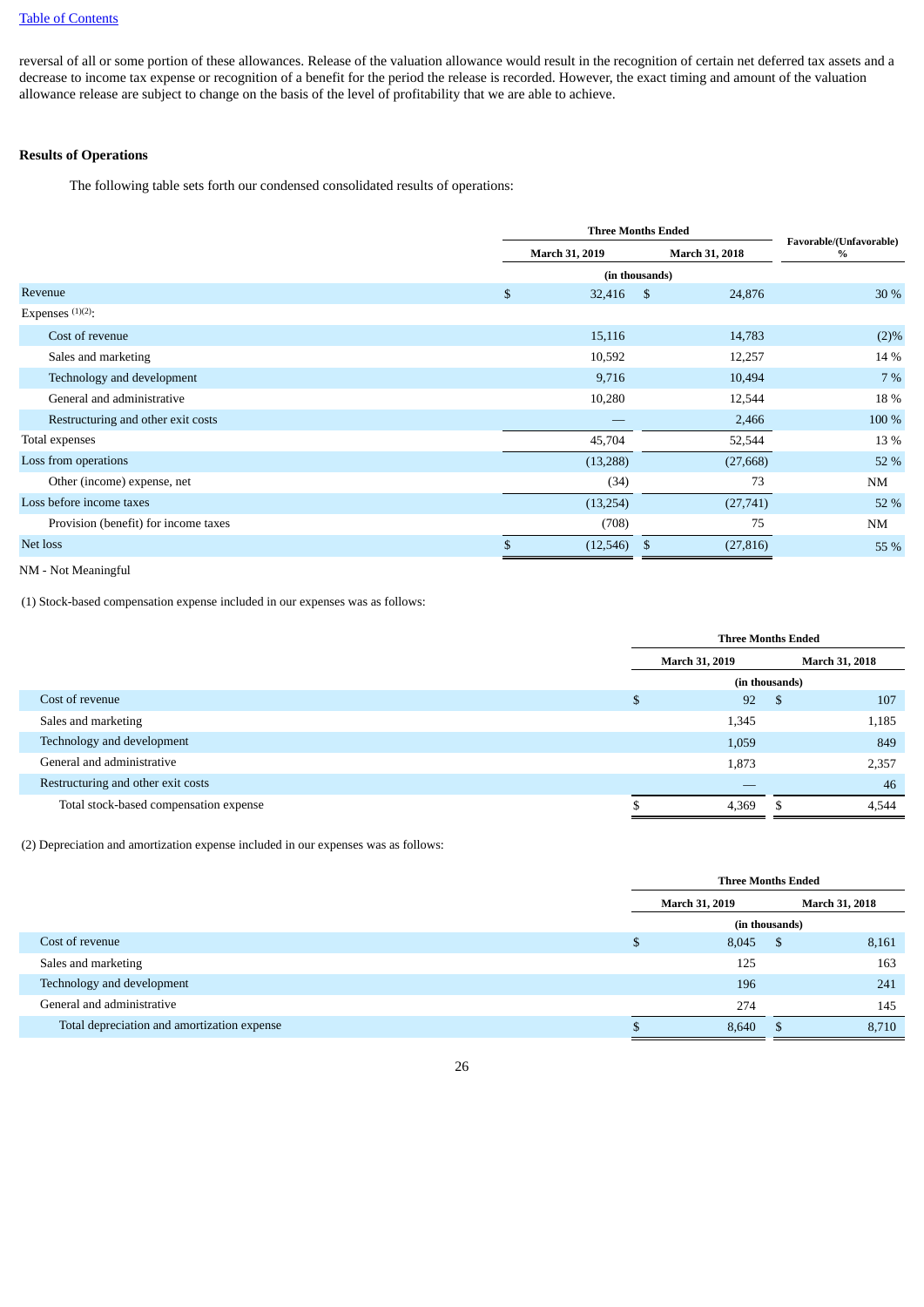The following table sets forth our condensed consolidated results of operations for the specified periods as a percentage of our revenue for those periods presented:

|                                      | <b>Three Months Ended</b> |                |  |
|--------------------------------------|---------------------------|----------------|--|
|                                      | March 31, 2019            | March 31, 2018 |  |
| Revenue                              | 100 %                     | 100 %          |  |
| Cost of revenue                      | 46                        | 60             |  |
| Sales and marketing                  | 33                        | 49             |  |
| Technology and development           | 30                        | 42             |  |
| General and administrative           | 32                        | 50             |  |
| Restructuring and other exit costs   |                           | 10             |  |
| Total expenses                       | 141                       | 211            |  |
| Loss from operations                 | (41)                      | (111)          |  |
| Other (income) expense, net          |                           |                |  |
| Loss before income taxes             | (41)                      | (112)          |  |
| Provision (benefit) for income taxes | (2)                       |                |  |
| Net loss                             | (39)%                     | (112)%         |  |

#### **Comparison of the Three Months Ended March 31, 2019 and 2018**

#### *Revenue*

Revenue increased \$7.5 million, or 30%, for the three months ended March 31, 2019 compared to the three months ended March 31, 2018. The increase was driven by increases in both advertising spend transacted on our platform and take rate, or the fee we earn on advertising spend.

Revenue is impacted by shifts in the mix of advertising spend by transaction type and channel, changes in the fees we charge for our services, and other factors such as changes in the market, our execution of the business, and competition. In addition, an increase in PMP transactions as a percentage of the transactions on our platform could also result in reduced revenue, if not offset by increased volume, because PMP transactions can carry lower fees than OMP transactions. As highlighted previously, in late 2018, we began to see some pressure on desktop CPMs, which has now carried over to mobile CPMs, as a result of buyer pricing tools and the impact from privacy initiatives, such as Apple's ITP, that drive a higher mix of contextual versus behavioral impressions being sold. We believe that better pricing has helped advertising campaigns' return on investment and is driving significant increases in paid impressions. Industry dynamics are challenging due to market and competitive pressures and make it difficult to predict the near-term effect of our growth initiatives. While we anticipate long-term benefits from these initiatives, unless we are able to continue to increase advertising spend on our platform, through higher transaction volumes or higher transaction values or both, our revenue growth may be limited. We expect revenue to be higher in absolute dollars in 2019 compared to 2018 and to increase above first quarter revenue in the upcoming quarters.

#### *Cost of Revenue*

Cost of revenue increased by \$0.3 million, or 2%, for the three months ended March 31, 2019 compared to the three months ended March 31, 2018. The increase was due to an increase in serving costs, which were partially offset by decreases in personnel costs and related expenses as a result of our cost reduction measures taken in the first quarter of 2018.

We expect cost of revenue to be higher in absolute dollars in 2019 compared to 2018, and to increase in upcoming quarters, as a result of increased spending on data centers, serving costs, cloud computing costs, and technology to process the greater volumes of data and transactions we will need to grow revenue. Cost of revenue may fluctuate from quarter to quarter and period to period, on an absolute dollar basis and as a percentage of revenue, depending on revenue levels and the volume of transactions we process supporting those revenues, and the timing and amounts of depreciation and amortization of equipment and software. We are expanding select data center operations to cloud service providers to accelerate innovation and gain efficiencies, and we expect an increase in cost of revenue expenses as a result.

## *Sales and Marketing*

Sales and marketing expenses decreased \$1.7 million, or 14%, for the three months ended March 31, 2019 compared to the three months ended March 31, 2018, primarily due to a decrease of \$0.7 million in sales and marketing personnel costs as a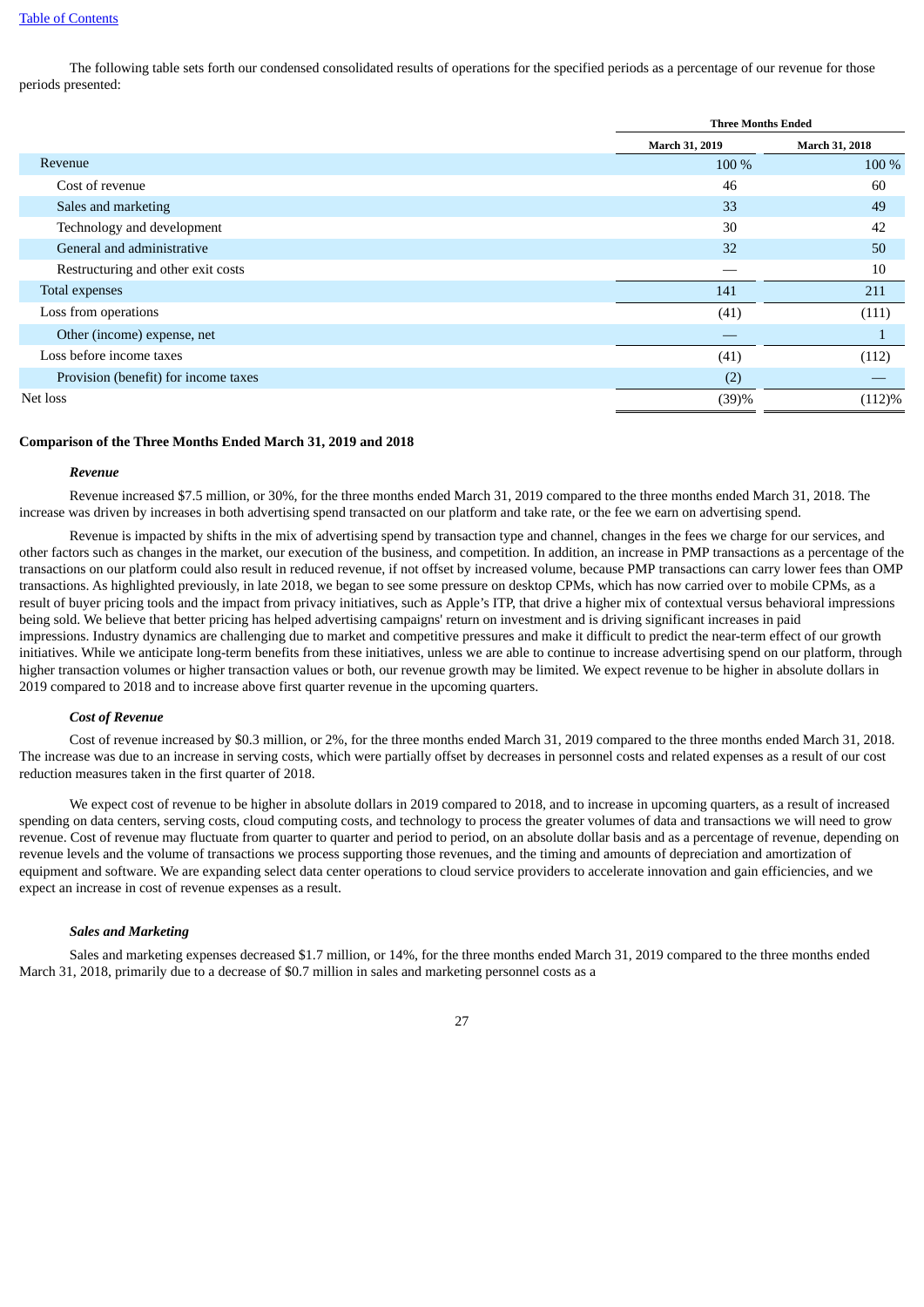result of our 2018 cost control initiatives. Sales and marketing expenses for the first quarter of 2019 also decreased due to a difference in timing of certain events that occurred in the first quarter of the prior year.

We expect sales and marketing expenses to remain at similar levels in 2019 compared to 2018, and to increase slightly in upcoming quarters above the first quarter level, as we continue to benefit from cost reductions that were achieved in the second half of 2018, as described below. Sales and marketing expense may fluctuate quarter to quarter and period to period, on an absolute dollar basis and as a percentage of revenue, based on revenue levels, the timing of our investments and seasonality in our industry and business.

#### *Technology and Development*

Technology and development expenses decreased by \$0.8 million, or 7%, for the three months ended March 31, 2019 compared to the three months ended March 31, 2018, primarily due to a decrease of \$0.6 million in personnel costs as a result of our 2018 cost control initiatives.

We expect technology and development expense to increase in 2019 compared to 2018, and to increase above the level experienced this quarter in upcoming quarters as we make a limited number of strategic headcount additions to focus on the engineering aspect of our new developments, including tools for our sellers. The timing and amount of our capitalized development and enhancement projects may affect the amount of development costs expensed in any given period. As a percentage of revenue, technology and development expense may fluctuate from quarter to quarter and period to period based on revenue levels, the timing and amounts of these investments, the timing and the rate of the amortization of capitalized projects and the timing and amounts of future capitalized internal use software development costs.

#### *General and Administrative*

General and administrative expenses decreased by \$2.3 million, or 18%, for the three months ended March 31, 2019 compared to the three months ended March 31, 2018. The decrease is primarily due to a decrease of \$2.0 million in personnel costs as a result of our 2018 cost control initiatives.

We expect general and administrative expenses to decrease in 2019 compared to 2018, and to generally remain at similar levels in upcoming quarters compared to the first quarter of 2019, as we continue to benefit from the reduced cost levels that were achieved in the second half of 2018, as described below. General and administrative expenses may fluctuate from quarter to quarter and period to period based on the timing and amounts of our investments and related expenditures in our general and administrative functions as they vary in scope and scale over periods. Such fluctuations may not be directly proportional to changes in revenue.

#### *Restructuring and Other Exit Costs*

For the three months ended March 31, 2018, we incurred restructuring and other exit costs of \$2.5 million for severance and other one-time employee termination benefits related to headcount reductions that were made in the first quarter of 2018 (see also Note 8). There were no restructuring and other exit costs incurred during the three months ended March 31, 2019, and all remaining accrued costs associated with the 2018 restructuring events were paid in the first quarter of 2019.

As part of our on-going evaluation of efficiency and implementation of cost-control measures, during the first quarter of 2018 we undertook measures to reduce headcount by approximately 100 people, or 19% of our workforce, and to reduce other operating costs. Our actions included reductions in administrative staff to bring our general and administrative operations into better alignment with the current size of the business, as well as in sales and technical personnel as a result of offshoring certain development functions, organizational delayering and restructuring, and reducing investment in unprofitable projects.

## *Other (Income) Expense, Net*

|                                   | <b>Three Months Ended</b> |                |  |                       |
|-----------------------------------|---------------------------|----------------|--|-----------------------|
|                                   | <b>March 31, 2019</b>     |                |  | <b>March 31, 2018</b> |
|                                   |                           | (in thousands) |  |                       |
| Interest income, net              | \$                        | $(193)$ \$     |  | (271)                 |
| Other income                      |                           | (142)          |  | (210)                 |
| Foreign exchange loss, net        |                           | 301            |  | 554                   |
| Total other (income) expense, net |                           | (34)           |  | 73                    |

Foreign exchange loss, net is impacted by movements in exchange rates, primarily the British Pound and the Euro relative to the U.S. Dollar, and the amount of foreign currency-denominated receivables and payables, which are impacted by our billings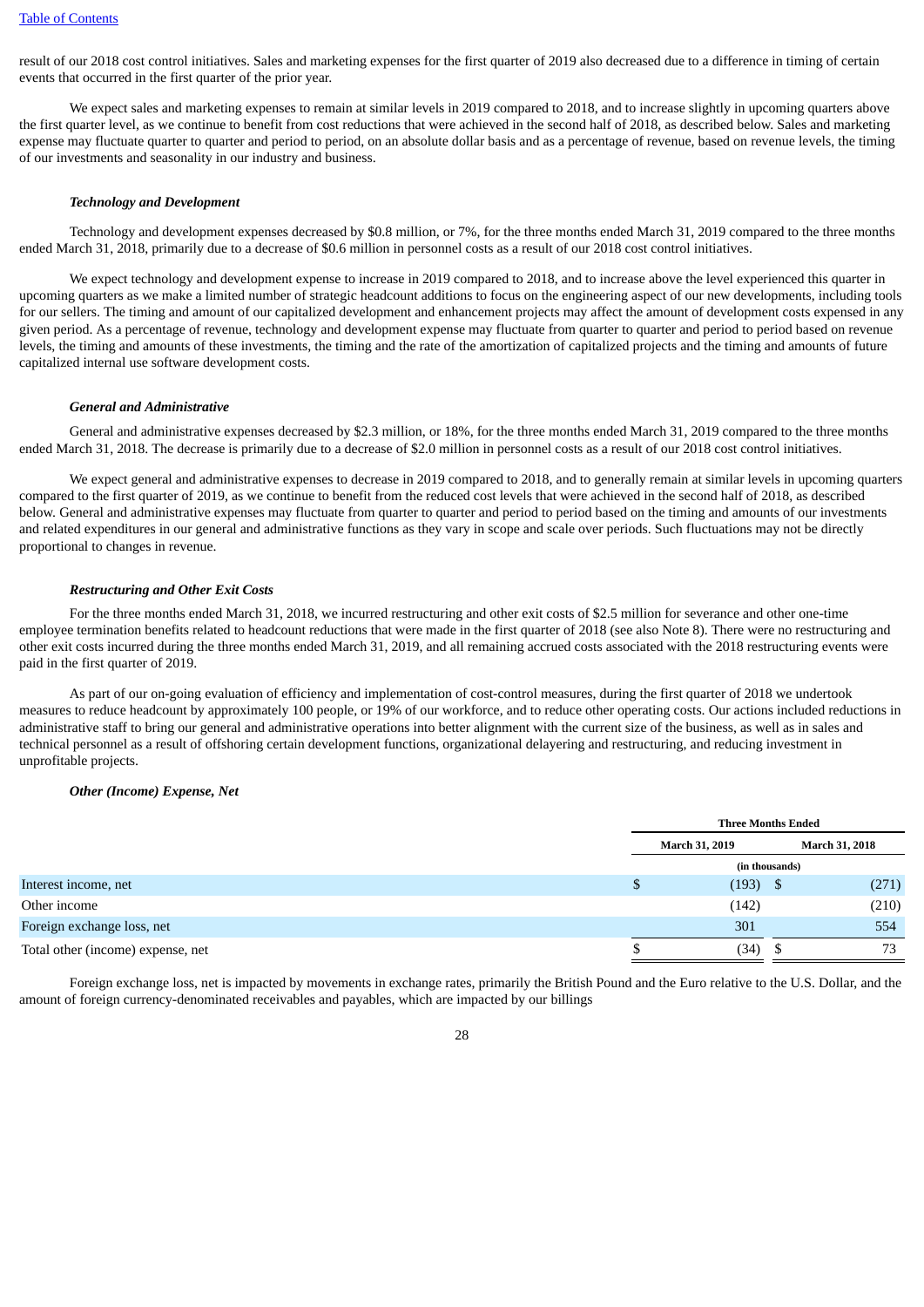to buyers and payments to sellers. The foreign currency gain, net during the three months ended March 31, 2019 was primarily attributable to the strengthening of the U.S. Dollar in relation to the Euro and the British Pound for foreign currency denominated transactions.

### *Provision (Benefit) for Income Taxes*

We recorded an income tax benefit of \$0.7 million for the three months ended March 31, 2019 and income tax expense of \$0.1 million for the three months ended March 31, 2018. The tax provision for the three months ended March 31, 2019 is primarily the result of the release of a foreign valuation allowance resulting from a change to a cost-plus arrangement for a foreign subsidiary, the domestic valuation allowance, and the tax liability associated with foreign subsidiaries.

## **Liquidity and Capital Resources**

Our principal sources of liquidity are our cash and cash equivalents, marketable securities, cash generated from operations, and our credit facility with Silicon Valley Bank ("SVB"). At March 31, 2019, we had cash and cash equivalents of \$80.7 million, of which \$17.5 million was held in foreign currency cash accounts. Our cash and marketable securities balances are affected by our results of operations, the timing of capital expenditures which are typically greater in the second half of the year, and by changes in our working capital, particularly changes in accounts receivable and accounts payable. The timing of cash receipts from buyers and payments to sellers can significantly impact our cash flows from operating activities and our liquidity for, and within, any period presented. Our collection and payment cycle can vary from period to period depending upon various circumstances, including seasonality.

In September 2018, we amended and restated our loan and security agreement with SVB (the "Loan Agreement"). The Loan Agreement provides a senior secured revolving credit facility of up to \$40.0 million with a maturity date of September 26, 2020. Pursuant to the Loan Agreement, we are required to comply with financial covenants. While we are currently in compliance with these covenants, this could change in the future depending on our operating results.

At March 31, 2019, we had no amounts outstanding under our Loan Agreement with SVB. Future availability under the credit facility is dependent on several factors including the available borrowing base and compliance with future covenant requirements. See Note 12 of "Notes to Condensed Consolidated Financial Statements" for additional information regarding the Loan Agreement.

We believe our existing cash and cash equivalents and investment balances will be sufficient to meet our working capital requirements for at least the next twelve months from the issuance of our financial statements. However, there are multiple factors that could impact our cash balances in the future. For example, we typically collect from buyers in advance of payments to sellers, and our collection and payment cycle can vary from period to period depending upon various circumstances, including seasonality. Some buyers have been demanding longer terms to pay us later and some sellers have been demanding shorter terms to collect from us earlier. We may not have the leverage to resist these demands given the competitive nature of our business. If this continues, more of our cash will be required to fund our payment cycle and therefore not available for other uses. Some buyers have also began experiencing financial difficulty and have been forced into filing for bankruptcy protection, and we may be forced to pay sellers even if we are unable to collect from buyers. Our future capital requirements and the adequacy of available funds will depend on many factors, including those set forth in Part II, Item 1A: "Risk Factors" of our Annual Report on Form 10-K for the year ended December 31, 2018 and in Part II, Item 1A of our subsequent Quarterly Reports on Form 10-Q.

Our ability to renew our existing credit facility, which matures in September 2020, or to enter into a new credit facility to replace or supplement the existing facility may be limited due to various factors, including the status of our business, global credit market conditions, and perceptions of our business or industry by sources of financing. In particular, it may be difficult to renew or replace our existing credit facility if we are not able to produce, or demonstrate a path to produce, positive cash flow. In addition, even if credit is available, lenders may seek more restrictive covenants and higher interest rates that may reduce our borrowing capacity, increase our costs, and reduce our operating flexibility.

In the future, we may attempt to raise additional capital through the sale of equity securities or through equity-linked or debt financing arrangements. If we raise additional funds by issuing equity or equity-linked securities, the ownership of our existing stockholders will be diluted. If we raise additional financing by incurring indebtedness, we will be subject to increased fixed payment obligations and could also be subject to restrictive covenants, such as limitations on our ability to incur additional debt, and other operating restrictions that could adversely impact our ability to conduct our business. Any future indebtedness we incur may result in terms that could be unfavorable to equity investors.

An inability to raise additional capital could adversely affect our ability to achieve our business objectives. In addition, if our operating performance during the next twelve months is below our expectations, our liquidity and ability to operate our business could be adversely affected.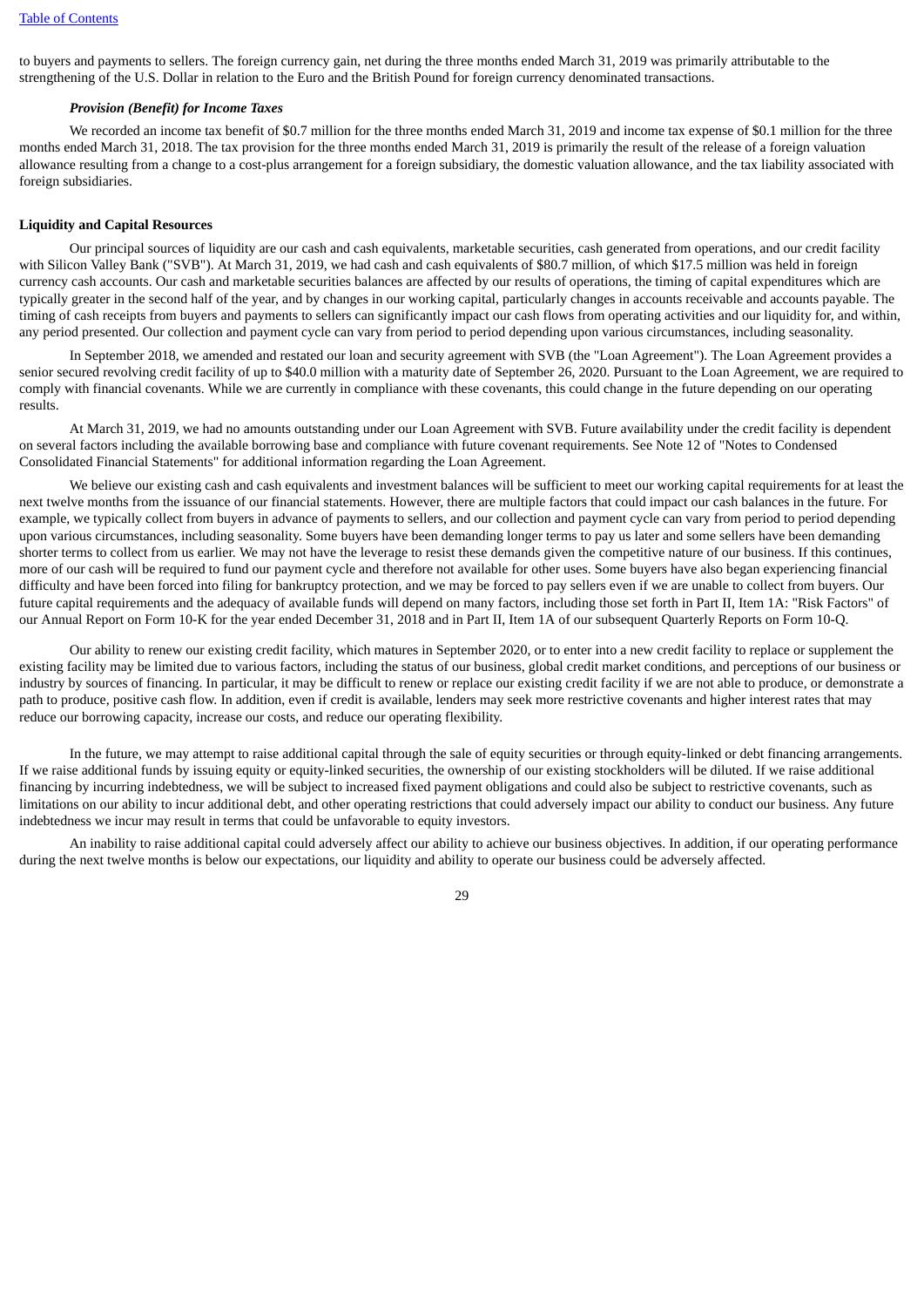## *Cash Flows*

The following table summarizes our cash flows for the periods presented:

|                                                                                | <b>Three Months Ended</b> |                |  |                       |
|--------------------------------------------------------------------------------|---------------------------|----------------|--|-----------------------|
|                                                                                | March 31, 2019            |                |  | <b>March 31, 2018</b> |
|                                                                                |                           | (in thousands) |  |                       |
| Cash flows used in operating activities                                        |                           | $(3,452)$ \$   |  | (9,764)               |
| Cash flows provided by investing activities                                    |                           | 5,260          |  | 550                   |
| Cash flows used in financing activities                                        |                           | (1,584)        |  | (34)                  |
| Effects of exchange rate changes on cash, cash equivalents and restricted cash |                           | 38             |  | 122                   |
| Change in cash, cash equivalents and restricted cash                           |                           | 262            |  | (9, 126)              |

## *Operating Activities*

Our cash flows from operating activities are primarily driven by revenues generated from advertising activity, offset by the cash costs of operations, and significantly influenced by increases or decreases in receipts from buyers and related payments to sellers. Our future cash flows will be diminished if we cannot increase our revenue levels and manage costs appropriately. Cash flows from operating activities have been further affected by changes in our working capital, particularly changes in accounts receivable and accounts payable. The timing of cash receipts from buyers and payments to sellers can significantly impact our cash flows from operating activities for any period presented.

For the three months ended March 31, 2019, net cash used in operating activities was \$3.5 million compared to \$9.8 million for the three months ended March 31, 2018. Our operating activities included our net losses of \$12.5 million and \$27.8 million for the three months ended March 31, 2019 and 2018, respectively, which were offset by non-cash adjustments of \$12.9 million and \$13.5 million, respectively. In the first quarter of 2019, net changes in our working capital increased cash used in operating activities by \$3.8 million. Net cash used in operating activities for the first quarter of 2018 was slightly offset by a net increase in our working capital of \$4.5 million. The net changes in working capital for both periods are primarily due to the timing of cash receipts from buyers and the timing of payments to sellers.

We believe that cash flows from operations will continue to be negatively impacted by our ongoing net losses and working capital needs.

#### *Investing Activities*

Our primary investing activities have consisted of investments in, and maturities of, available-for-sale securities, acquisitions of businesses, purchases of property and equipment, and capital expenditures to develop our internal use software in support of creating and enhancing our technology infrastructure. Purchases of property and equipment and investments in internal use software development may vary from period-to-period due to the timing of the expansion of our operations, changes to headcount, and the cycles of our internal use software development. As we execute on our strategy to be a high volume, low cost advertising exchange, we are developing solutions to manage the growth of our digital advertising inventory volume more efficiently. As the business continues to grow, we expect our investment in property and equipment to slightly increase compared to 2018. We anticipate investment in internal use software development to remain relatively consistent with past years' investment levels as we continue to innovate new solutions on our platform. Investments in, and maturities of, available-for-sale securities and acquisitions of businesses vary from period-to-period.

During the three months ended March 31, 2019 and 2018, our investing activities provided net cash of \$5.3 million and \$0.6 million, respectively. For the three months ended March 31, 2019 and 2018, we had net maturities of investments in available-for-sale securities of \$7.5 million and \$3.4 million, respectively. These cash inflows were offset by purchases of property and equipment of \$0.1 million and \$0.2 million during the three months ended March 31, 2019 and 2018, respectively, and investments in our internally developed software of \$2.1 million and \$2.6 million, respectively.

#### *Financing Activities*

Our financing activities consisted of transactions related to the issuance of our common stock under our equity plans.

For the three months ended March 31, 2019 and 2018, we used net cash of \$1.6 million and \$34.0 thousand, respectively, for financing activities. Cash outflows from financing activities for the three months ended March 31, 2019 and 2018 included payments of \$1.8 million and \$40.0 thousand, respectively, for income tax deposits paid in respect of vesting of stock-based compensation awards that were reimbursed by the award recipients through surrender of shares.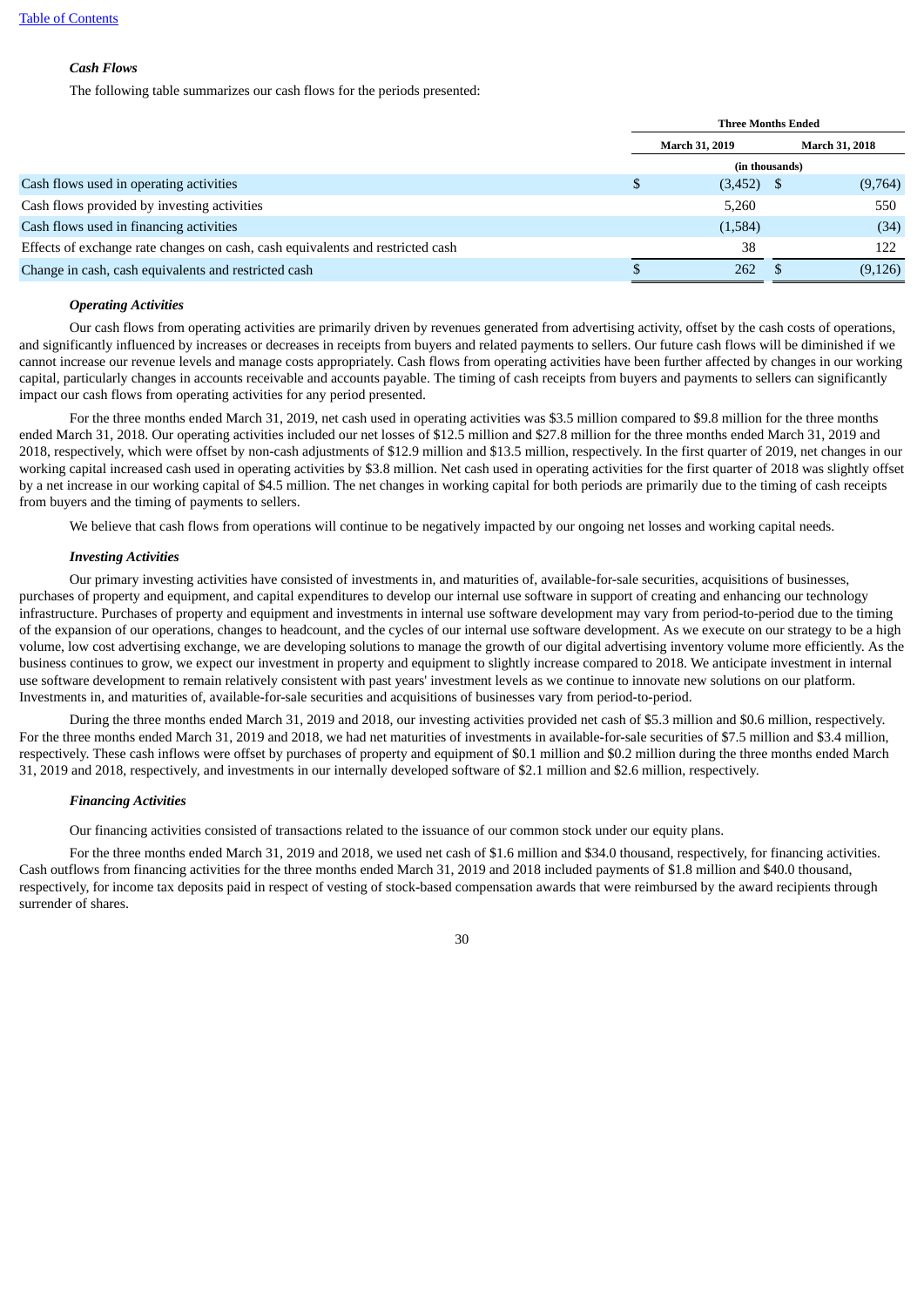# **Off-Balance Sheet Arrangements**

We do not have any relationships with other entities or financial partnerships, such as entities often referred to as structured finance or special purpose entities that have been established for the purpose of facilitating off-balance sheet arrangements or other contractually narrow or limited purposes. We did not have any other off-balance sheet arrangements at March 31, 2019 other than the short-term operating leases and the indemnification agreements described below.

#### **Contractual Obligations and Known Future Cash Requirements**

Our principal commitments consist of leases for our various office facilities, including our corporate headquarters in Los Angeles, California, and operating lease agreements including data centers that expire at various times through 2024. At March 31, 2019, expected future commitments relating to operating leases associated with leases included in the lease liability and ROU asset on the condensed consolidated balance sheet were \$15.1 million. See Note 11 of "Notes to Condensed Consolidated Financial Statements" for our lease commitment for each of the next five years and thereafter. In certain cases, the terms of the lease agreements provide for rental payments on a graduated basis. We received rental income from subleases totaling \$0.1 million for the three months ended March 31, 2019.

There were no significant changes to our unrecognized tax benefits in the three months ended March 31, 2019 and we do not expect to have any significant changes to unrecognized tax benefits through December 31, 2019.

In the ordinary course of business, we enter into agreements with sellers, buyers, and other third parties pursuant to which we agree to indemnify buyers, sellers, vendors, lessors, business partners, lenders, stockholders, and other parties with respect to certain matters, including, but not limited to, losses resulting from claims of intellectual property infringement, damages to property or persons, business losses, or other liabilities. Generally, these indemnity and defense obligations relate to our own business operations, obligations, and acts or omissions. However, under some circumstances, we agree to indemnify and defend contract counterparties against losses resulting from their own business operations, obligations, and acts or omissions, or the business operations, obligations, and acts or omissions of third parties. These indemnity provisions generally survive termination or expiration of the agreements in which they appear. In addition, we have entered into indemnification agreements with our directors, executive officers and certain other officers that will require us, among other things, to indemnify them against certain liabilities that may arise by reason of their status or service as directors, officers, or employees. No demands for indemnification have been made as of March 31, 2019.

#### **Critical Accounting Policies and Estimates**

Our condensed consolidated financial statements are prepared in accordance with GAAP. The preparation of these condensed consolidated financial statements requires us to make estimates and assumptions that affect the reported amounts of assets, liabilities, revenue, expenses, and related disclosures. We evaluate our estimates and assumptions on an ongoing basis. Our estimates are based on historical experience and various other assumptions that we believe to be reasonable under the circumstances. Our actual results could differ from these estimates.

We believe that the following assumptions and estimates have the greatest potential impact on our condensed consolidated financial statements: (i) the determination of revenue recognition as net versus gross in our revenue arrangements, (ii) internal-use software development costs, (iii) intangible asset impairment analysis, (iv) assumptions used in the valuation models to determine the fair value of stock options and stock-based compensation expense, (v) the assumptions used in the valuation of acquired assets and liabilities in business combinations, and (vi) income taxes, including the realization of tax assets and estimates of tax liabilities. There have been no significant changes in our accounting policies from those disclosed in our audited consolidated financial statements and notes thereto for the year ended December 31, 2018 included in our Annual Report on Form 10-K.

Our revenue recognition policy is further described below, which is consistent with the policy included in our Annual Report referenced above.

#### *Revenue Recognition*

We generate revenue from transactions where we provide a platform for the purchase and sale of digital advertising inventory. Our advertising automation solution is a marketplace that includes sellers of inventory (providers of websites, mobile applications and other digital media properties, and their representatives) and buyers of inventory (including advertisers, agencies, agency trading desks, and demand-side platforms). This solution incorporates proprietary machine-learning algorithms, sophisticated data processing, high-volume storage, detailed analytics capabilities, and a distributed infrastructure. Together, these features form the basis for our automated advertising solution that brings buyers and sellers together and facilitates intelligent decisionmaking and automated transaction execution for the digital advertising inventory managed on our platform. Digital advertising inventory is created when consumers access sellers' content. Sellers provide digital advertising inventory to our platform in the form of advertising requests, or ad requests. When we receive ad requests from sellers, we send bid requests to buyers, which enable buyers to bid on sellers' digital advertising inventory. Winning bids can create advertising, or paid impressions, for the seller to present to the consumer.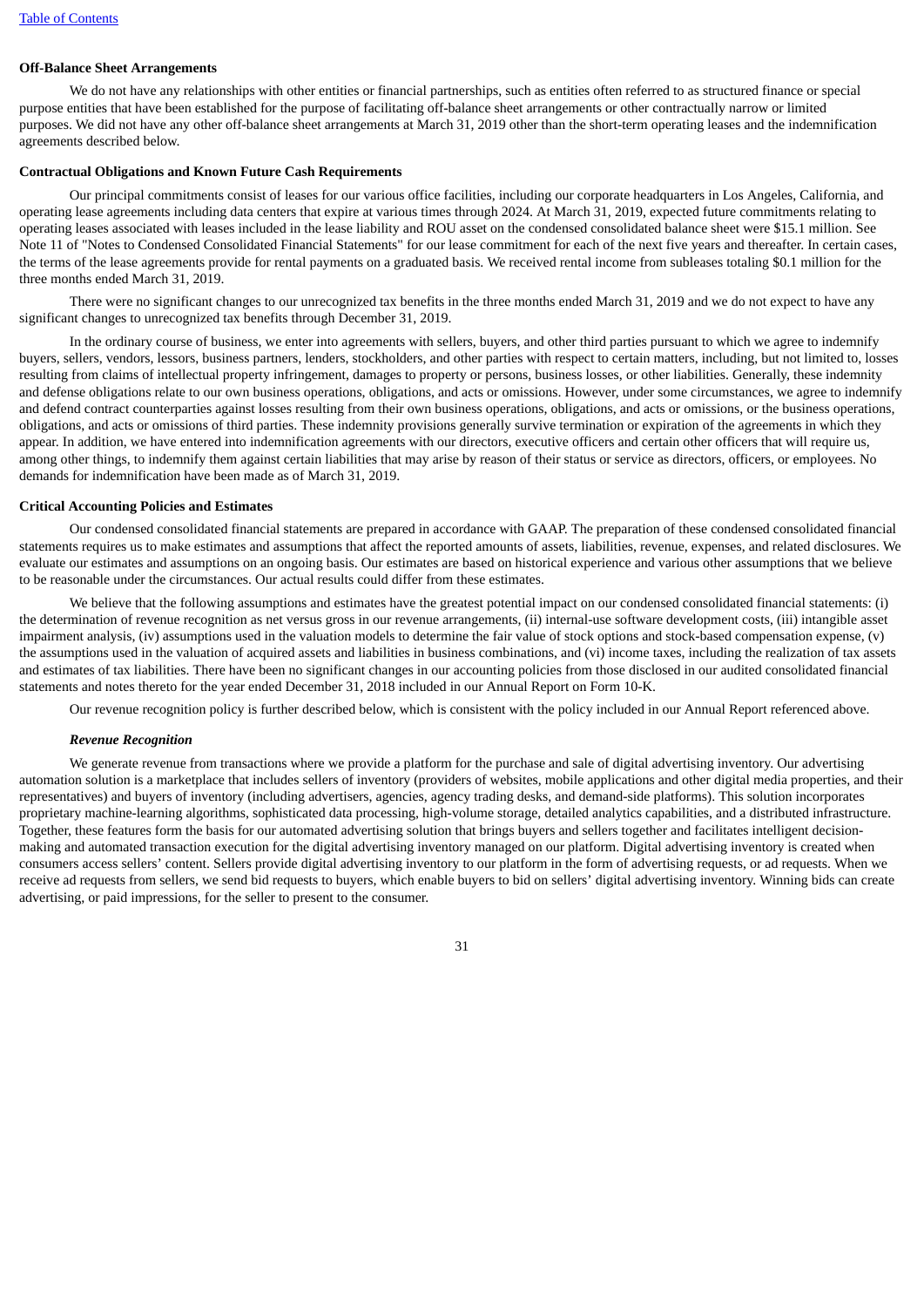The total volume of spending between buyers and sellers on our platform is referred to as advertising spend. We keep a percentage of that advertising spend as a fee, and remit the remainder to the seller. The fee that we retain from the gross advertising spend on our platform is recognized as revenue. The fee earned on each transaction is based on the pre-existing agreement we have with the seller and the clearing price of the winning bid. We recognize revenue upon fulfillment of our performance obligation to a client, which occurs at the point in time an ad renders and is counted as a paid impression, subject to a contract existing with the client and a fixed or determinable transaction price. Performance obligations for all transactions are satisfied, and the corresponding revenue is recognized, at a distinct point in time; we have no arrangements with multiple performance obligations. We consider the following when determining if a contract exists (i) contract approval by all parties, (ii) identification of each party's rights regarding the goods or services to be transferred, (iii) specified payment terms, (iv) commercial substance of the contract, and (v) collectability of substantially all of the consideration is probable.

We have determined that we do not act as the principal in the purchase and sale of digital advertising inventory because we are not the primary obligor and do not set prices agreed upon within the auction marketplace, and therefore we report revenue on a net basis.

#### **Recently Issued Accounting Pronouncements**

For information regarding recent accounting pronouncements, refer to Note 1 "Organization and Summary of Significant Accounting Policies" to our condensed consolidated financial statements included in this Quarterly Report on Form 10-Q.

## <span id="page-31-0"></span>**Item 3. Quantitative and Qualitative Disclosure About Market Risk**

This item is not required for smaller reporting companies.

#### <span id="page-31-1"></span>**Item 4. Controls and Procedures**

#### *Evaluation of Disclosure Controls and Procedures*

Our management, with the participation of our Chief Executive Officer and Chief Financial Officer, evaluated the effectiveness of our disclosure controls and procedures as defined in Rule 13a-15(e) under the Exchange Act. Our disclosure controls and procedures are designed to provide reasonable assurance of achieving their objectives of ensuring that information we are required to disclose in the reports we file or submit under the Exchange Act is accumulated and communicated to our management, including our Chief Executive Officer and Chief Financial Officer, as appropriate to allow timely decisions regarding required disclosures, and is recorded, processed, summarized, and reported within the time periods specified in the SEC's rules and forms. There is no assurance that our disclosure controls and procedures will operate effectively under all circumstances. Based upon the evaluation described above, our Chief Executive Officer and Chief Financial Officer concluded that, as of March 31, 2019, our disclosure controls and procedures were effective at the reasonable assurance level.

#### *Changes in Internal Control over Financial Reporting*

There have been no changes in our internal control over financial reporting that occurred during the three months ended March 31, 2019 that have materially affected, or are reasonably likely to materially affect, our internal control over financial reporting.

### *Inherent Limitations on Effectiveness of Controls*

<span id="page-31-2"></span>Management recognizes that a control system, no matter how well designed and operated, can provide only reasonable, not absolute, assurance that the objectives of the control system are met. Further, the design of a control system must reflect the fact that there are resource constraints and that management is required to apply its judgment in evaluating the benefits of possible controls and procedures relative to their costs. Because of the inherent limitations in all control systems, no evaluation of controls can provide absolute assurance that all control issues and instances of fraud or error, if any, have been detected. These inherent limitations include the realities that judgments in decision making can be faulty, and that breakdowns can occur because of a simple error or mistake. Additionally, controls can be circumvented by the individual acts of some persons, by collusion of two or more people, or by management override of the controls. The design of any system of controls also is based in part upon certain assumptions about the likelihood of future events, and there can be no assurance that any design will succeed in achieving its stated goals under all potential future conditions; over time, controls may become inadequate because of changes in conditions, or the degree of compliance with policies or procedures may deteriorate. Because of the inherent limitations in a cost-effective control system, misstatements due to error or fraud may occur and not be detected.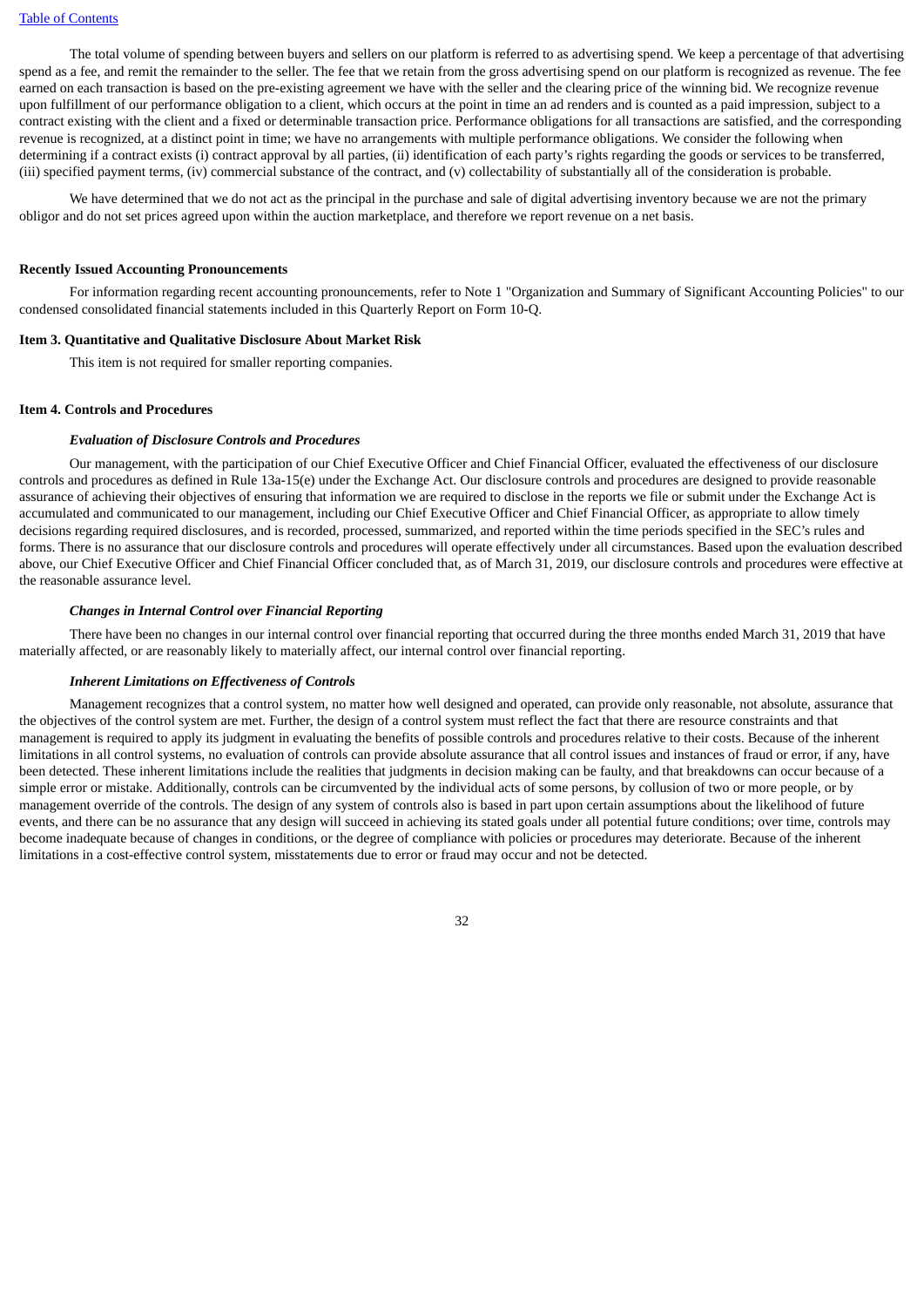# <span id="page-32-0"></span>**PART II. OTHER INFORMATION**

# **Item 1. Legal Proceedings**

We and our subsidiaries may from time to time be parties to legal or regulatory proceedings, lawsuits and other claims incident to our business activities and to our status as a public company. Such routine matters may include, among other things, assertions of contract breach or intellectual property infringement, claims for indemnity arising in the course of our business, regulatory investigations or enforcement proceedings, and claims by persons whose employment has been terminated. Such matters are subject to many uncertainties, and outcomes are not predictable with assurance. Consequently, we are unable to ascertain the ultimate aggregate amount of monetary liability, amounts which may be covered by insurance or recoverable from third parties, or the financial impact with respect to such matters as of March 31, 2019. However, based on our knowledge as of March 31, 2019, we believe that the final resolution of such matters pending at the time of this report, individually and in the aggregate, will not have a material adverse effect upon our condensed consolidated financial position, results of operations or cash flows.

# <span id="page-32-1"></span>**Item 1A. Risk Factors**

Investing in our common stock involves a high degree of risk. We describe risks associated with our business in Part I, Item 1A of our Annual Report on Form 10-K for the year ended December 31, 2018 (the "Risk Factors"). Each of the risks described in our Risk Factors may be relevant to decisions regarding an investment in or ownership of our stock. The occurrence of any such risks could have a significant adverse effect on our reputation, business, financial condition, revenue, results of operations, growth, or ability to accomplish our strategic objectives, and could cause the trading price of our common stock to decline. You should carefully consider such risks and the other information contained in this report, including our condensed consolidated financial statements and related notes and Management's Discussion and Analysis of Financial Condition and Results of Operations, before making investment decisions related to our common stock. There are no material changes to the Risk Factors of which we are currently aware; but our Risk Factors cannot anticipate and fully address all possible risks of investing in our common stock, the risks of investing in our common stock may change over time, and additional risks and uncertainties that we are not aware of, or that we do not consider to be material, may emerge. Accordingly, you are advised to consider additional sources of information and exercise your own judgment in addition to the information we provide.

# <span id="page-32-2"></span>**Item 2. Unregistered Sales of Equity Securities and Use of Proceeds**

*(a) Recent Sales of Unregistered Securities*

None.

## *(b) Use of Proceeds*

Our initial public offering of common stock was effected through a Registration Statement on Form S-1 (File No. 333-193739), which was declared effective on April 1, 2014. There has been no material change in the planned use of proceeds from our initial public offering as described in our final prospectus filed with the SEC pursuant to Rule 424(b) of the Securities Act and other periodic reports previously filed with the SEC.

## *(c) Purchases of Equity Securities by the Company and Affiliated Purchasers*

We currently have no publicly announced repurchase plan or program.

Upon vesting of most restricted stock units or stock awards, we are required to deposit statutory employee withholding taxes on behalf of the holders of the vested awards. As reimbursement for these tax deposits, we have the option to withhold from shares otherwise issuable upon vesting a portion of those shares with a fair market value equal to the amount of the deposits we paid. Withholding of shares in this manner is accounted for as a repurchase of common stock.

Common stock repurchases during the quarter ended March 31, 2019 were as follows (in thousands, except per share amounts):

| Period                         | <b>Total Number of Shares</b><br>Purchased | <b>Average Price Paid per Share</b> | <b>Total Number of Shares</b><br>Purchased as Part of a<br><b>Publicly Announced Program</b> | <b>Maximum Approximate</b><br><b>Dollar Value that May Yet be</b><br><b>Purchased Under the</b><br>Program |
|--------------------------------|--------------------------------------------|-------------------------------------|----------------------------------------------------------------------------------------------|------------------------------------------------------------------------------------------------------------|
| January 1 – January 31, 2019   | 459                                        | 4.02                                |                                                                                              |                                                                                                            |
| February 1 – February 28, 2019 |                                            | $\overline{\phantom{a}}$            | $\overline{\phantom{a}}$                                                                     |                                                                                                            |
| March 1 – March 31, 2019       |                                            |                                     |                                                                                              |                                                                                                            |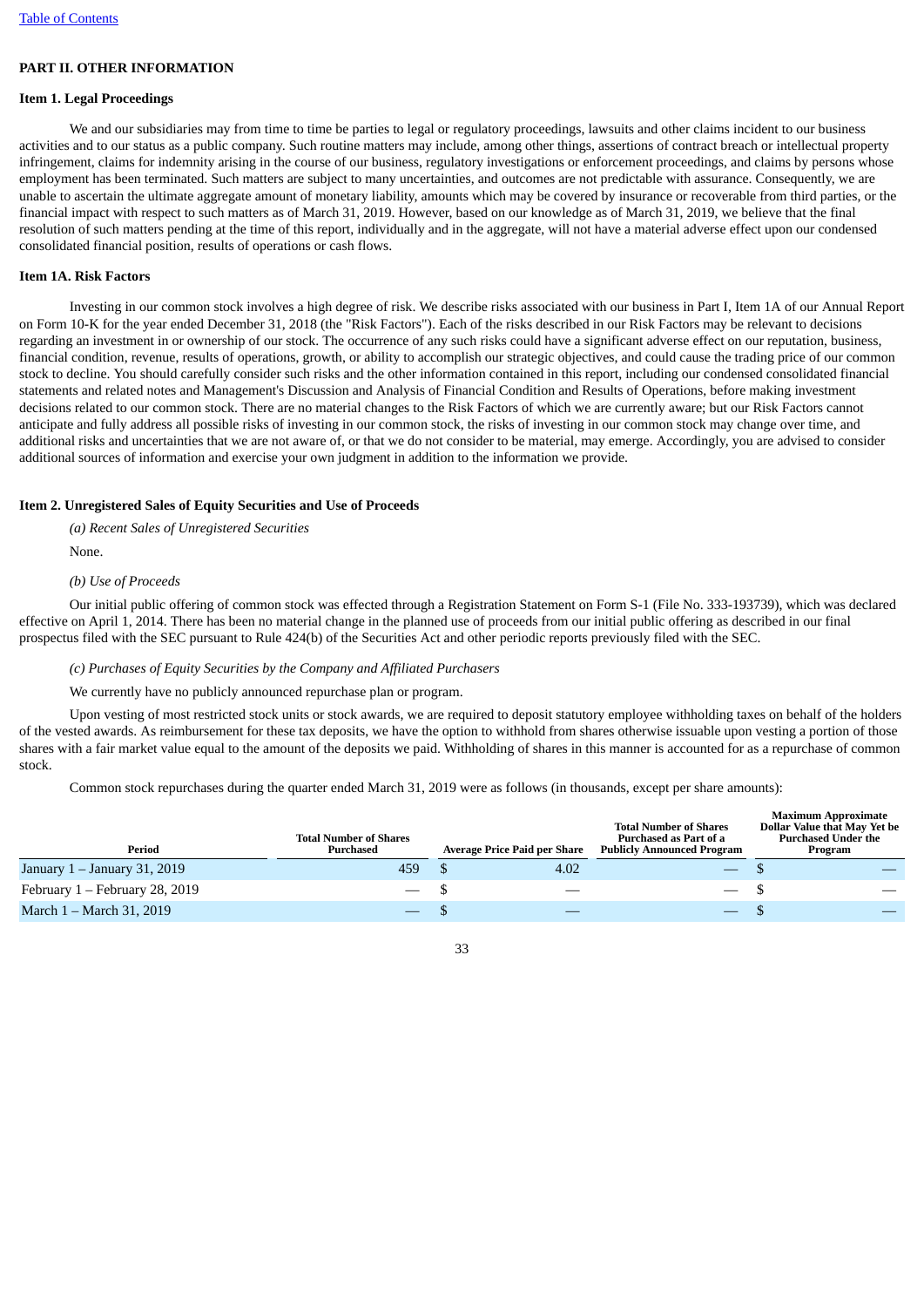# <span id="page-33-0"></span>**Item 6. Exhibits**

| <b>Number</b>  | <b>Description</b>                                                                                                                                                                                                   |
|----------------|----------------------------------------------------------------------------------------------------------------------------------------------------------------------------------------------------------------------|
| 3.1            | Sixth Amended and Restated Certificate of Incorporation of the Registrant (incorporated by reference to Exhibit 3.1 to the<br>Registrant's Quarterly Report on Form 10-Q filed with the Commission on May 15, 2014). |
| 3.2            | Amended and Restated Bylaws of the Registrant (incorporated by reference to Exhibit 3.1 to the Registrant's Current<br>Report on Form 8-K filed with the Commission on April 8, 2016).                               |
| $31.1*$        | Certification of Principal Executive Officer Pursuant to Exchange Act Rules 13a-14(a) and 15d-14(a), as adopted pursuant<br>to Section 302 of the Sarbanes-Oxley Act of 2002.                                        |
| $31.2*$        | Certification of Principal Financial Officer Pursuant to Exchange Act Rules 13a-14(a) and 15d-14(a), as adopted pursuant<br>to Section 302 of the Sarbanes-Oxley Act of 2002.                                        |
| $32*(1)$       | Certification of the Principal Executive Officer and Principal Financial Officer Pursuant to 18 U.S.C. Section 1350, as<br>adopted pursuant to Section 906 of the Sarbanes-Oxley Act of 2002.                        |
| $101$ .ins $*$ | Instance Document- the instance document does not appear in the Interactive Data File because its XBRL tags are<br>embedded within the Inline XBRL document                                                          |
| $101$ .sch $*$ | XBRL Taxonomy Schema Linkbase Document                                                                                                                                                                               |
| 101.cal $*$    | <b>XBRL Taxonomy Calculation Linkbase Document</b>                                                                                                                                                                   |
| 101.def $*$    | <b>XBRL Taxonomy Definition Linkbase Document</b>                                                                                                                                                                    |
| $101$ .lab $*$ | XBRL Taxonomy Label Linkbase Document                                                                                                                                                                                |
| 101.pre *      | <b>XBRL Taxonomy Presentation Linkbase Document</b>                                                                                                                                                                  |

## \* Filed herewith

(1) The information in this exhibit is furnished and deemed not filed with the Securities and Exchange Commission for purposes of section 18 of the Exchange Act of 1934, as amended (the "Exchange Act"), and is not to be incorporated by reference into any filing of The Rubicon Project, Inc. under the Securities Act of 1933, as amended (the "Securities Act"), or the Exchange Act, whether made before or after the date hereof, regardless of any general incorporation language in such filing.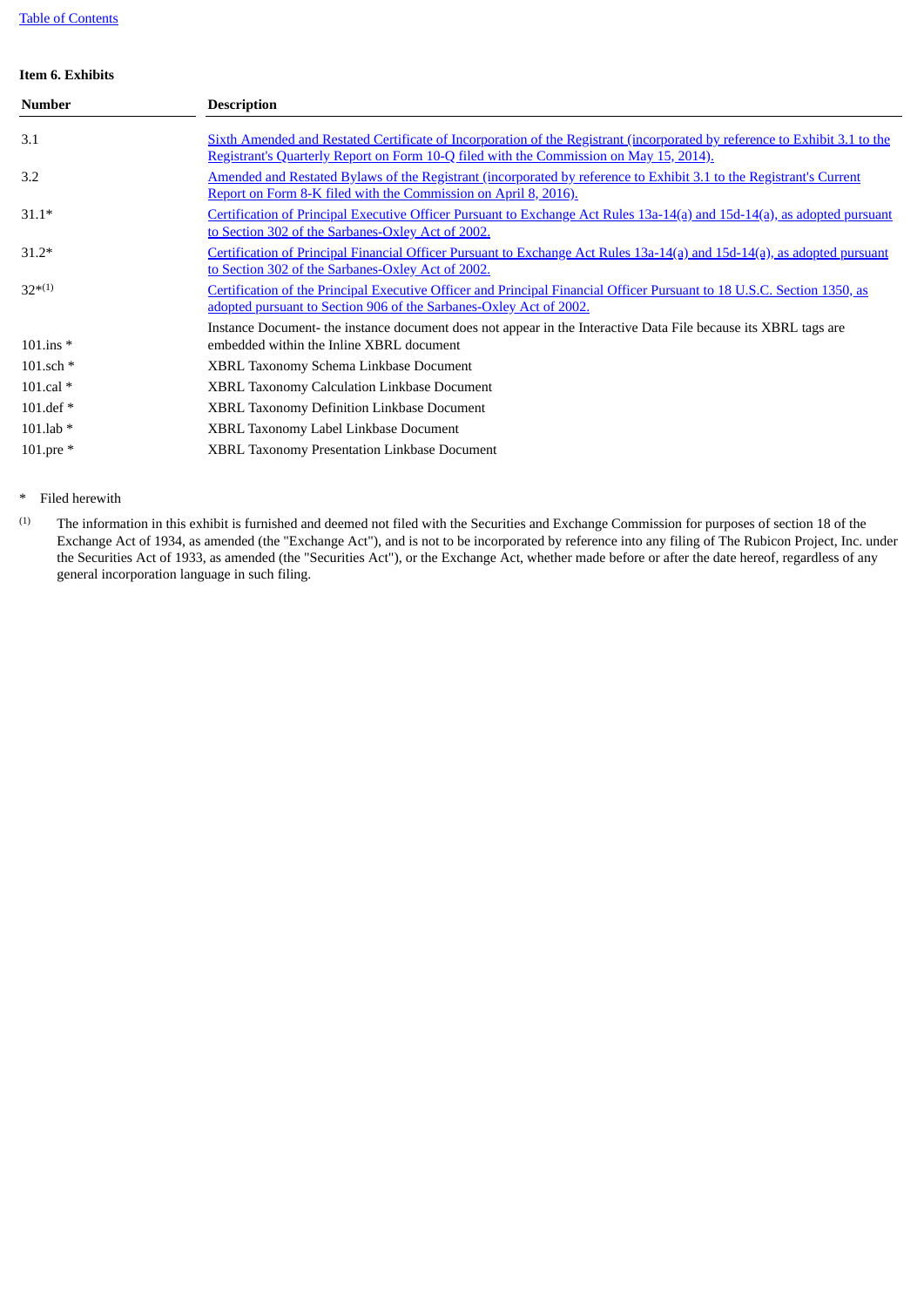## **SIGNATURES**

<span id="page-34-0"></span>Pursuant to the requirements of the Securities Exchange Act of 1934, the registrant has duly caused this report to be signed on its behalf by the undersigned, thereunto duly authorized.

> THE RUBICON PROJECT, INC. (Registrant)

/s/ David Day

David Day Chief Financial Officer (Principal Financial Officer)

Date May 1, 2019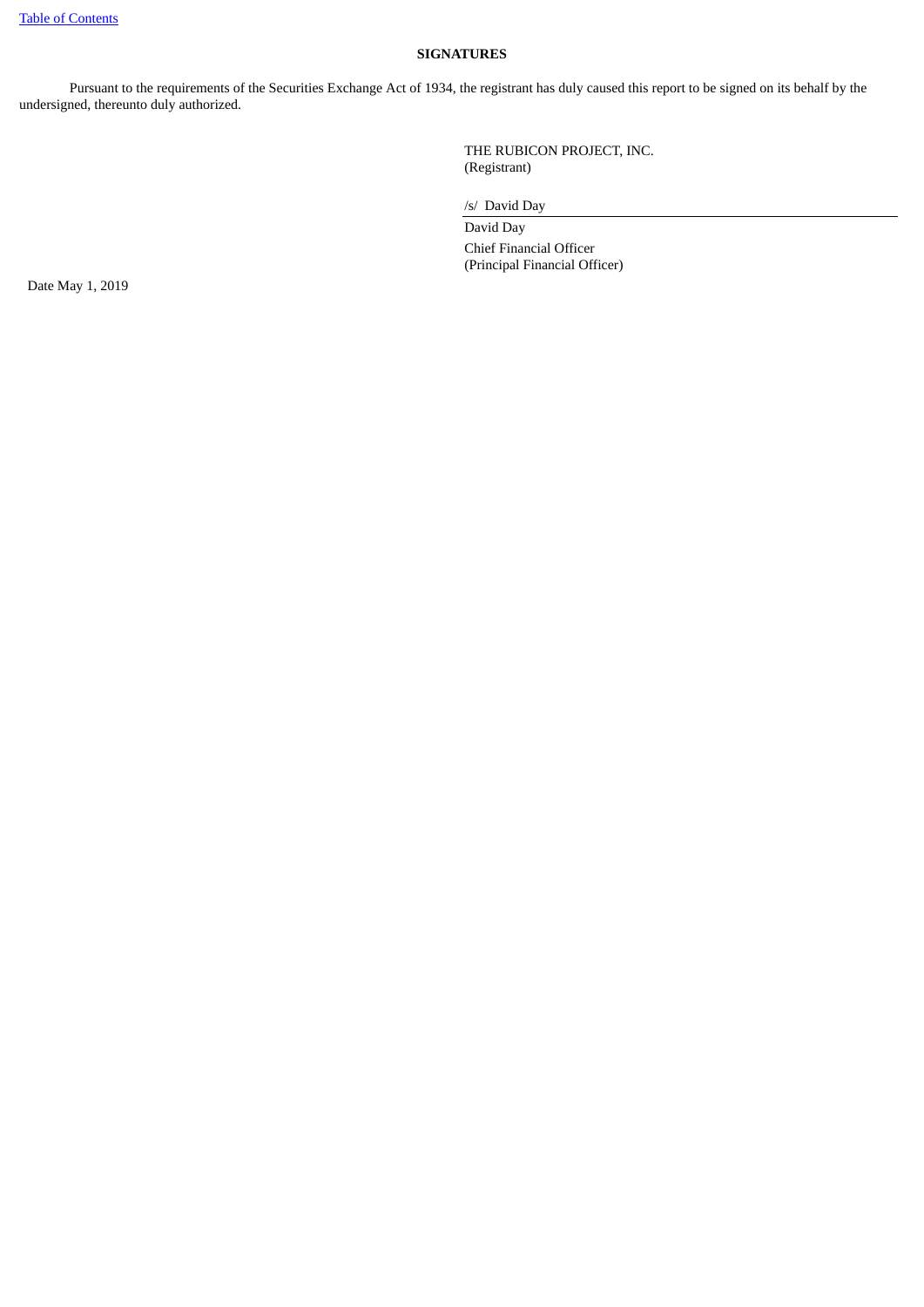#### <span id="page-35-0"></span>I, Michael Barrett, certify that:

- 1. I have reviewed this Quarterly Report on Form 10-Q of The Rubicon Project, Inc.;
- 2. Based on my knowledge, this report does not contain any untrue statement of a material fact or omit to state a material fact necessary to make the statements made, in light of the circumstances under which such statements were made, not misleading with respect to the period covered by this report;
- 3. Based on my knowledge, the financial statements, and other financial information included in this report, fairly present in all material respects the financial condition, results of operations and cash flows of the registrant as of, and for, the periods presented in this report;
- 4. The registrant's other certifying officer(s) and I are responsible for establishing and maintaining disclosure controls and procedures (as defined in Exchange Act Rules 13a-15(e) and 15d-15(e)) and internal control over financial reporting (as defined in Exchange Act Rules 13a-15(f) and 15d-15(f)) for the registrant and have:
	- a. Designed such disclosure controls and procedures, or caused such disclosure controls and procedures to be designed under our supervision, to ensure that material information relating to the registrant, including its consolidated subsidiaries, is made known to us by others within those entities, particularly during the period in which this report is being prepared;
	- b. Designed such internal control over financial reporting, or caused such internal control over financial reporting to be designed under our supervision, to provide reasonable assurance regarding the reliability of financial reporting and the preparation of financial statements for external purposes in accordance with generally accepted accounting principles;
	- c. Evaluated the effectiveness of the registrant's disclosure controls and procedures and presented in this report our conclusions about the effectiveness of the disclosure controls and procedures as of the end of the period covered by this report based on such evaluation; and
	- d. Disclosed in this report any change in the registrant's internal control over financial reporting that occurred during the registrant's most recent fiscal quarter (the registrant's fourth fiscal quarter in the case of an annual report) that has materially affected, or is reasonably likely to materially affect, the registrant's internal control over financial reporting; and
- 5. The registrant's other certifying officer(s) and I have disclosed, based on our most recent evaluation of internal control over financial reporting, to the registrant's auditors and the audit committee of the registrant's board of directors (or persons performing the equivalent functions):
	- a. All significant deficiencies and material weaknesses in the design or operation of internal control over financial reporting which are reasonably likely to adversely affect the registrant's ability to record, process, summarize and report financial information; and
	- b. Any fraud, whether or not material, that involves management or other employees who have a significant role in the registrant's internal control over financial reporting.

Signature: /s/ Michael Barrett

Michael Barrett President and Chief Executive Officer (Principal Executive Officer)

Date May 1, 2019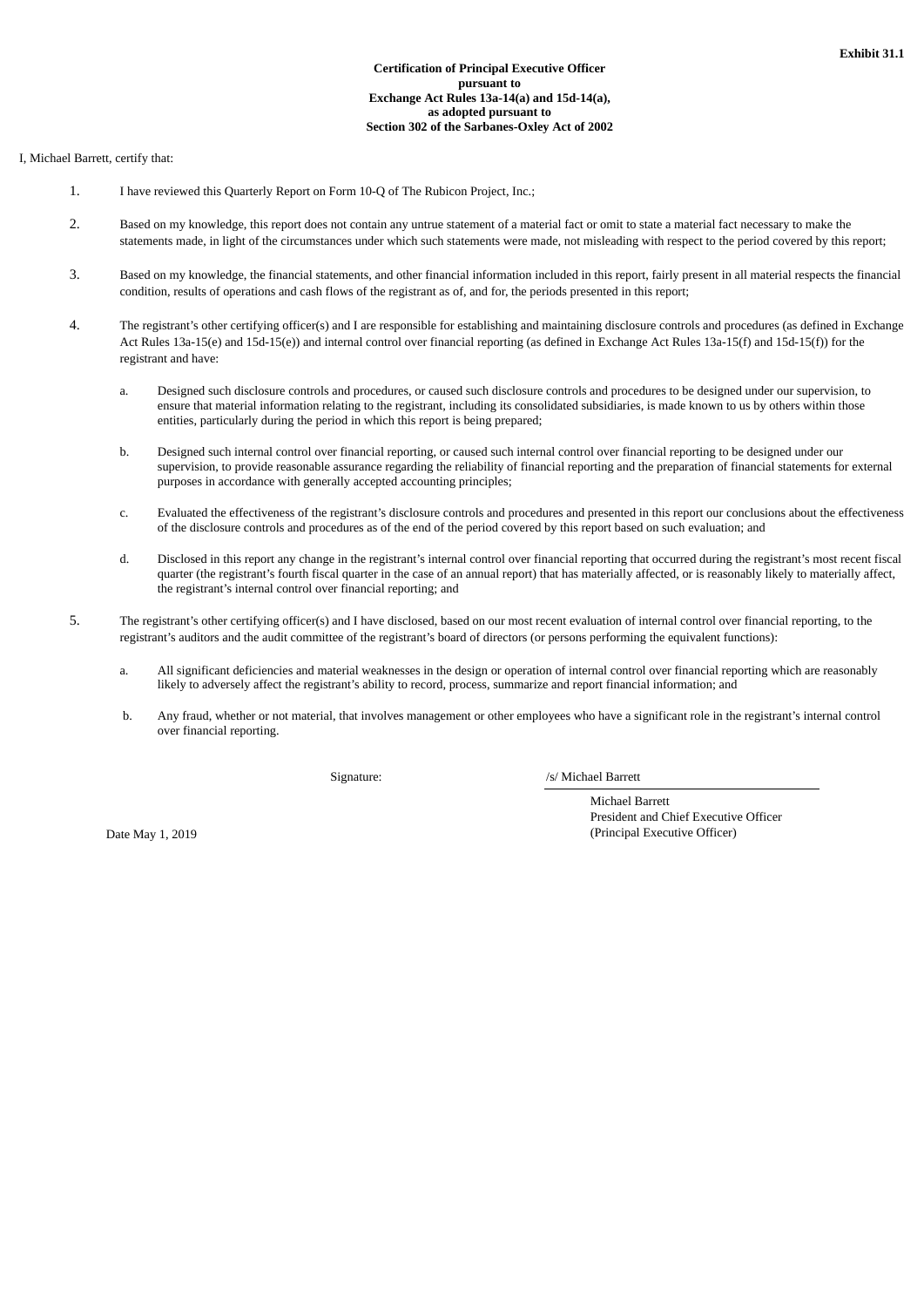**Certification of Principal Financial Officer pursuant to Exchange Act Rules 13a-14(a) and 15d-14(a), as adopted pursuant to Section 302 of the Sarbanes-Oxley Act of 2002**

<span id="page-36-0"></span>I, David Day, certify that:

- 1. I have reviewed this Quarterly Report on Form 10-Q of The Rubicon Project, Inc.;
- 2. Based on my knowledge, this report does not contain any untrue statement of a material fact or omit to state a material fact necessary to make the statements made, in light of the circumstances under which such statements were made, not misleading with respect to the period covered by this report;
- 3. Based on my knowledge, the financial statements, and other financial information included in this report, fairly present in all material respects the financial condition, results of operations and cash flows of the registrant as of, and for, the periods presented in this report;
- 4. The registrant's other certifying officer(s) and I are responsible for establishing and maintaining disclosure controls and procedures (as defined in Exchange Act Rules 13a-15(e) and 15d-15(e)) and internal control over financial reporting (as defined in Exchange Act Rules 13a-15(f) and 15d-15(f)) for the registrant and have:
	- a. Designed such disclosure controls and procedures, or caused such disclosure controls and procedures to be designed under our supervision, to ensure that material information relating to the registrant, including its consolidated subsidiaries, is made known to us by others within those entities, particularly during the period in which this report is being prepared;
	- b. Designed such internal control over financial reporting, or caused such internal control over financial reporting to be designed under our supervision, to provide reasonable assurance regarding the reliability of financial reporting and the preparation of financial statements for external purposes in accordance with generally accepted accounting principles;
	- c. Evaluated the effectiveness of the registrant's disclosure controls and procedures and presented in this report our conclusions about the effectiveness of the disclosure controls and procedures as of the end of the period covered by this report based on such evaluation; and
	- d. Disclosed in this report any change in the registrant's internal control over financial reporting that occurred during the registrant's most recent fiscal quarter (the registrant's fourth fiscal quarter in the case of an annual report) that has materially affected, or is reasonably likely to materially affect, the registrant's internal control over financial reporting; and
- 5. The registrant's other certifying officer(s) and I have disclosed, based on our most recent evaluation of internal control over financial reporting, to the registrant's auditors and the audit committee of the registrant's board of directors (or persons performing the equivalent functions):
	- a. All significant deficiencies and material weaknesses in the design or operation of internal control over financial reporting which are reasonably likely to adversely affect the registrant's ability to record, process, summarize and report financial information; and
	- b. Any fraud, whether or not material, that involves management or other employees who have a significant role in the registrant's internal control over financial reporting.

Signature: /s/ David Day

David Day Chief Financial Officer (Principal Financial Officer)

Date May 1, 2019